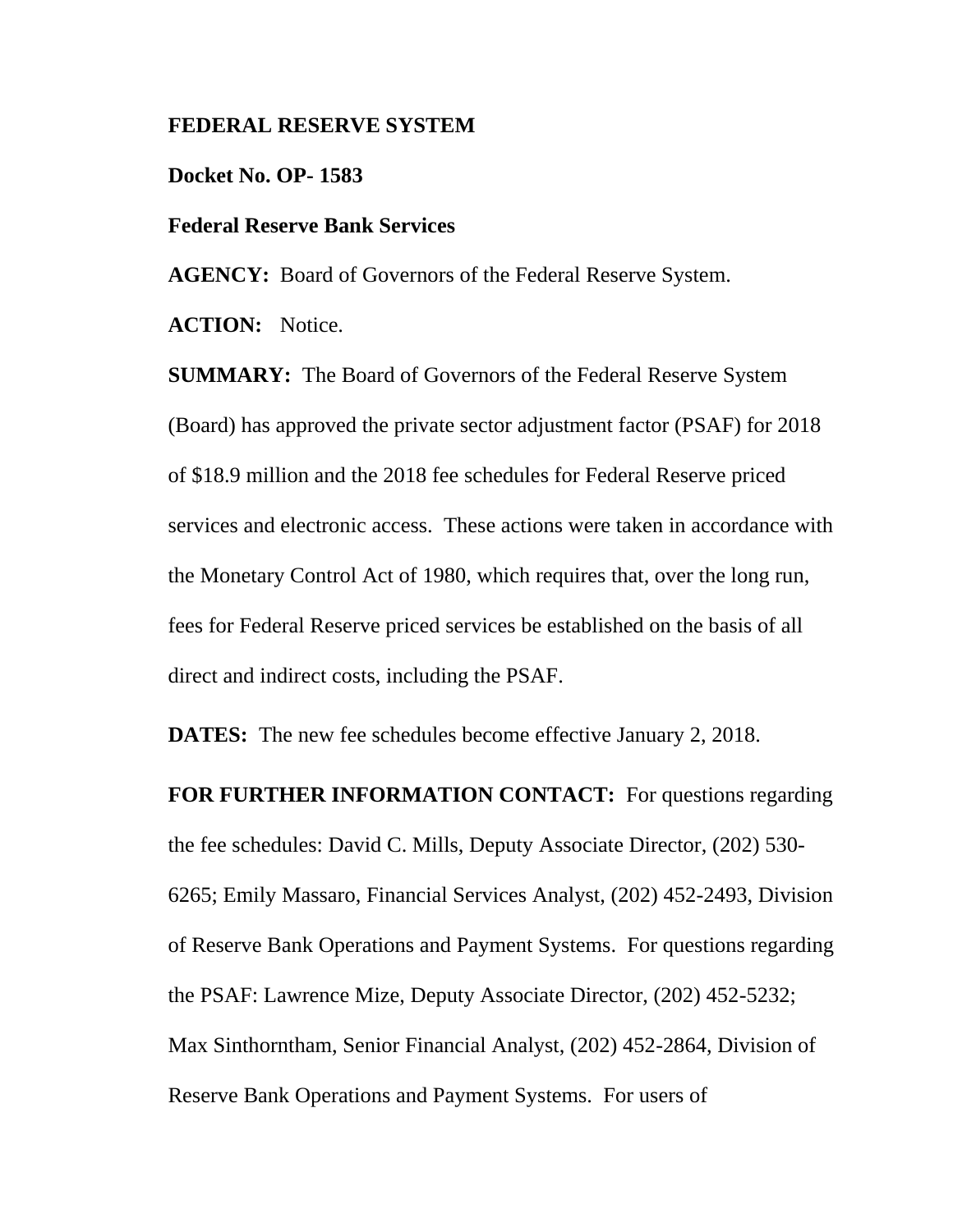Telecommunications Device for the Deaf (TDD) only, please call (202) 263- 4869. Copies of the 2018 fee schedules for the check service are available from the Board, the Federal Reserve Banks, or the Reserve Banks' financial services web site at [www.frbservices.org.](http://www.frbservices.org/)

## **I. Supplementary Information:**

l

# **Private Sector Adjustment Factor, Priced Services Cost Recovery, and Overview of 2017 Price Changes**

A. Overview — Each year, as required by the Monetary Control Act of 1980, the Reserve Banks set fees for priced services provided to depository institutions. These fees are set to recover, over the long run, all direct and indirect costs and imputed costs, including financing costs, taxes, and certain other expenses, as well as the return on equity (profit) that will have been earned if a private business firm provided the services. The imputed costs and imputed profit are collectively referred to as the privatesector adjustment factor (PSAF). From 2007 through 2016, the Reserve Banks recovered 101.8 percent of their total expenses (including imputed costs) and targeted after-tax profits or return on equity (ROE) for providing priced services.<sup>1</sup>

<sup>&</sup>lt;sup>1</sup> The 10-year recovery rate is based on the pro forma income statements for Federal Reserve priced services published in the Board's *Annual Report*. Effective December 31, 2006, the Reserve Banks implemented Statement of Financial Accounting Standards (SFAS) No. 158: *Employers' Accounting*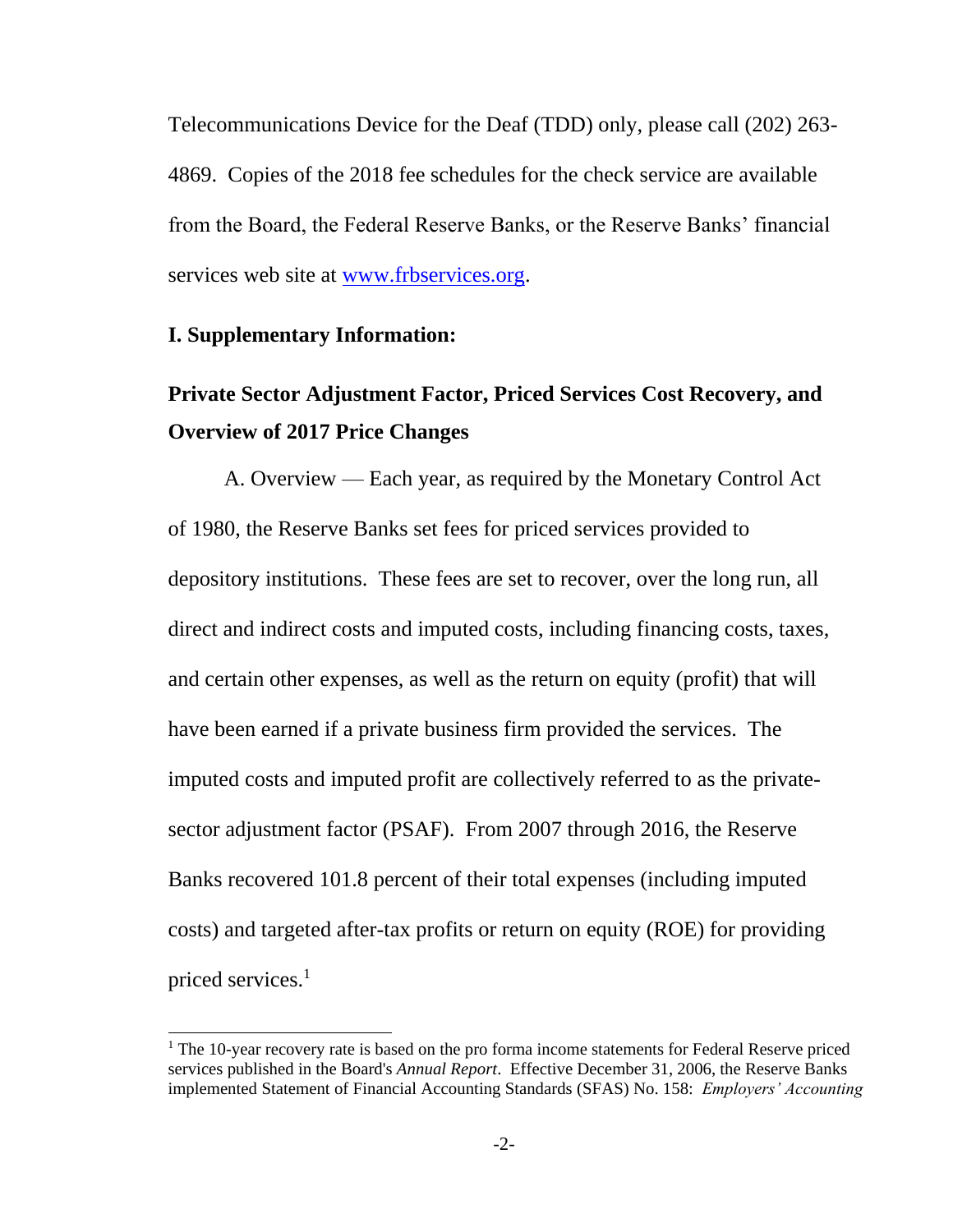Table 1 summarizes 2016 actual, 2017 estimated, and 2018 budgeted cost-recovery rates for all priced services. Cost recovery is estimated to be 102.6 percent in 2017 and budgeted to be 100.0 percent in 2018.

| Aggregate Priced Services Pro Forma Cost and Revenue Performance <sup>a</sup><br>(dollars in millions) |                                  |                                               |                                       |                                                 |                                                                      |  |
|--------------------------------------------------------------------------------------------------------|----------------------------------|-----------------------------------------------|---------------------------------------|-------------------------------------------------|----------------------------------------------------------------------|--|
| <b>YEAR</b>                                                                                            | 1 <sup>b</sup><br><b>REVENUE</b> | $2^{\circ}$<br><b>TOTAL</b><br><b>EXPENSE</b> | <b>NET INCOME</b><br>(ROE)<br>$[1-2]$ | 4 <sup>d</sup><br><b>TARGETED</b><br><b>ROE</b> | $5^e$<br><b>RECOVERY</b><br><b>RATE AFTER</b><br><b>TARGETED ROE</b> |  |
| $\vert$ 2016 (actual)<br>2017 (estimate)<br>$2018$ (budget)                                            | 434.1<br>442.3<br>441.7          | 410.5<br>426.3<br>436.5                       | 23.7<br>16.0<br>5.2                   | 4.1<br>4.6<br>5.2                               | $[1/(2+4)]$<br>104.7%<br>102.6%<br>100.0%                            |  |

| m<br>н |  |
|--------|--|
|--------|--|

a Calculations in this table and subsequent pro forma cost and revenue tables may be affected by rounding.

b Revenue includes imputed income on investments when equity is imputed at a level that meets minimum capital requirements and, when combined with liabilities, exceeds total assets.

c The calculation of total expense includes operating, imputed, and other expenses. Imputed and other expenses include taxes, Board of Governors' priced services expenses, the cost of float, and interest on imputed debt, if any. Credits or debits related to the accounting for pension plans under FAS 158 [ASC 715] are also included.

d Targeted ROE is the after-tax ROE included in the PSAF.

e The recovery rates in this and subsequent tables do not reflect the unamortized gains or losses that must be recognized in accordance with FAS 158 [ASC 715]. Future gains or losses, and their effect on cost recovery, cannot be projected.

Table 2 provides an overview of cost-recovery budgets, estimates, and

performance for the 10-year period from 2007 to 2016, 2016 actual, 2017

budget, 2017 estimate, and 2018 budget by priced service.

| П<br>Ι |  |
|--------|--|
|--------|--|

|           | <b>Priced Services Cost Recovery</b> |  |  |
|-----------|--------------------------------------|--|--|
| (percent) |                                      |  |  |
|           |                                      |  |  |

*for Defined Benefit Pension and Other Postretirement Plans* [Accounting Standards Codification (ASC) 715 *Compensation – Retirement Benefits*], which resulted in recognizing a cumulative reduction in equity related to the priced services' benefit plans. Including this cumulative reduction in equity from 2007 to 2016 results in cost recovery of

95.6 percent for the ten-year period. This measure of long-run cost recovery is also published in the Board's *Annual Report*.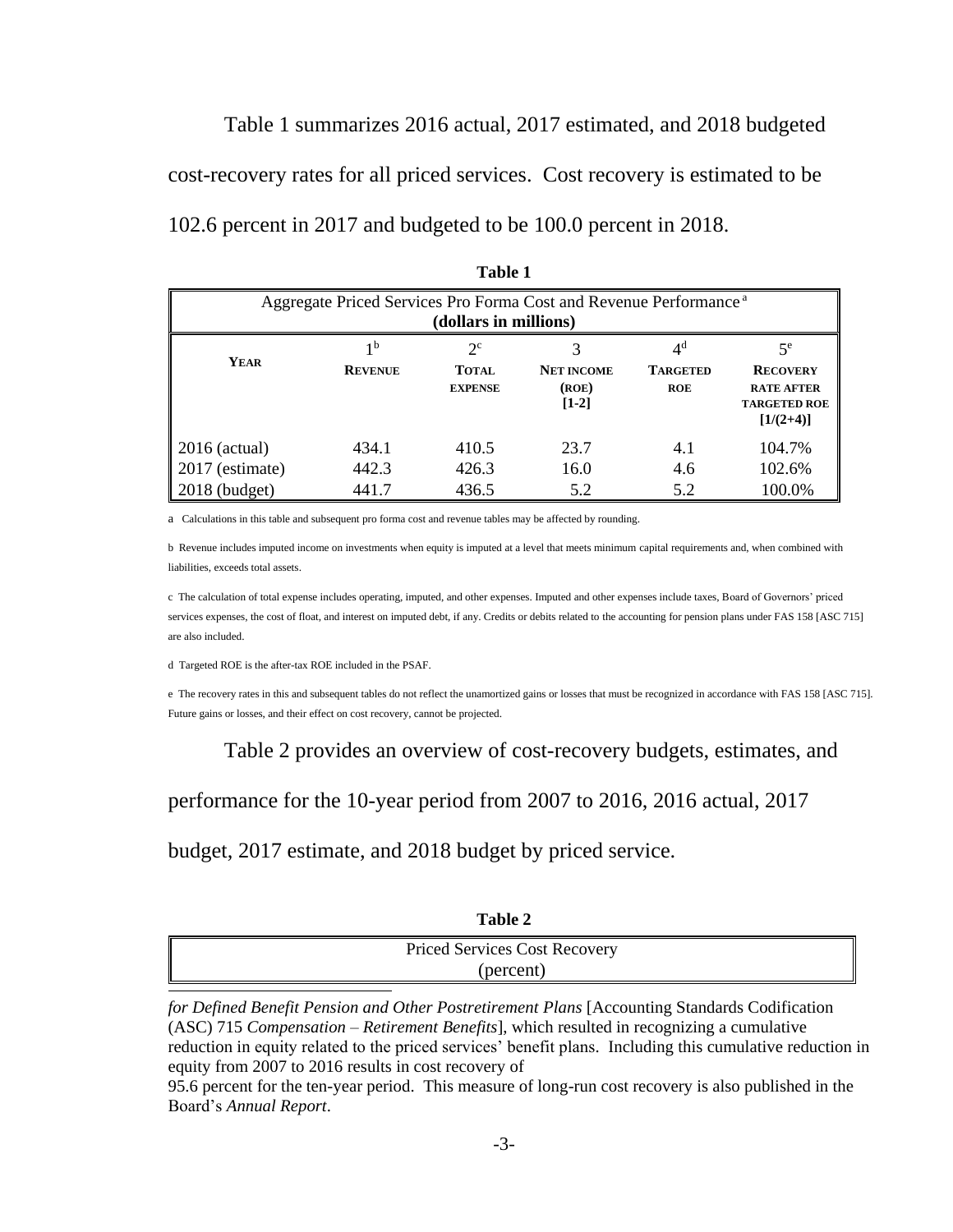| <b>PRICED SERVICE</b>        | 2007-2016 | 2016<br><b>ACTUAL</b> | 2017<br><b>BUDGET<sup>A</sup></b> | 2017<br><b>ESTIMATE</b> | 2018<br><b>BUDGET</b> <sup>B</sup> |
|------------------------------|-----------|-----------------------|-----------------------------------|-------------------------|------------------------------------|
| All services                 | 101.8     | 104.7                 | 100.0                             | 102.6                   | 100.0                              |
| Check                        | 102.7     | 112.7                 | 104.1                             | 104.8                   | 101.2                              |
| $\parallel$ FedACH           | 99.1      | 98.8                  | 95.7                              | 97.8                    | 96.2                               |
| <b>Fedwire Funds and NSS</b> | 101.3     | 103.3                 | 101.1                             | 105.9                   | 104.0                              |
| <b>Fedwire Securities</b>    | 102.2     | 99.2                  | 97.8                              | 103.1                   | 97.2                               |

a The 2017 budget figures reflect the final budgets as approved by the Board in December 2016.

b The 2018 budget figures reflect preliminary budget information from the Reserve Banks. The Reserve Banks will submit final budget data to the Board in November 2017, for Board consideration in December 2017.

1. *2017 Estimated Performance* — The Reserve Banks estimate that they will recover 102.6 percent of the costs of providing priced services in 2017, including total expense and targeted ROE, compared with a 2017 budgeted recovery rate of 100.0 percent, as shown in table 2. Overall, the Reserve Banks estimate that they will fully recover actual and imputed costs and earn net income of \$16.0 million, compared with the targeted ROE of \$4.6 million. The Reserve Banks estimate that the check service, the Fedwire® Funds and National Settlement Services, and the Fedwire Securities Service will achieve full cost recovery; however, the Reserve Banks continue to estimate that the FedACH® Service will not achieve full cost recovery because of investment costs associated with the multiyear technology initiative to modernize its processing platform. 2 This investment

<sup>2</sup> The Reserve Banks have been engaged in a multiyear technology initiative to modernize the FedACH processing platform by migrating the service from a mainframe system to a distributed computing environment.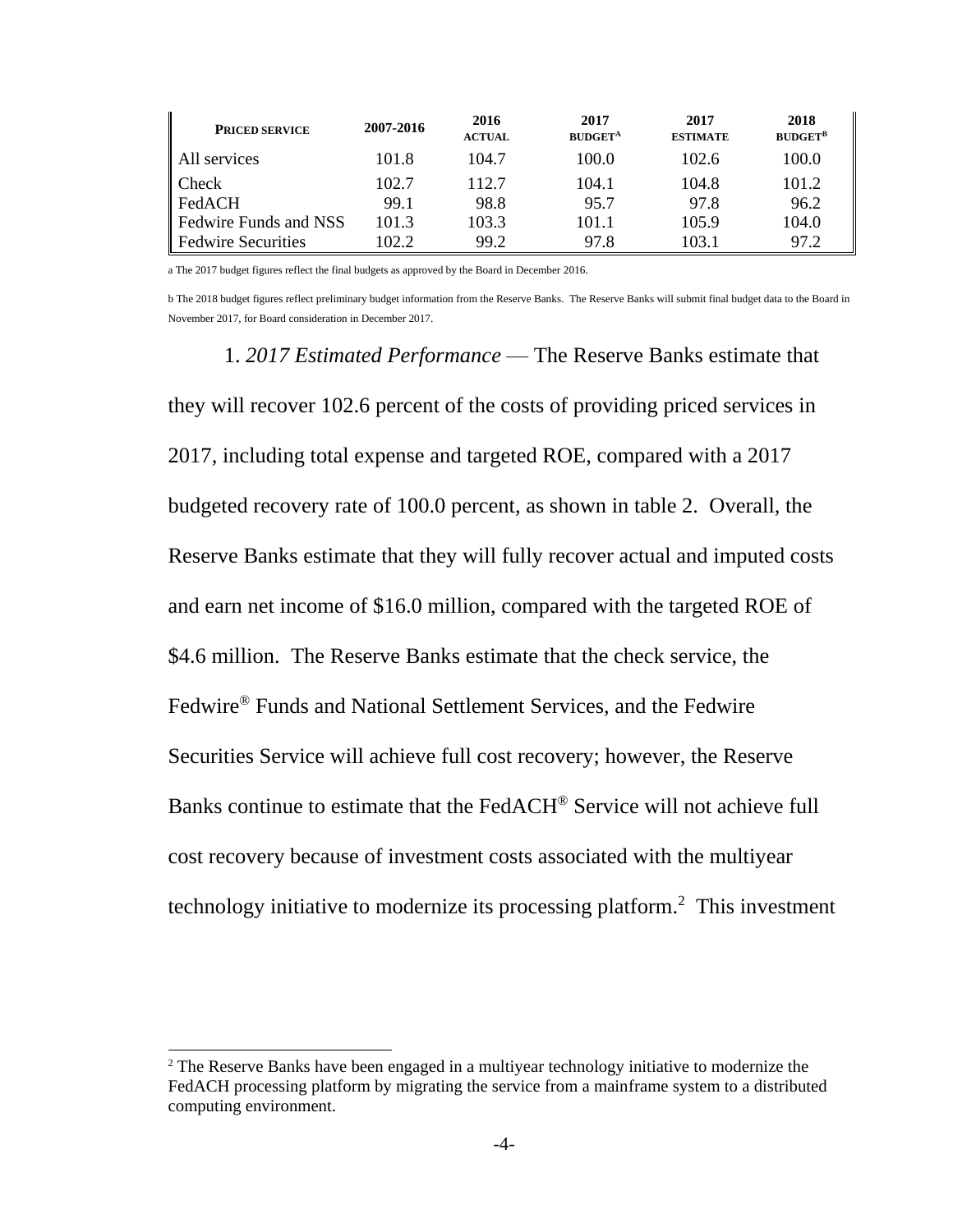is expected to enhance efficiency, the overall quality of operations, and the Reserve Banks' ability to offer additional services to depository institutions.

2. *2018 Private-Sector Adjustment Factor* — The 2018 PSAF for Reserve Bank priced services is \$18.9 million. This amount represents an increase of \$2.3 million from the 2017 PSAF of \$16.6 million. This increase is primarily the result of an increase in the total cost of capital and sales taxes offset by a decrease in Board of Governors expenses.

3. *2018 Projected Performance* — The Reserve Banks project a priced services cost recovery rate of 100.0 percent in 2018, with both net income and targeted ROE of \$5.2 million. The Reserve Banks project that the price changes will result in a 1.4 percent average price increase for customers. The Reserve Banks project that the check service and the Fedwire Funds and National Settlement Services will fully recover their costs; however, the Reserve Banks project that the FedACH Service and the Fedwire Securities Service will not achieve full cost recovery. Although FedACH is not budgeted to fully recover its costs in 2018, the Reserve Banks are expected to fully recover FedACH costs once the FedACH technology modernization project is complete, as well as over the long run. In addition, the Board believes the Reserve Banks' 2018 FedACH fee increases are consistent with a multiyear strategy of providing long-term

-5-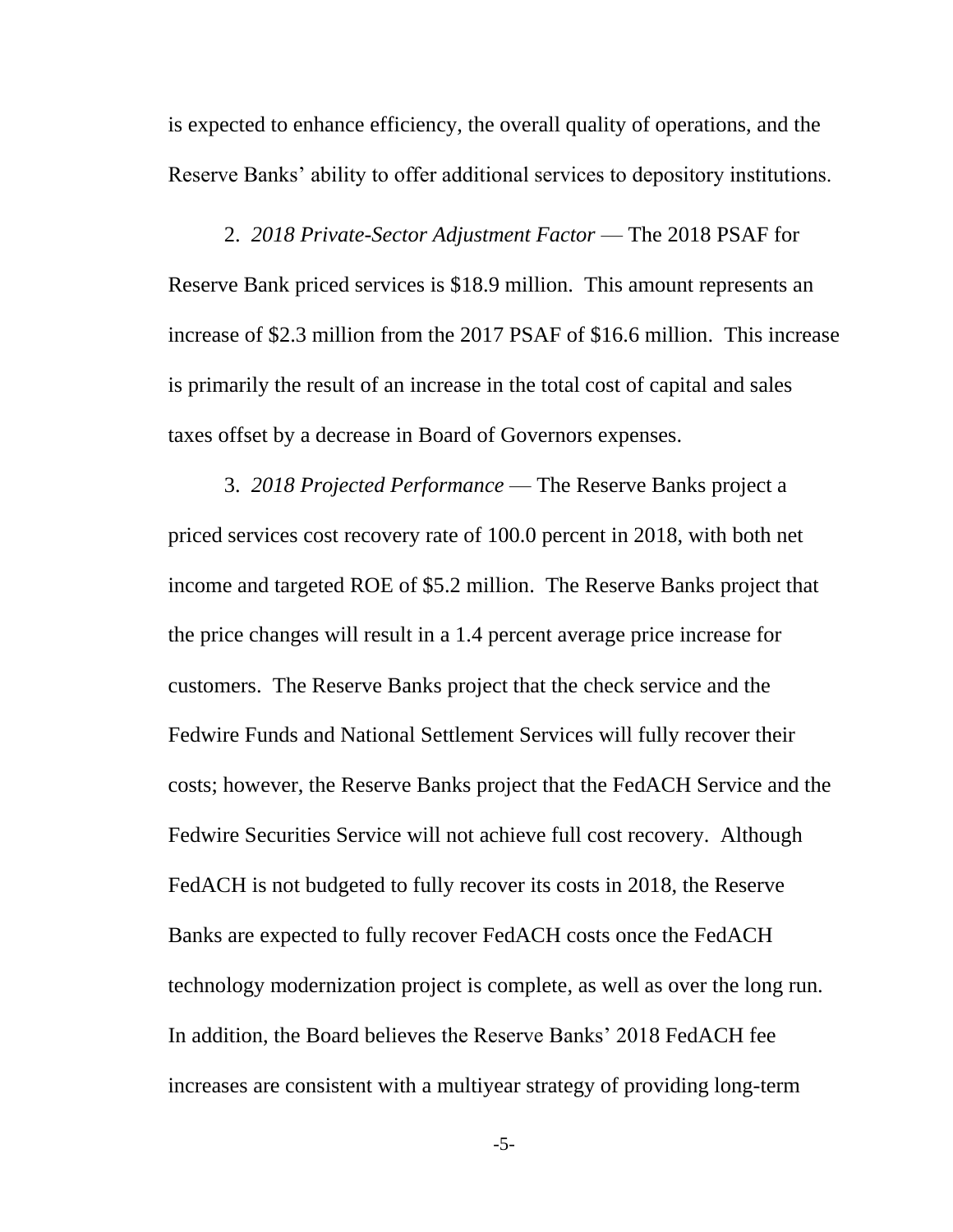price stability for customers during a period of high expenses in the shortterm as the technology is upgraded. Although Fedwire Securities Service is not budgeted to fully cover its costs in 2018, the Board believes the Reserve Banks will recover Fedwire Securities Service costs in the long run. In 2018 Fedwire Securities Service is projected to underrecover, due to volume declines driven by market changes.<sup>3</sup>

The primary risks to the Reserve Banks' ability to achieve their targeted cost recovery rates are unanticipated volume and revenue reductions and the potential for cost overruns from new and ongoing improvement initiatives. In light of these risks, the Reserve Banks will continue to refine their business and operational strategies to manage operating costs, increase product revenue, and to capitalize on efficiencies gained from technology initiatives.

4. *2018 Pricing* — The following summarizes the Reserve Banks' changes in fee schedules for priced services in 2018:

<sup>&</sup>lt;sup>3</sup> Fedwire Securities Service's ten-year average recovery rate in 2018 is 101.6 percent.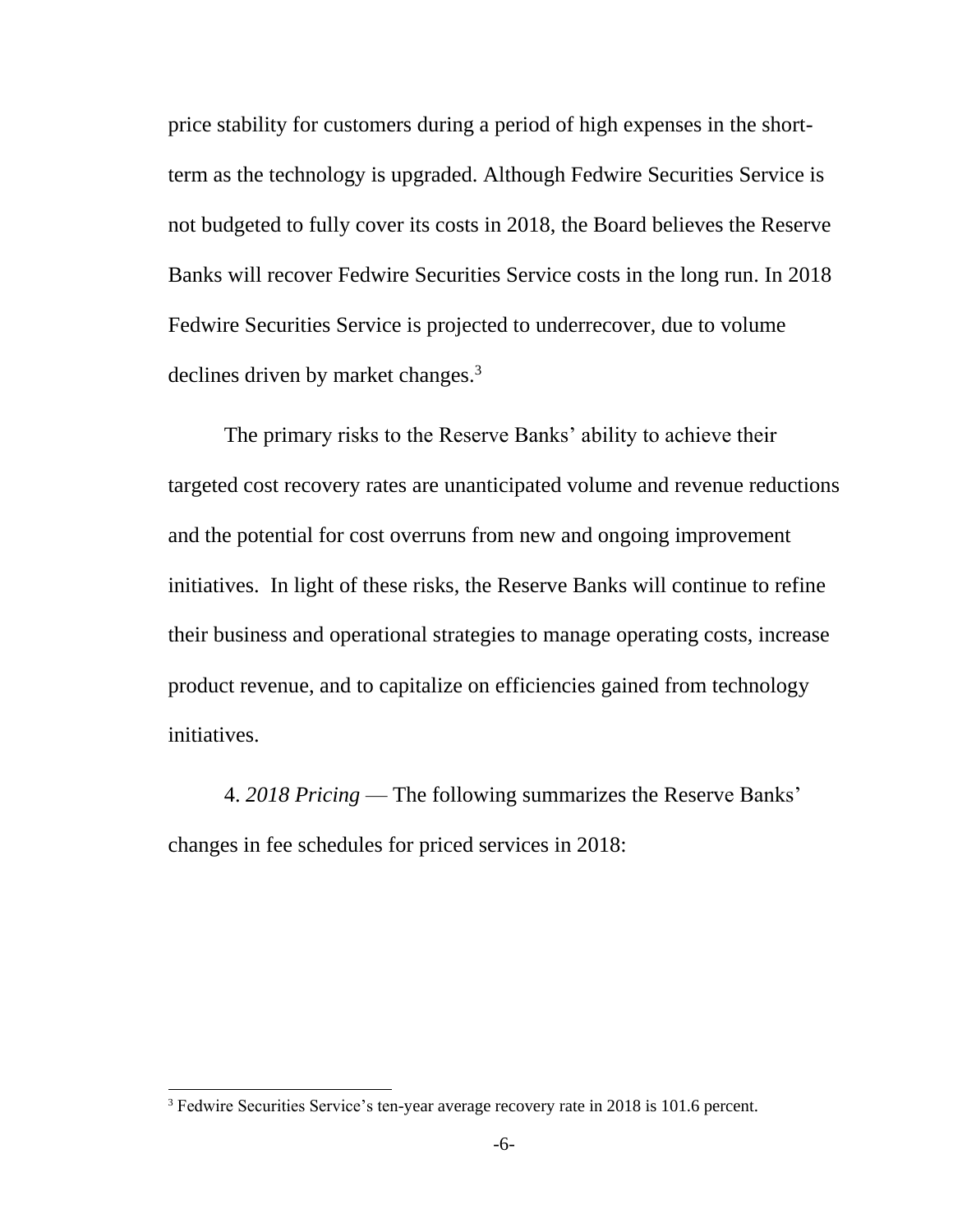**Check** 

- The Reserve Banks will reassign the tier placement of 478 forward and 977 return endpoints in the FedForward® and FedReturn<sup>®</sup> products, respectively.<sup>4</sup>
- The Reserve Banks will increase all per-item fees for the FedReturn product, except substitute check fees, by 3 percent, rounded to the nearest penny, based on the 2018 tier assignments.
- The Reserve Banks will lower the average daily forward receipt volume thresholds for tiers 1, 2, and 3 of the FedForward product Premium Daily Fee A, B, and C deposit options based on 2018 tier assignments.
- The Reserve Banks will increase fees for their paper check forward and return collection products to encourage depositors to shift volume away from legacy paper-related products. The Reserve Banks will increase the cash letter fee for paper forward deposits from \$10 to \$15, and increase the per-item fee for paper forward deposits and paper return deposits by \$1 to \$3.50 and \$6.50 respectively.
- The Reserve Banks will increase all fees for the FedImage<sup>®</sup> product by 10 percent (rounded to the nearest increment based upon the number of decimal places of the current fee).

<sup>4</sup> The Reserve Banks evaluate and set tier assignments annually based on changes in the volume of items received by endpoints.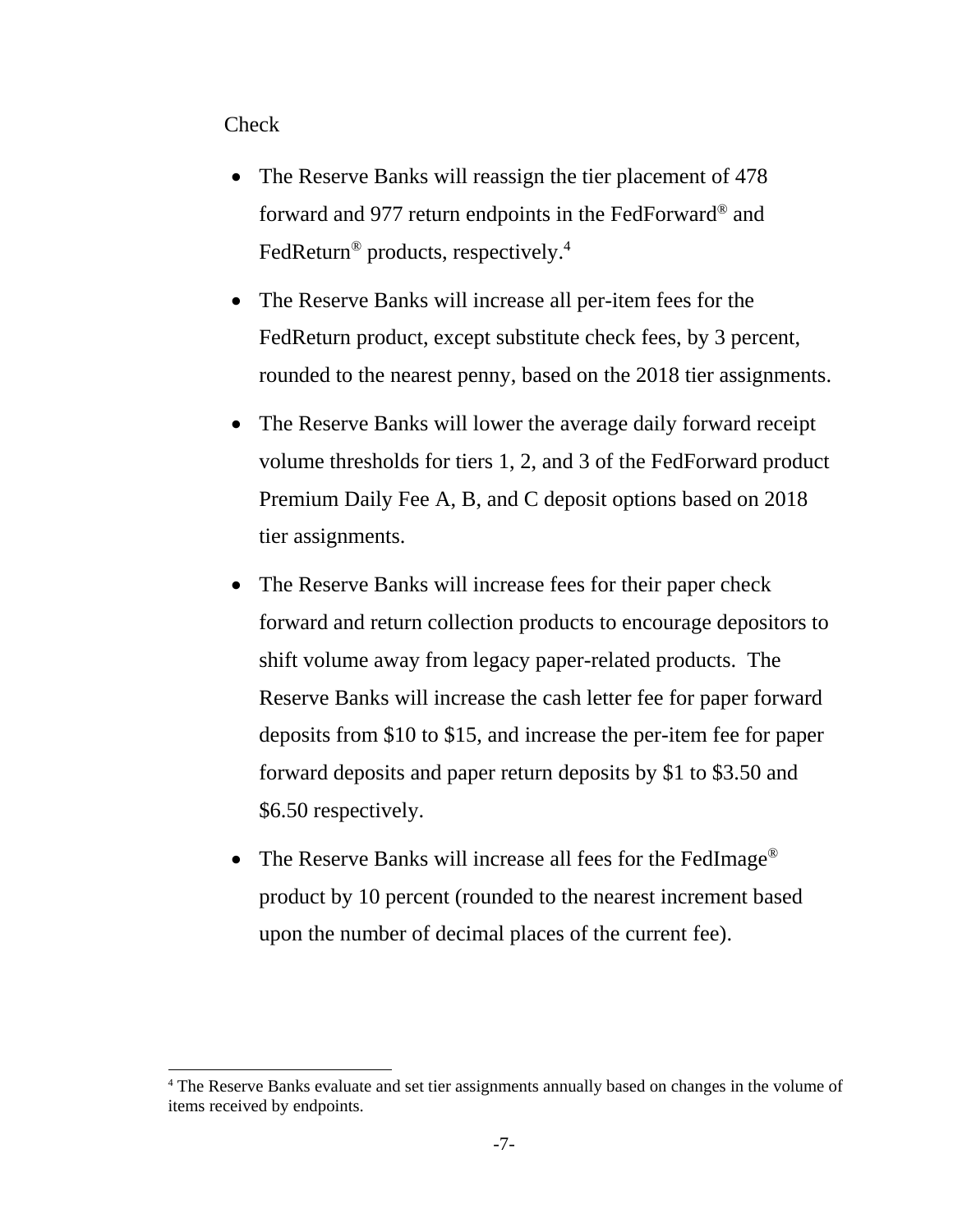# FedACH

- The Reserve Banks will increase the base origination and receipt per-item fees from \$0.0032 to \$0.0035. The Reserve Banks also will increase per-item volume-based discounts by \$0.0003 for certain origination discounts (depending on origination volume) and all receipt discounts.
- The Reserve Banks will increase the monthly FedACH Participation Fee from \$58 to \$65.

# Fedwire Funds

 $\overline{a}$ 

- The Reserve Banks will decrease the Tier 3 per-item pre-incentive fee from \$0.17 to \$0.16 per transaction.<sup>5</sup>
- The Reserve Banks will decrease the Tier 3 per-item incentive fee, which is derived from the Tier 3 per-item pre-incentive fee, from \$0.034 to \$0.032.
- The Reserve Banks will decrease the payment notification origination surcharge from \$0.20 to \$0.01.

National Settlement Service (NSS)

• The Reserve Banks will keep prices at existing levels for the priced NSS products.

<sup>&</sup>lt;sup>5</sup> The per-item pre-incentive fee is the fee that the Reserve Banks charge for transfers that do not qualify for incentive discounts. The Tier 1 per-item pre-incentive fee applies to the first 14,000 transfers, the Tier 2 per-item pre-incentive fee applies to the next 76,000 transfers, and the Tier 3 peritem pre-incentive fee applies to any additional transfers. The Reserve Banks apply an 80 percent incentive discount to transfers that are more than 60 percent of a customer's historic benchmark volume.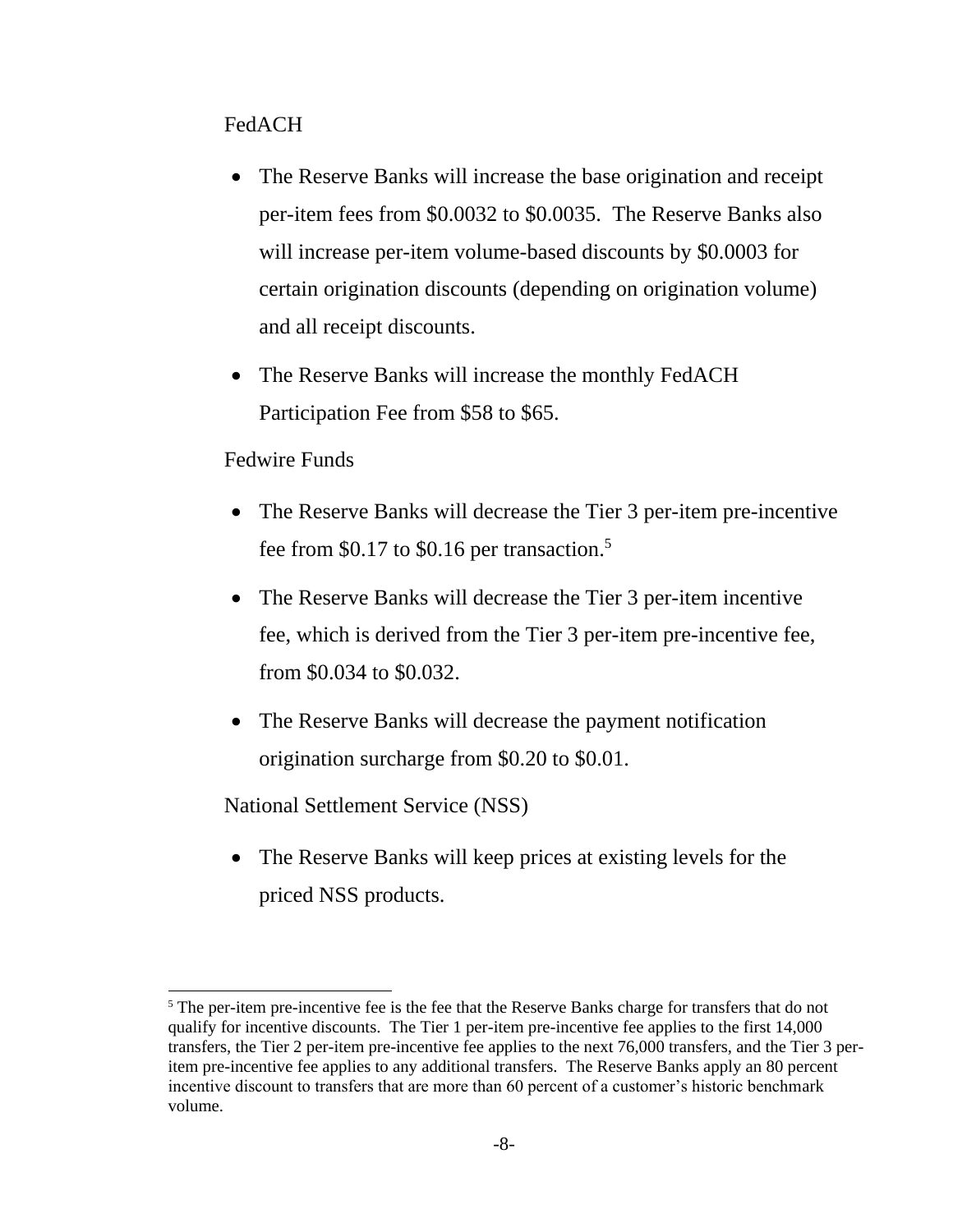Fedwire Securities

• The Reserve Banks will keep prices at existing levels for the priced Fedwire Securities products.

# FedLine® Access Solutions

- The Reserve Banks will provide VPN devices directly to customers and include the provision of the devices in all FedLine Advantage®, FedLine Command®, and both FedLine Direct® packages. <sup>6</sup> As a result, the \$1,500 new customer credit will be eliminated and the monthly access fees will increase, ranging from \$35 to \$100, but include the VPN devices.
- The Reserve Banks will introduce two new FedComplete<sup>®</sup> packages: FedComplete 100C Plus and FedComplete 200C Plus. The new FedComplete 100C Plus and 200C Plus packages, which use the same threshold volumes as the existing FedComplete packages, will include the FedLine Command access solution, rather than FedLine Advantage. FedComplete 100C Plus will be priced at \$1,375 per month and FedComplete 200C Plus will be priced at \$1,900 per month.
- The Reserve Banks will make six additional FedComplete package changes: (1) Add the SameDay ACH origination participation fee and surcharge; (2) remove the FedMail®-FedLine Exchange® Subscriber 5-pack, consistent with the previously announced unbundling of the FedMail service; (3) increase the price of the existing volume overage monthly surcharges for

 $\overline{a}$ <sup>6</sup> Historically, customers purchased their VPNs directly from a vendor.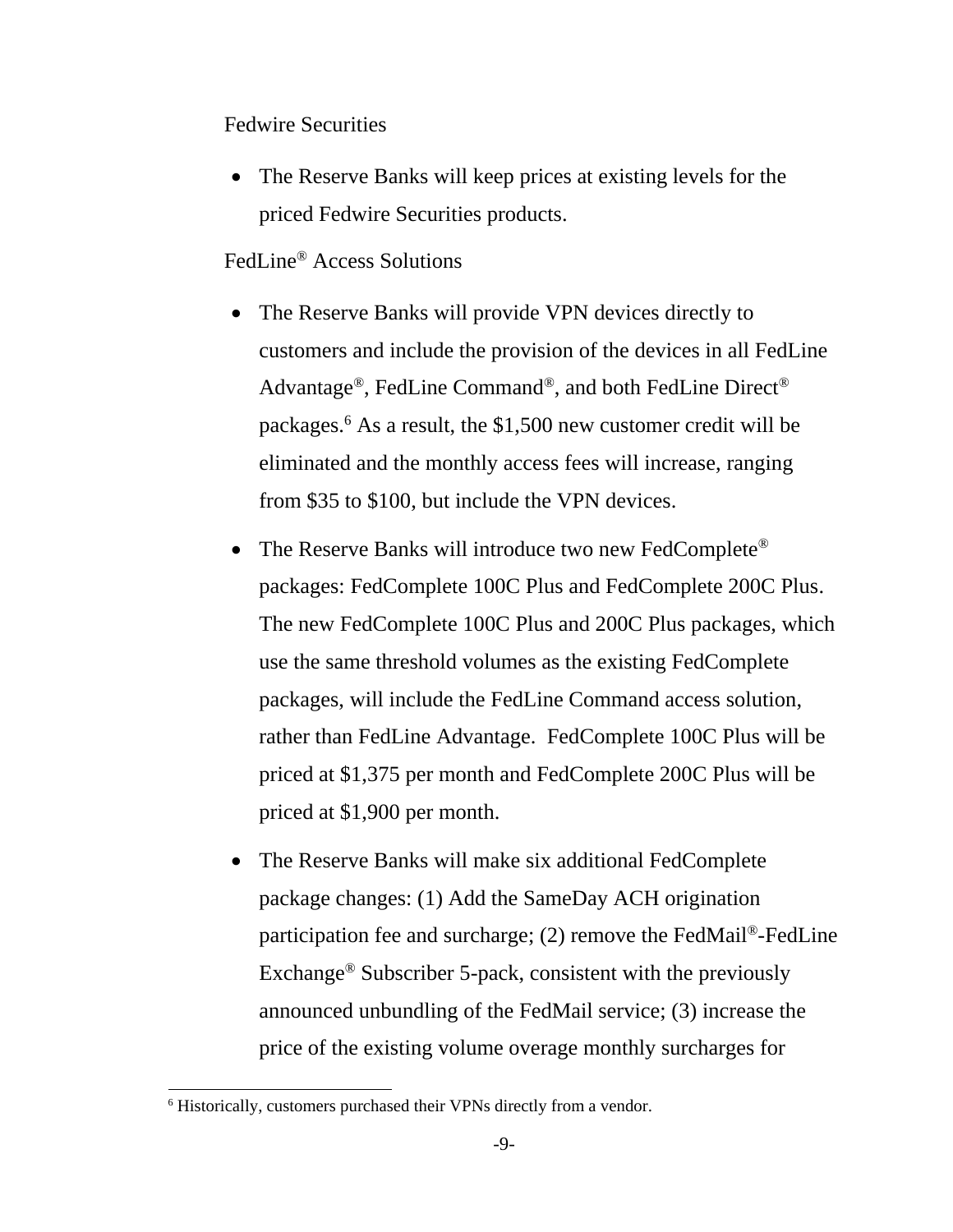FedForward, from \$0.01 to \$0.037, FedReturn, from \$0.75 to \$0.82, FedACH origination, from \$0.0025 to \$0.0035, and Fedwire Funds origination, from \$0.70 to \$0.82; (4) implement FedReceipt®, FedACH receipt, and Fedwire Funds receipt monthly surcharges of \$0.00005, \$0.00035, and \$0.082, respectively; (5) implement a threshold limit of 46 items for FedForward Cash Letters; and (6) adjust FedComplete package prices to maintain an effective discount of less than 20 percent compared to the cost of purchasing services separately.

• The Reserve Banks will increase the legacy software fee for FedLine Direct customers that have not converted to new IBM® MQ software. The fee will vary based on the number of customers remaining on the legacy system.

5. *2018 Price Index* — Figure 1 compares indexes of fees for the Reserve Banks' priced services with the GDP price index.<sup>7</sup> The price index for Reserve Bank priced services is projected to decrease approximately 1 percent in 2018 from 2017. The price index for Check 21 services is projected to decrease less than 1 percent. The price index for the FedACH Service is projected to decrease less than 1 percent. The price index for the Fedwire Funds and National Settlement Services is projected to decrease nearly 4 percent. The price index for the Fedwire Securities Services is projected to decrease approximately 2 percent. For the period 2008 to 2018,

 $7$  For the period 2008 to 2016, the GDP price index increased 12.3 percent.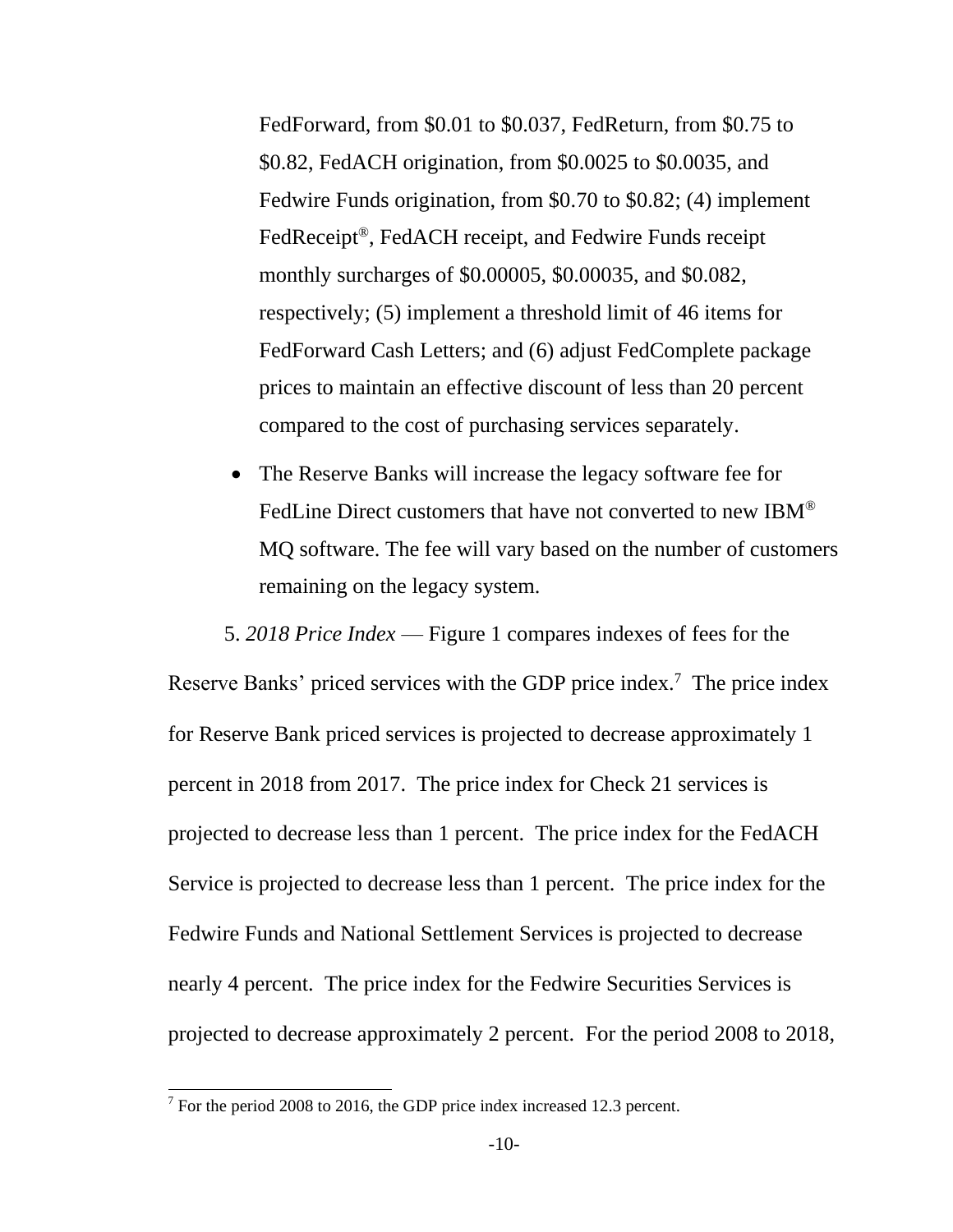the price index for total priced services is expected to decrease nearly

7 percent.

# **FIGURE 1**

# **2018 PRICE INDEX**

# PRICE INDEXES FOR FEDERAL RESERVE PRICED SERVICES

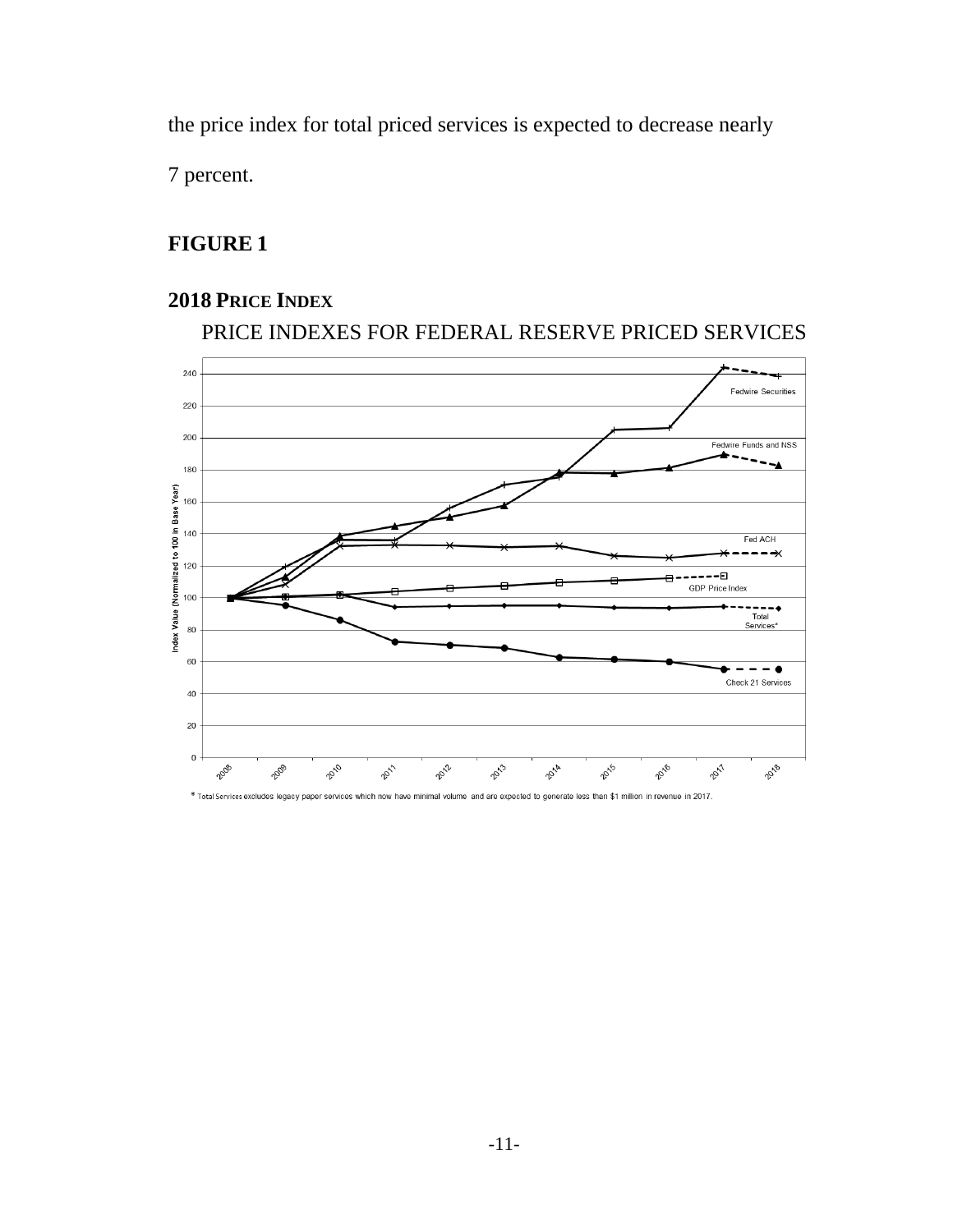B. *Private Sector Adjustment Factor* — The imputed debt financing costs, targeted ROE, and effective tax rate are based on a U.S. publicly traded firm market model.<sup>8</sup> The method for calculating the financing costs in the PSAF requires determining the appropriate imputed levels of debt and equity and then applying the applicable financing rates. In this process, a pro forma balance sheet using estimated assets and liabilities associated with the Reserve Banks' priced services is developed, and the remaining elements that will exist are imputed as if these priced services were provided by a private business firm. The same generally accepted accounting principles that apply to commercial-entity financial statements apply to the relevant elements in the priced services pro forma financial statements.

The portion of Federal Reserve assets that will be used to provide priced services during the coming year is determined using information about actual assets and projected disposals and acquisitions. The priced portion of these assets is determined based on the allocation of depreciation and amortization expenses of each asset class. The priced portion of actual Federal Reserve liabilities consists of postemployment and postretirement

l

<sup>8</sup> Data for U.S. publicly traded firms is from the Standard and Poor's Compustat® database. This database contains information on more than 6,000 U.S. publicly traded firms, which approximates the entirety of the U.S. market.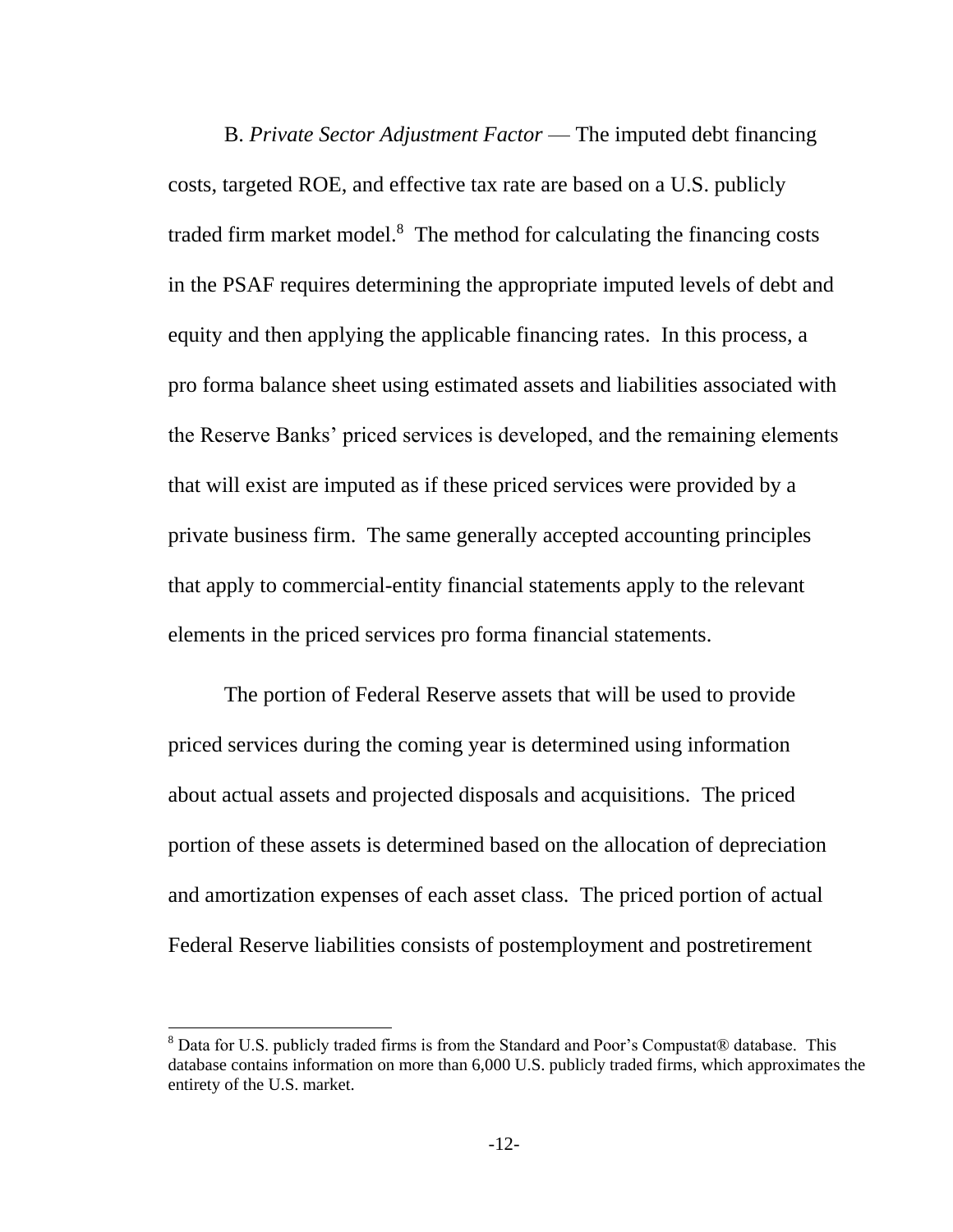benefits, accounts payable, and other liabilities. The priced portion of the actual net pension asset or liability is also included on the balance sheet.<sup>9</sup>

The equity financing rate is the targeted ROE produced by the capital asset pricing model (CAPM). In the CAPM, the required rate of return on a firm's equity is equal to the return on a risk-free asset plus a market risk premium. The risk-free rate is based on the three-month Treasury bill; the beta is assumed to be equal to 1.0, which approximates the risk of the market as a whole; and the market risk premium is based on the monthly returns in excess of the risk-free rate over the most recent 40 years. The resulting ROE reflects the return a shareholder will expect when investing in a private business firm.

For simplicity, given that federal corporate income tax rates are graduated, state income tax rates vary, and various credits and deductions can apply, an actual income tax expense is not explicitly calculated for Reserve Bank priced services. Instead, the Board targets a pretax ROE that will provide sufficient income to fulfill the priced services' imputed income tax obligations. To the extent that performance results are greater or less than the targeted ROE, income taxes are adjusted using the effective tax rate.

<sup>&</sup>lt;sup>9</sup> The pension assets are netted with the pension liabilities and reported as a net asset or net liability as required by ASC 715 *Compensation – Retirement Benefits*.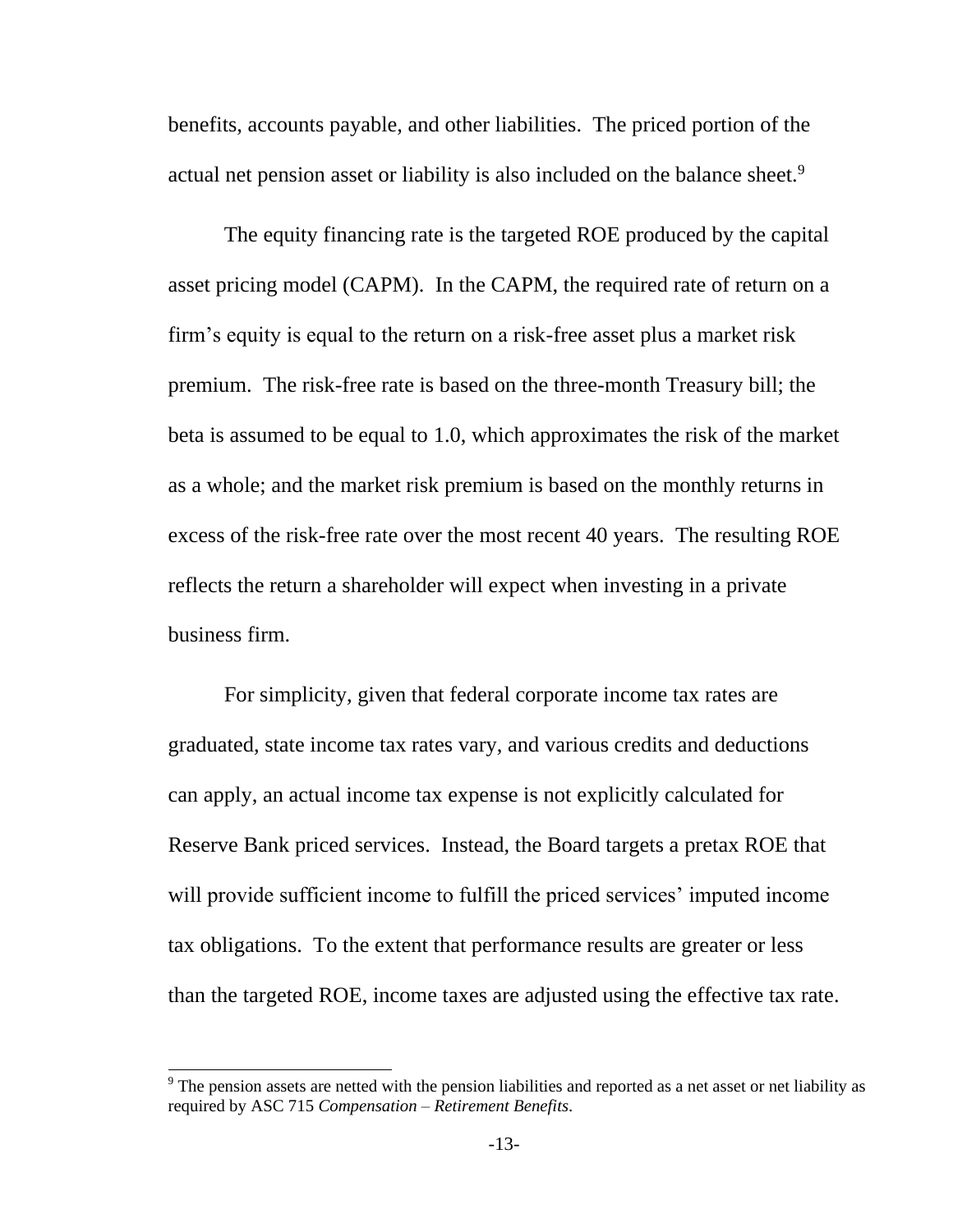*Capital structure*. The capital structure is imputed based on the imputed funding need (assets less liabilities), subject to minimum equity constraints. Short-term debt is imputed to fund the imputed short-term funding need. Long-term debt and equity are imputed to meet the priced services long-term funding need at a ratio based on the capital structure of the U.S. publicly traded firm market. The level of equity must meet the minimum equity constraints, which follow the FDIC requirements for a well-capitalized institution. The priced services must maintain equity of at least 5 percent of total assets and 10 percent of risk-weighted assets.<sup>10</sup> Any equity imputed that exceeds the amount needed to fund the priced services' assets and meet the minimum equity constraints is offset by a reduction in imputed long-term debt. When imputed equity is larger than what can be offset by imputed debt, the excess is imputed as investments in Treasury securities; income imputed on these investments reduces the PSAF.

*Application of the Payment System Risk (PSR) Policy to the Fedwire Services*. The Board's PSR policy reflects the new international standards

 $10$  The FDIC rule, which was adopted as final on April 14, 2014, requires that well-capitalized institutions meet or exceed the following standards: (1) total capital to risk-weighted assets ratio of at least 10 percent, (2) tier 1 capital to risk-weighted assets ratio of at least 8 percent, (3) common equity tier 1 capital to risk-weighted assets ratio of at least 6.5 percent, and (4) a leverage ratio (tier 1 capital to total assets) of at least 5 percent. Because all of the Federal Reserve priced services' equity on the pro forma balance sheet qualifies as tier 1 capital, only requirements 1 and 4 are binding. The FDIC rule can be located at https://www.fdic.gov/news/board/2014/2014-04-08 notice dis c\_fr.pdf.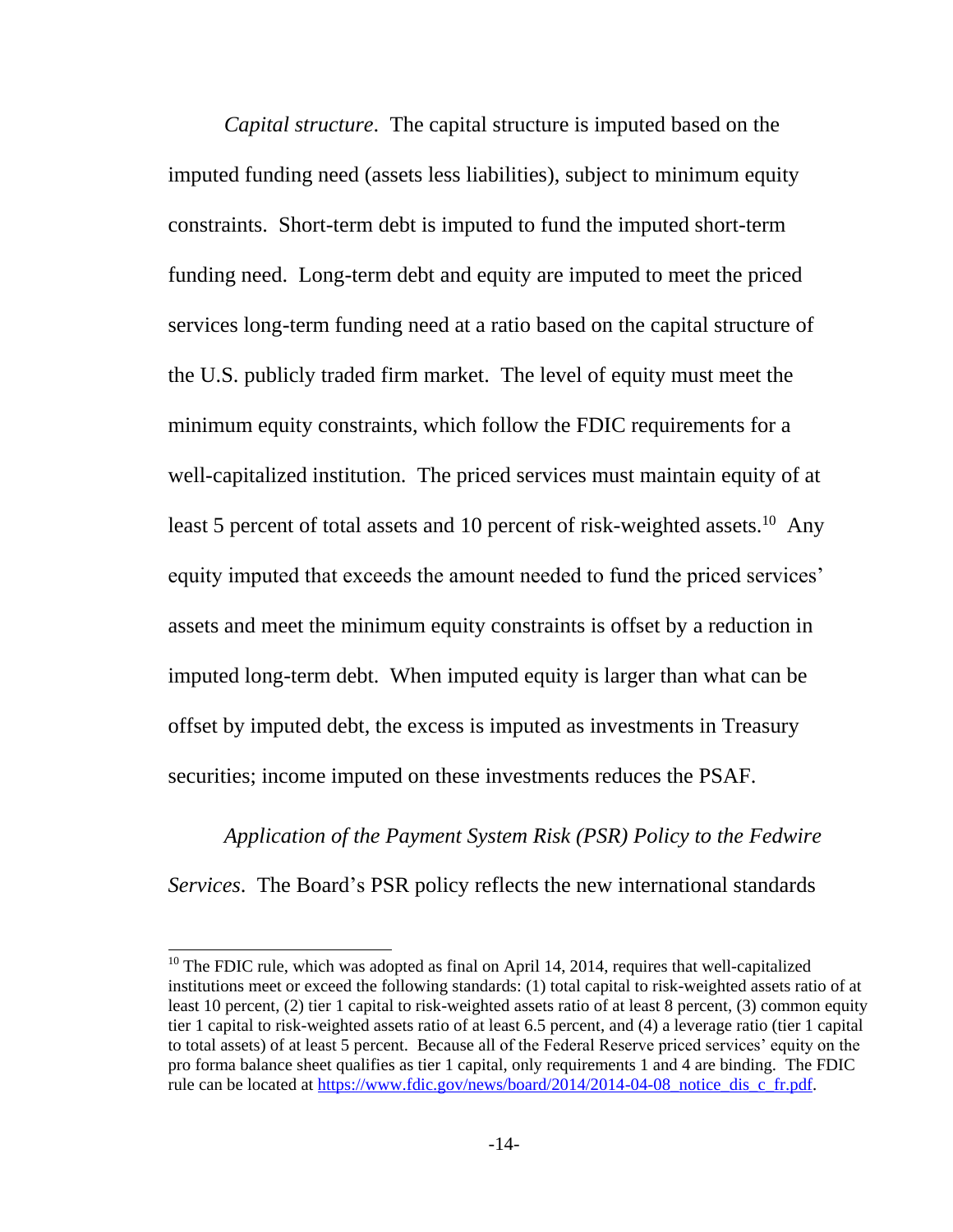for financial market infrastructures (FMIs) developed by the Committee on Payment and Settlement Systems and the Technical Committee of the International Organization of Securities Commissions in the *Principles for Financial Market Infrastructures. 11* The revised policy retains the expectation that the Fedwire Services meet or exceed the applicable riskmanagement standards. Principle 15 states that an FMI will identify, monitor, and manage general business risk and hold sufficient liquid net assets funded by equity to cover potential general business losses so that it can continue operations and services as a going concern if those losses materialize. Further, liquid net assets will at all times be sufficient to ensure a recovery or orderly wind-down of critical operations and services. The Fedwire Services do not face the risk that a business shock will cause the service to wind down in a disorderly manner and disrupt the stability of the financial system. In order to foster competition with private-sector FMIs, however, the Reserve Banks' priced services will hold six months of the Fedwire Funds Service's current operating expenses as liquid financial assets and equity on the pro forma balance sheet.<sup>12</sup> Current operating expenses are defined as normal business operating expenses on the income

l

<sup>&</sup>lt;sup>11</sup> *See*, Bank For International Settlements, [https://www.bis.org/cpmi/publ/d101a.pdf.](https://www.bis.org/cpmi/publ/d101a.pdf)

 $12$  This requirement does not apply to the Fedwire Securities Service. There are no competitors to the Fedwire Securities Service that will face such a requirement, and imposing such a requirement when pricing the securities services could artificially increase the cost of these services.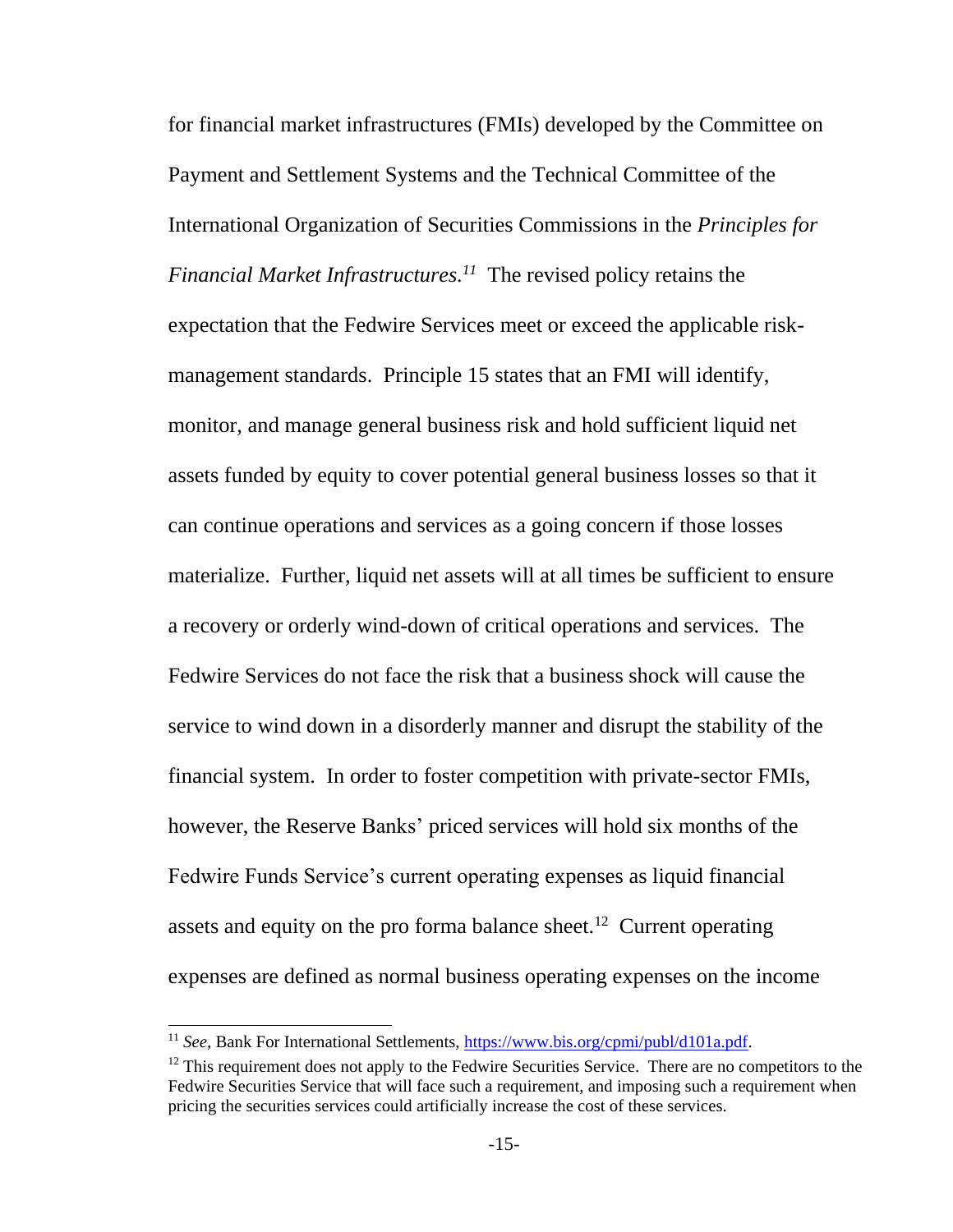statement, less depreciation, amortization, taxes, and interest on debt. Using the Fedwire Funds Service's preliminary 2018 budget, six months of current operating expenses will be \$51.4 million. In 2018, \$1.5 million of equity was imputed to meet the FDIC capital requirements. No additional imputed equity was necessary to meet the PSR policy requirement.

*Effective tax rate*. Like the imputed capital structure, the effective tax rate is calculated based on data from U.S. publicly traded firms. The tax rate is the mean of the weighted average rates of the U.S. publicly traded firm market over the past 5 years.

*Debt and equity financing*. The imputed short- and long-term debt financing rates are derived from the nonfinancial commercial paper rates from the Federal Reserve Board's H.15 Selected Interest Rates release (AA and A2/P2) and the annual Merrill Lynch Corporate & High Yield Index rate, respectively. The rates for debt and equity financing are applied to the priced services estimated imputed short-term debt, long-term debt, and equity needed to finance short- and long-term assets and meet equity requirements.

The increase in the 2018 PSAF to \$18.9 million from \$16.6 million in 2017 is primarily attributable to a \$1.1 million increase in the cost of debt and a \$0.8 million increase in the return on equity, both driven by increased

-16-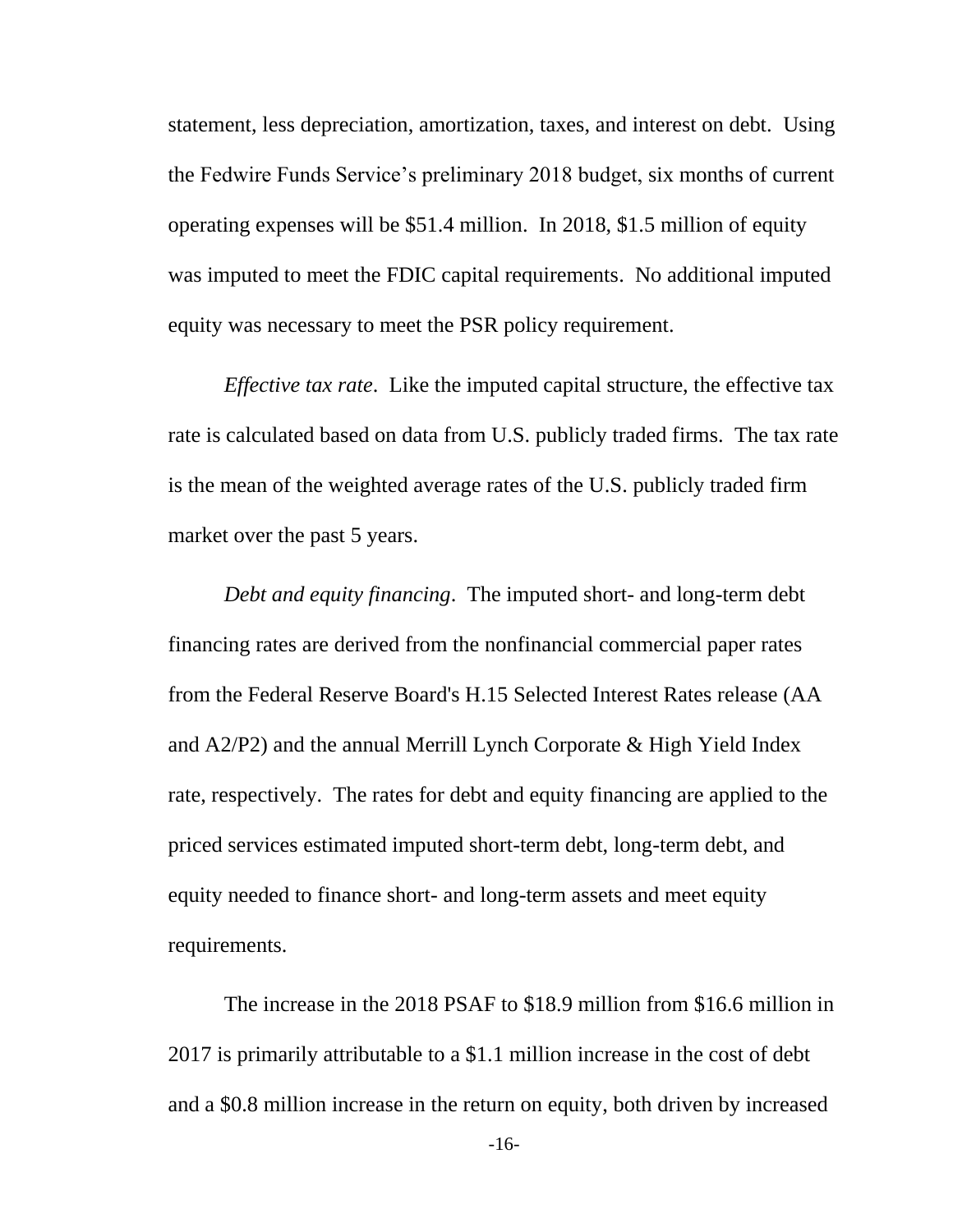imputed funding needs for long-term assets arising from a higher net pension asset balance. System sales tax expenses increased by \$0.7 million and were offset, in part, by a \$0.3 million decrease in Board of Governors expenses.

Projected 2018 Federal Reserve priced services assets, reflected in table 3, have decreased \$186.8 million from 2017. This decrease is primarily due to a \$154.0 million decrease in the balance of items in process of collection and a \$70.2 million decrease in imputed investments in federal funds, offset by a net increase of \$35.7 million in the long-term assets inclusive of net pension asset; Bank premises, furniture, and equipment; and deferred charges. The decrease in net short-term assets to be financed of \$3.6 million had a minimal effect on the PSAF. Net credit float (items in process of collection less deferred credit items) decreased by \$154.0 million, primarily attributable to the continued effect of new deposit deadlines associated with the Endpoint Cut service deposit deadlines implemented in July 2016, which were intended to reduce float and items in process of collection. The decrease in net credit float had an equivalent effect on the balance of imputed investments in Treasury securities. The resulting balance of 2018 imputed investments in federal funds was sufficient to comply with the PSR policy expectations for Fedwire Funds, and no additional costs were incurred. As shown in table 3, imputed equity for

-17-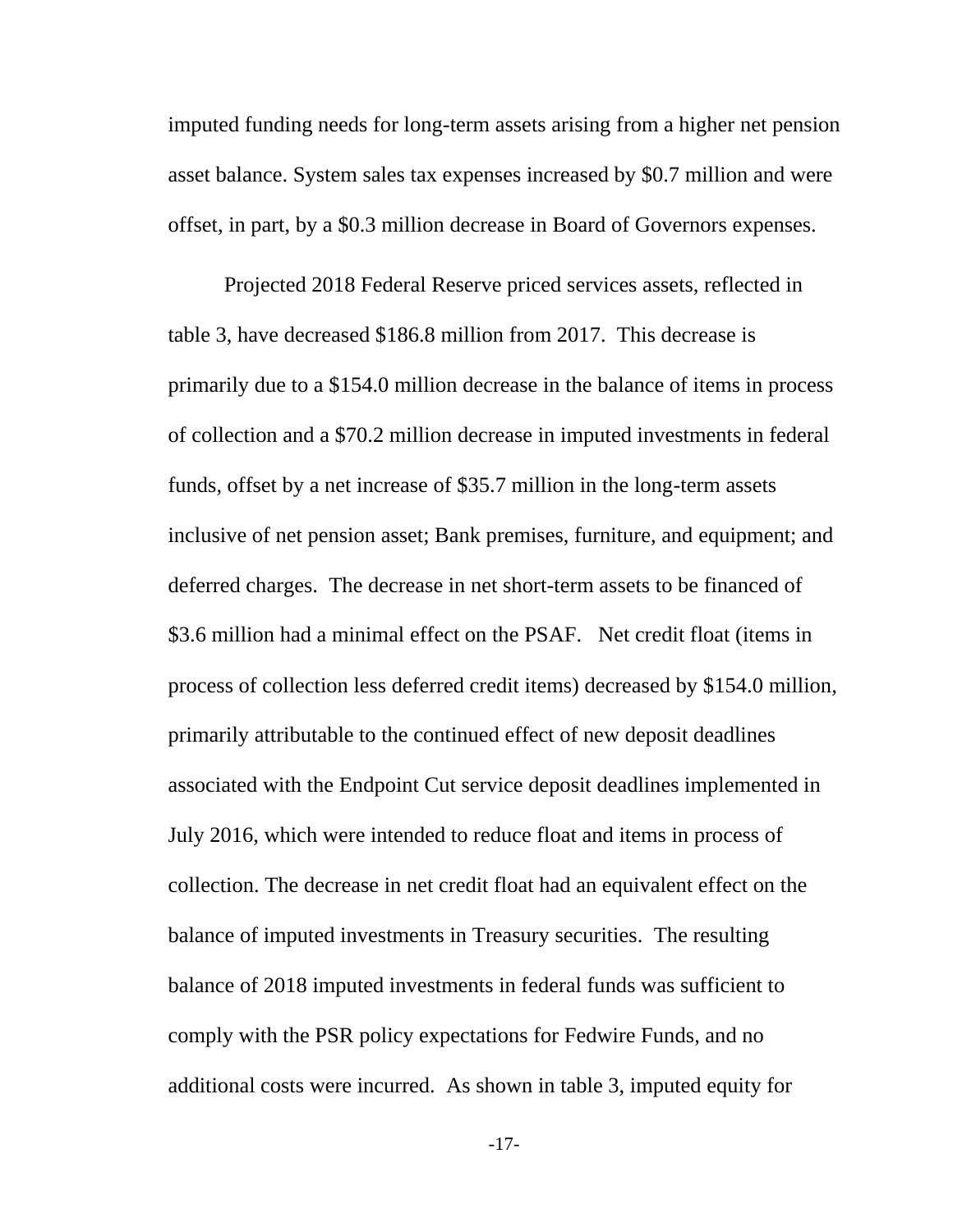2018 is \$57.8 million, a decrease of \$0.7 million from the equity imputed for 2017. In accordance with ASC 715, this amount includes an accumulated other comprehensive loss of \$637.2 million.

Table 4 reflects the portion of short- and long-term assets that must be financed with actual or imputed liabilities and equity. Debt and equity imputed to fund the 2018 priced services assets within the observed market leverage ratio produced an equity level that did not meet the FDIC minimum equity requirements. As a result, additional equity was imputed to meet the FDIC requirements, and imputed long-term debt was reduced. The ratio of capital to risk-weighted assets meets the required 10 percent of riskweighted assets, and equity exceeds 5 percent of total assets (table 6). In 2018, long-term debt and equity was imputed to meet the asset funding requirements and reflects the leverage ratio observed in the market; additional equity of \$1.5 million was required (table 5) to meet the market leverage ratio.

Table 5 shows the derivation of the 2018 and 2017 PSAF. Financing costs for 2018 are \$1.9 million higher than in 2017. The allocation of equity based on the capital structure observed in the market increased in 2018 to 41.8 percent from 41.6 percent in 2017. The increased equity balance and the slightly higher cost of equity result in a pretax ROE that is \$0.7 million

-18-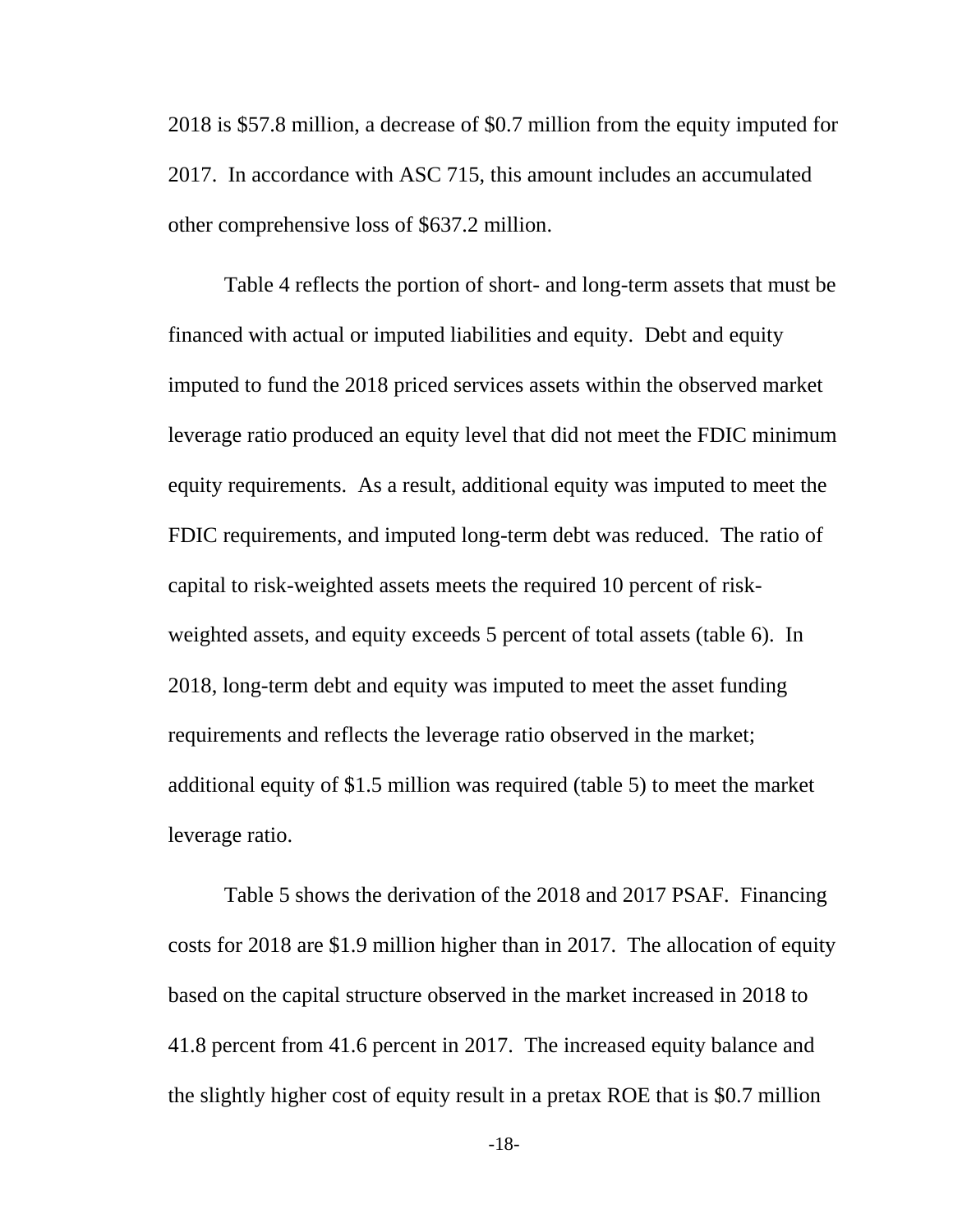higher than the 2017 pretax ROE. Imputed sales taxes increased to \$3.9 million in 2018 from \$3.2 million in 2017. The priced services portion of the Board's expenses decreased \$0.3 million to \$5.1 million in 2018. The effective income tax rate used in 2018 was 22.7 percent, the same rate used in 2017.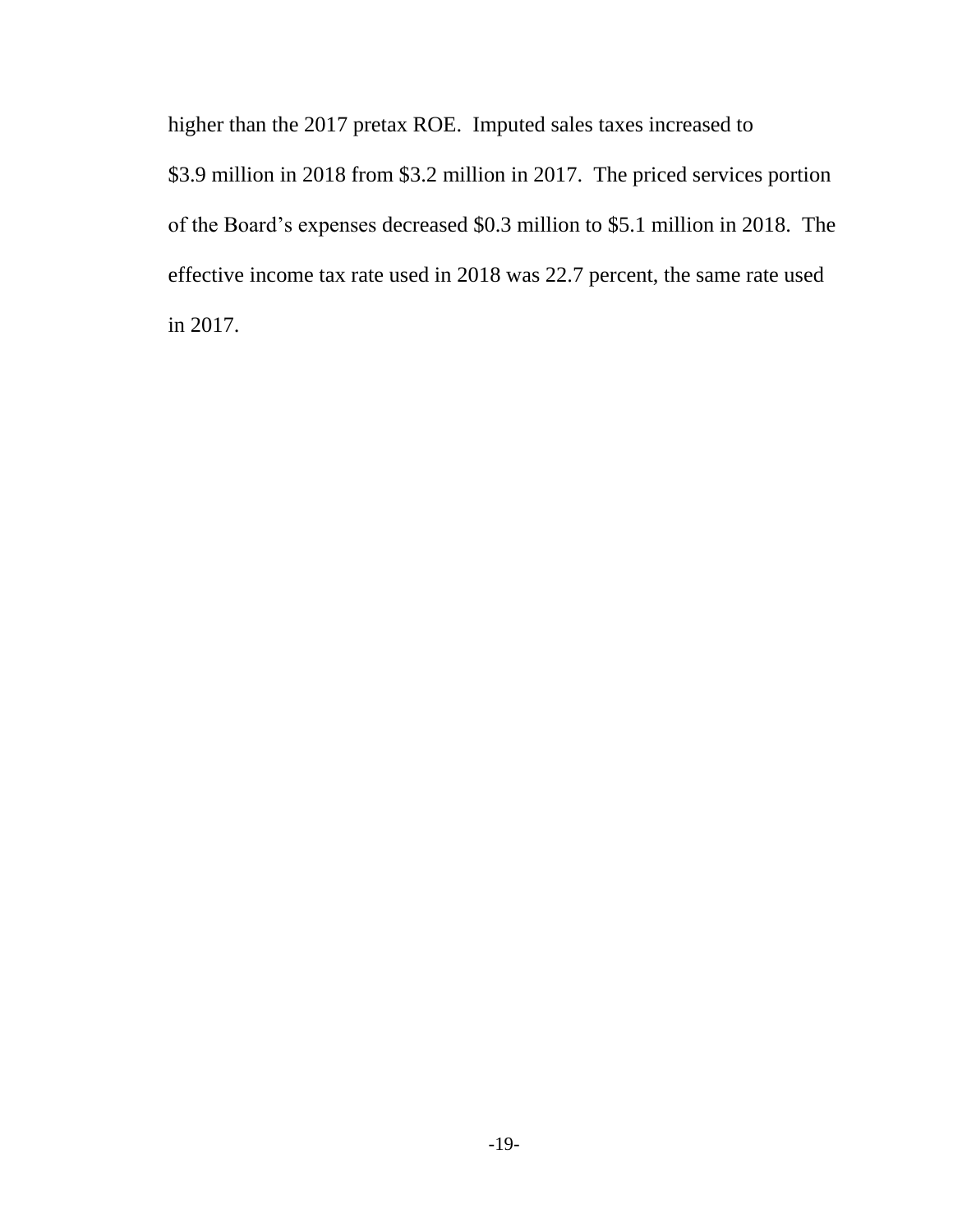#### **Table 3 Comparison of Pro Forma Balance Sheets for Budgeted Federal Reserve Priced Services (millions of dollars – projected average for year)**

|                                                | 2018        |                           | 2017          |               | <b>Change</b> |
|------------------------------------------------|-------------|---------------------------|---------------|---------------|---------------|
| <b>Short-term assets</b>                       |             |                           |               |               |               |
| Receivables                                    | \$<br>36.6  | \$                        | 36.6          | \$            | 0.0           |
| Materials and supplies                         | 0.5         |                           | 0.6           |               | (0.1)         |
| Prepaid expenses                               | 13.0        |                           | 11.2          |               | 1.8           |
| Items in process of collection <sup>13</sup>   | 87.0        |                           | 241.0         |               | (154.0)       |
| <b>Total short-term assets</b>                 | 137.1       |                           | 289.4         |               | (152.3)       |
| Imputed investments <sup>14</sup>              |             |                           |               |               |               |
| Imputed investment in Treasury Securities      | \$          | \$                        |               | \$            |               |
| Imputed investment in Fed Funds                | 174.8       |                           | 245.0         |               | (70.2)        |
| <b>Total imputed investments</b>               | 174.8       |                           | 245.0         |               | (70.2)        |
| <b>Long-term assets</b>                        |             |                           |               |               |               |
| Premises <sup>15</sup>                         | \$<br>103.9 | \$                        | 128.7         | \$            | (24.8)        |
| Furniture and equipment                        | 38.9        |                           | 39.0          |               | (0.1)         |
| Leasehold improvements and                     |             |                           |               |               |               |
| long-term prepayments                          | 100.3       |                           | 104.8         |               | (4.5)         |
| Net pension asset                              | 76.6        |                           | 10.9          |               | 65.7          |
| Deferred tax asset                             | 185.6       |                           | 186.1         |               | (0.5)         |
| <b>Total long-term assets</b>                  | 505.3       |                           | 469.6         |               | 35.7          |
| <b>Total assets</b>                            | \$<br>817.2 | $\boldsymbol{\mathsf{S}}$ | 1,003.9       | \$            | (186.8)       |
| <b>Short-term liabilities</b>                  |             |                           |               |               |               |
| Deferred credit items                          | \$<br>261.8 | \$                        | 486.0         | \$            | (224.2)       |
| Short-term debt                                | 14.5        |                           | 18.1          |               | (3.6)         |
| Short-term payables                            | 35.6        |                           | 30.2          |               | 5.3           |
| <b>Total short-term liabilities</b>            | 311.9       |                           | 534.4         |               | (222.5)       |
| <b>Long-term liabilities</b>                   |             |                           |               |               |               |
| Pension liability                              | \$          | \$                        |               | \$            |               |
| Long-term debt                                 | 76.9        |                           | 48.4          |               | 28.5          |
| Postemployment/postretirement benefits and net |             |                           |               |               |               |
| pension liabilities <sup>16</sup>              | 370.5       |                           | 362.5         |               | 8.0           |
| <b>Total liabilities</b>                       | \$<br>759.3 | \$                        | 945.3         | \$            | (186.0)       |
| Equity $17$                                    | \$<br>57.8  | \$                        | 58.6          | $\mathcal{S}$ | (0.7)         |
| <b>Total liabilities and equity</b>            | \$<br>817.2 |                           | \$<br>1,003.9 | \$            | (186.8)       |

<sup>13</sup> Credit float, which represents the difference between items in process of collection and deferred credit items, occurs when the Reserve Banks debit the paying bank for transactions prior to providing credit to the depositing bank. Float is directly estimated at the service level.

<sup>14</sup> Consistent with the Board's PSR policy, the Reserve Banks' priced services will hold six months of the Fedwire Funds Service's current operating expenses as liquid net financial assets and equity on the pro forma balance sheet. Six months of the Fedwire Funds Service's projected current operating expenses is \$51.4 million. In 2018, \$57.8 million of equity was imputed to meet the regulatory capital requirements.

<sup>15</sup> Includes the allocation of Board of Governors assets to priced services of \$1.1 million for 2018 and \$1.2 million for 2017.

 $\overline{a}$ 

<sup>16</sup> Includes the allocation of Board of Governors liabilities to priced services of \$0.6 million for 2018 and 2017.

<sup>17</sup> Includes an accumulated other comprehensive loss of \$637.2 million for 2018 and \$635.1 million for 2017, which reflects the ongoing amortization of the accumulated loss in accordance with FAS 158 [ASC 715]. Future gains or losses, and their effects on the pro forma balance sheet, cannot be projected. See table 5 for calculation of required imputed equity amount.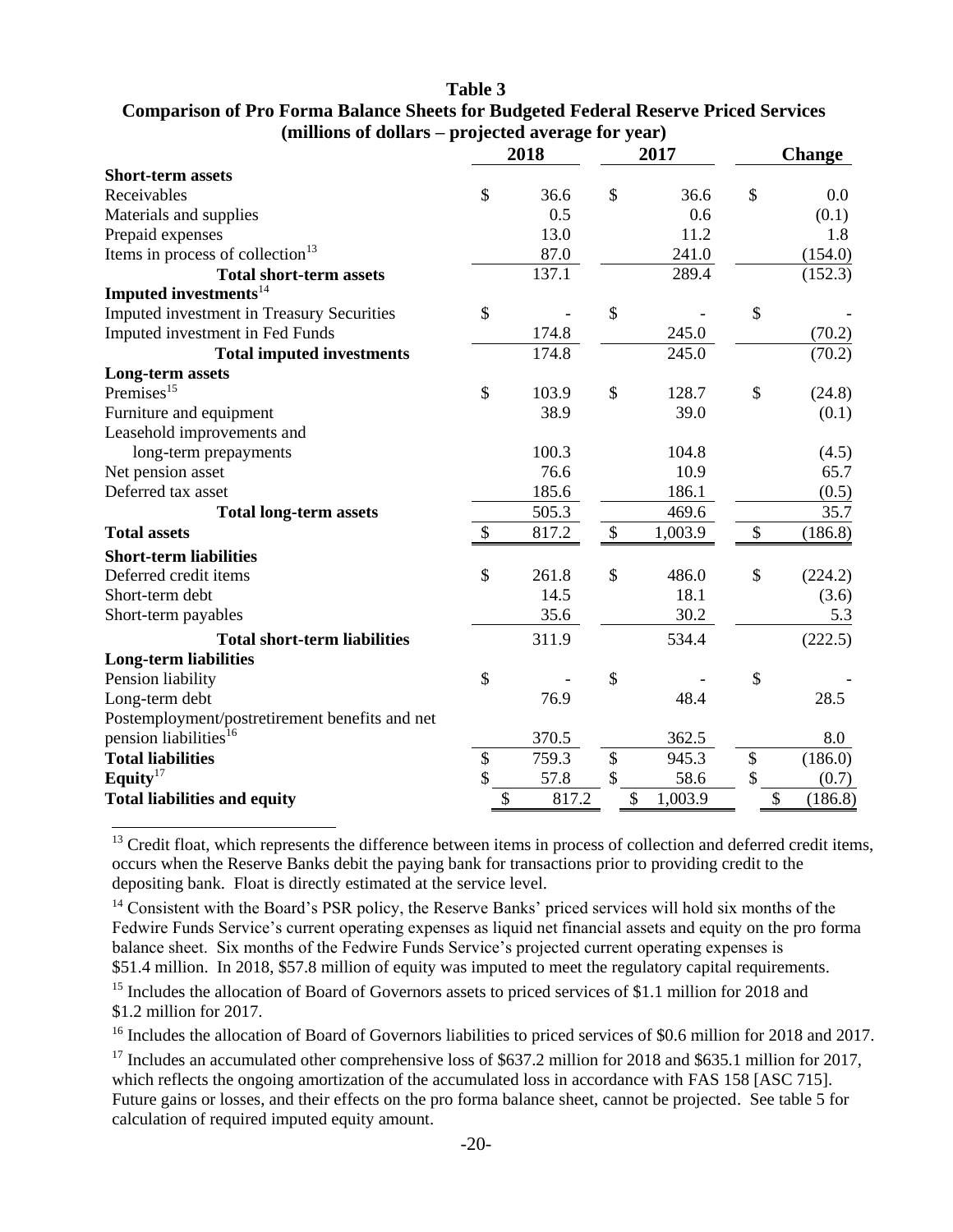## <span id="page-20-0"></span>**Table 4 Imputed Funding for Priced-Services Assets (millions of dollars)**

|                                                                       | 2018          |       | 2017 |               |       |
|-----------------------------------------------------------------------|---------------|-------|------|---------------|-------|
| A. Short-term asset financing                                         |               |       |      |               |       |
| Short-term assets to be financed                                      |               |       |      |               |       |
| Receivables                                                           | $\mathsf{\$}$ | 36.6  |      | \$            | 36.6  |
| Materials and supplies                                                |               | 0.5   |      |               | 0.6   |
| Prepaid expenses                                                      |               | 13.0  |      |               | 11.2  |
| Total short-term assets to be financed                                | $\mathcal{S}$ | 50.1  |      | \$            | 48.4  |
| Short-term payables                                                   |               | 35.6  |      |               | 30.2  |
| Net short-term assets to be financed                                  | \$            | 14.5  |      | \$            | 18.1  |
| Imputed short-term debt financing <sup>18</sup>                       | \$            | 14.5  |      | \$            | 18.1  |
| B. Long-term asset financing                                          |               |       |      |               |       |
| Long-term assets to be financed                                       |               |       |      |               |       |
| Premises                                                              | \$            | 103.9 |      | \$            | 128.7 |
| Furniture and equipment                                               |               | 38.9  |      |               | 39.0  |
| Leasehold improvements and                                            |               |       |      |               |       |
| long-term prepayments                                                 |               | 100.3 |      |               | 104.8 |
| Net pension asset                                                     |               | 76.6  |      |               | 10.9  |
| Deferred tax asset                                                    |               | 185.6 |      |               | 186.1 |
| Total long-term assets to be financed                                 | \$            | 505.3 |      | $\mathcal{S}$ | 469.6 |
| Net pension liability                                                 |               |       |      |               |       |
| Postemployment/postretirement<br>benefits and net pension liabilities |               | 370.5 |      |               | 362.5 |
| Net long-term assets to be financed                                   | \$            | 134.8 |      | \$            | 107.0 |
| Imputed long-term debt <sup>18</sup>                                  | \$            | 76.9  |      | \$            | 48.4  |
| Imputed equity <sup>18</sup>                                          |               | 57.8  |      |               | 58.6  |
| Total long-term financing                                             | \$            | 134.8 |      | \$            | 107.0 |

<sup>&</sup>lt;sup>18</sup> See table 5 for calculation.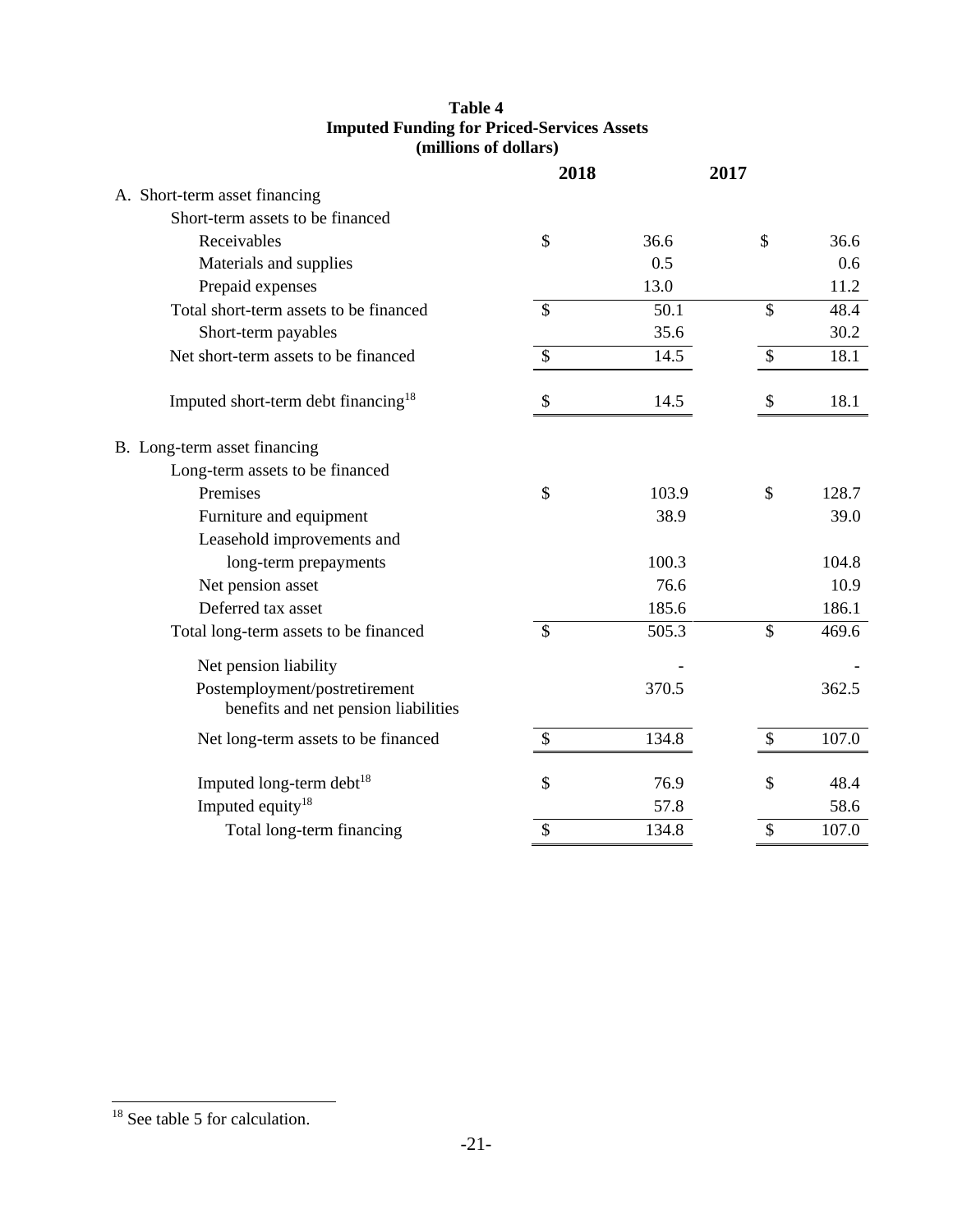|                                                                                   |              | Derivation of the 2018 and 2017<br><b>PSAF(dollars in millions)</b> |               |         |               |             |                   |             |
|-----------------------------------------------------------------------------------|--------------|---------------------------------------------------------------------|---------------|---------|---------------|-------------|-------------------|-------------|
|                                                                                   |              | 2018                                                                |               |         |               |             | 2017              |             |
| A. Imputed long-term debt and equity                                              |              |                                                                     |               |         |               |             |                   |             |
|                                                                                   | Debt         |                                                                     |               | Equity  | Debt          |             |                   | Equity      |
| Net long-term assets to finance                                                   | \$134.8      |                                                                     |               | \$134.8 | \$            | 107.0       |                   | \$<br>107.0 |
| Capital structure observed in market                                              | 58.2%        |                                                                     |               | 41.8%   |               | 58.4%       |                   | 41.6%       |
| Pre-adjusted long-term debt and<br>equity<br>Equity adjustments <sup>19</sup> :   | \$78.4       |                                                                     | $\mathbb{S}$  | 56.4    | $\mathsf{\$}$ | 62.5        |                   | \$44.5      |
| Equity to meet capital requirements                                               |              |                                                                     |               | 57.8    |               |             |                   | 58.6        |
| Adjustment to debt and equity<br>funding given capital requirements <sup>20</sup> | (1.5)        |                                                                     |               | 1.5     |               | (14.1)      |                   | 14.1        |
| Adjusted equity balance                                                           |              |                                                                     |               | 57.8    |               |             |                   | 58.6        |
| Equity to meet capital requirements <sup>21</sup>                                 |              |                                                                     |               |         |               |             |                   |             |
| Total imputed long-term debt and<br>equity                                        | \$76.9       |                                                                     | \$            | 57.8    | \$            | 48.4        |                   | \$<br>58.6  |
| B. Cost of capital                                                                |              |                                                                     |               |         |               |             |                   |             |
| Elements of capital costs                                                         |              |                                                                     |               |         |               |             |                   |             |
| Short-term debt <sup>22</sup>                                                     | \$<br>14.5 x | $1.3\% =$                                                           | $\mathcal{S}$ | 0.2     | \$            | 18.1 x      | $0.6\% =$         | \$<br>0.1   |
| Long-term debt <sup>22</sup>                                                      | 76.9 x       | $3.8\% =$                                                           |               | 3.0     |               | 48.4 x      | $4.0\% =$         | 1.9         |
| Equity <sup>23</sup>                                                              |              | 57.8 x $11.7\% =$                                                   |               | 6.7     |               |             | 58.6 x $10.2\%$ = | 6.0         |
|                                                                                   |              |                                                                     | \$            | 9.9     |               |             |                   | \$<br>8.0   |
| C. Incremental cost of PSR policy<br>Equity to meet policy                        | \$           | $- x 11.7\% =$                                                      | \$            |         |               | \$<br>$- X$ | $10.2\% =$        | \$          |
| D. Other required PSAF costs                                                      |              |                                                                     |               |         |               |             |                   |             |
| Sales taxes                                                                       |              | \$<br>3.9                                                           |               |         |               |             | \$<br>3.2         |             |
| Board of Governors expenses                                                       |              | 5.1                                                                 |               |         |               |             | 5.4               |             |
|                                                                                   |              |                                                                     |               | 9.0     |               |             |                   | 8.6         |
|                                                                                   |              |                                                                     | \$            | 18.9    |               |             |                   | \$<br>16.6  |
| E. Total PSAF                                                                     |              |                                                                     |               |         |               |             |                   |             |
| As a percent of assets                                                            |              |                                                                     |               | 2.3%    |               |             |                   | 1.5%        |
| As a percent of expenses                                                          |              |                                                                     |               | 4.1%    |               |             |                   | 3.9%        |
| F. Tax rates                                                                      |              |                                                                     |               | 22.7%   |               |             |                   | 22.7%       |

**Table 5**

<sup>19</sup> If minimum equity constraints are not met after imputing equity based on the capital structure observed in the market, additional equity is imputed to meet these constraints. The long-term funding need was met by imputing long-term debt and equity based on the capital structure observed in the market (see tables 4 and 6). In 2018, the amount of imputed equity met the minimum equity requirements for risk-weighted assets.

 $20$  Equity adjustment offsets are due to a shift of long-term debt funding to equity in order to meet FDIC capital requirements for well-capitalized institutions.

<sup>21</sup> Additional equity in excess of that needed to fund priced services assets is offset by an asset balance of imputed investments in treasury securities.

<sup>22</sup> Imputed short-term debt and long-term debt are computed at table 4.

<span id="page-21-0"></span> $\overline{a}$ 

<sup>23</sup> The 2017 ROE is equal to a risk-free rate plus a risk premium (beta  $*$  market risk premium). The 2017 aftertax CAPM ROE is calculated as  $1.09\% + (1.0 * 7.93\%) = 9.03\%$ . Using a tax rate of 22.7%, the after-tax ROE is converted into a pretax ROE, which results in a pretax ROE of  $(9.03\% / (1-22.7\%) = 11.67\%$ . Calculations may be affected by rounding.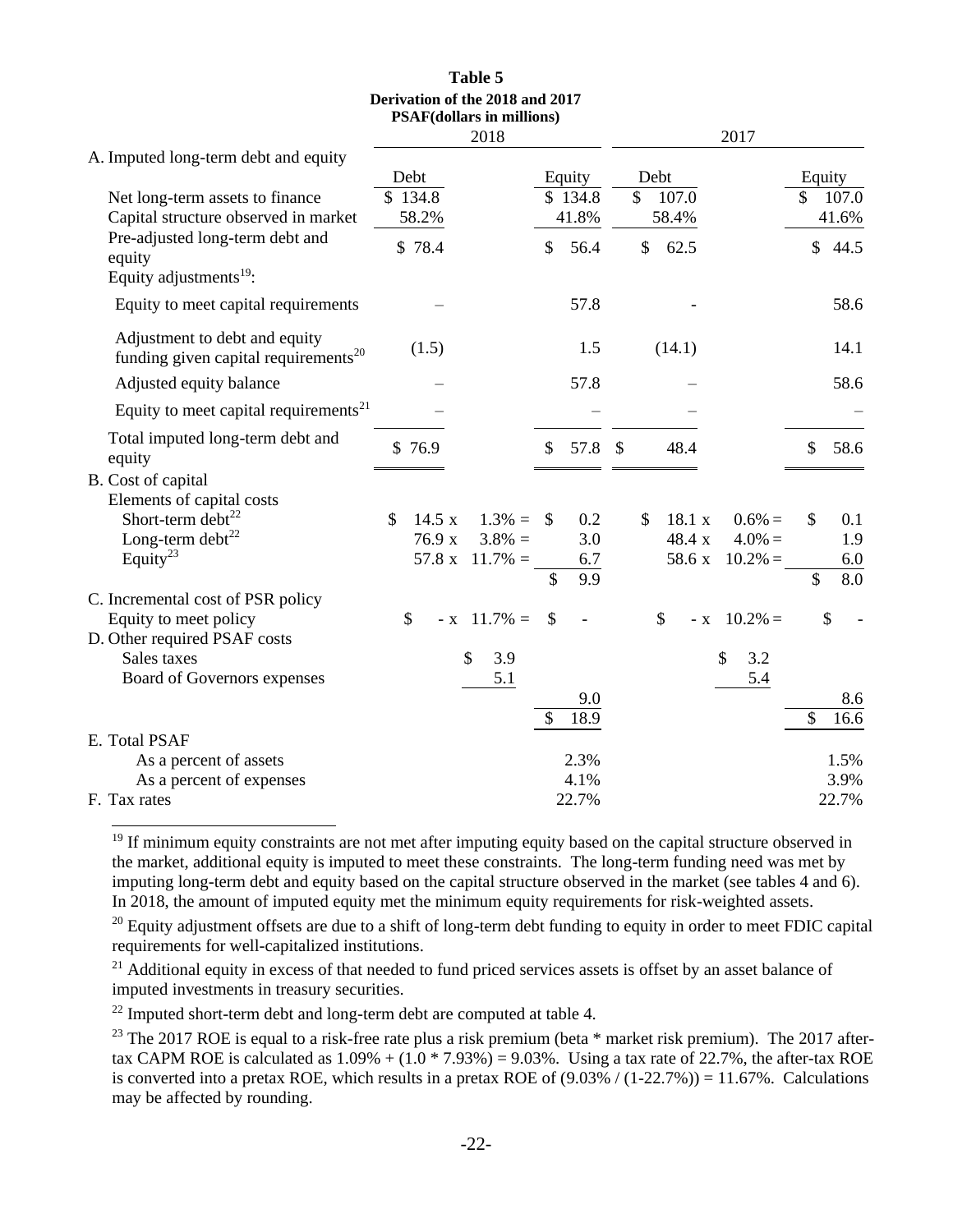### **Table 6**

|                                          | <b>Assets</b> | <b>Risk</b><br>Weight | Weighted<br><b>Assets</b> |
|------------------------------------------|---------------|-----------------------|---------------------------|
| Imputed investments:                     |               |                       |                           |
| 1-Year Treasury securities <sup>24</sup> | \$            |                       | \$                        |
| Federal funds <sup>25</sup>              | 174.8         | 0.2                   | 35.0                      |
| Total imputed investments                | 174.8         |                       | 35.0                      |
| Receivables                              | \$<br>36.6    | 0.2                   | \$<br>7.3                 |
| Materials and supplies                   | 0.5           | 1.0                   | 0.5                       |
| Prepaid expenses                         | 13.0          | 1.0                   | 13.0                      |
| Items in process of collection           | 87.0          | 0.2                   | 17.4                      |
| Premises                                 | 103.9         | 1.0                   | 103.9                     |
| Furniture and equipment                  | 38.9          | 1.0                   | 38.9                      |
| Leasehold improvements and               |               |                       |                           |
| long-term prepayments                    | 100.3         | 1.0                   | 100.3                     |
| Net pension asset                        | 76.6          | 1.0                   | 76.6                      |
| Deferred tax asset                       | 185.6         | 1.0                   | 185.6                     |
| Total                                    | 817.2         |                       | 578.4                     |
| Imputed equity:                          |               |                       |                           |
| Capital to risk-weighted assets          | 10.0%         |                       |                           |
| Capital to total assets                  | 7.1%          |                       |                           |

#### Computation of 2018 Capital Adequacy for Federal Reserve Priced Services (dollars in millions)

 $24$  If minimum equity constraints are not met after imputing equity based on all other financial statement components, additional equity is imputed to meet these constraints. Additional equity imputed to meet minimum equity requirements is invested solely in Treasury securities. The imputed investments are similar to those for which rates are available on the Federal Reserve's H.15 statistical release, which can be located at [http://www.federalreserve.gov/releases/h15/data.htm.](http://www.federalreserve.gov/releases/h15/data.htm)

<sup>&</sup>lt;sup>25</sup> The investments are imputed based on the amounts arising from the collection of items prior to providing credit according to established availability schedules.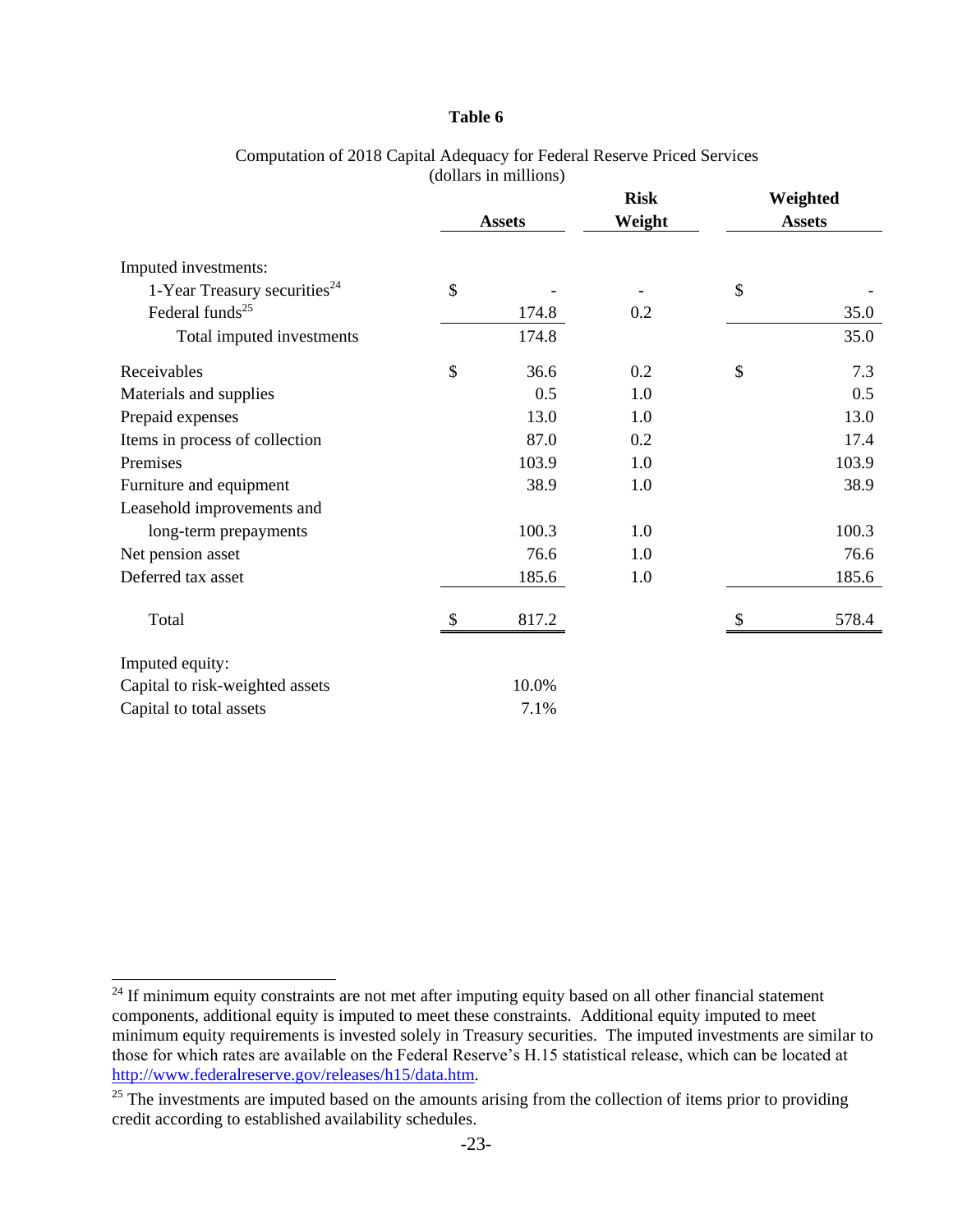C. *Check Service* — Table 7 shows the 2016 actual, 2017 estimated,

and 2018 budgeted cost-recovery performance for the commercial check service.

| Table 7                                                                              |                |                                |                                       |                     |                                                                            |  |
|--------------------------------------------------------------------------------------|----------------|--------------------------------|---------------------------------------|---------------------|----------------------------------------------------------------------------|--|
| <b>Check Service Pro Forma Cost and Revenue Performance</b><br>(dollars in millions) |                |                                |                                       |                     |                                                                            |  |
| <b>YEAR</b>                                                                          | <b>REVENUE</b> | <b>TOTAL</b><br><b>EXPENSE</b> | <b>NET INCOME</b><br>(ROE)<br>$[1-2]$ | <b>TARGETED ROE</b> | <b>RECOVERY</b><br><b>RATE AFTER</b><br><b>TARGETED ROE</b><br>$[1/(2+4)]$ |  |
| $2016$ (actual)<br>2017 (estimate)                                                   | 154.2<br>142.6 | 135.6<br>134.7                 | 18.6<br>7.9                           | 1.3<br>1.4          | 112.7%<br>104.8%                                                           |  |
| $2018$ (budget)                                                                      | 135.4          | 132.2                          | 3.1                                   | 1.6                 | 101.2%                                                                     |  |

1. *2017 Estimate* —The Reserve Banks estimate that the check service will recover 104.8 percent of total expenses and targeted ROE, compared with a 2017 budgeted recovery rate of 104.1 percent. Greater-than-expected check volumes processed by the Reserve Banks and lower-than-expected costs have influenced the check service's cost recovery.

The decline in Reserve Bank check volume was not as great as previously anticipated. Through August, both total commercial forward and total commercial return check volumes were only 0.4 percent lower than they were during the same period last year. Consistent with anticipated fourth quarter declines, for full-year 2017, the Reserve Banks estimate that their total forward check volume will decline 1.3 percent (compared with a budgeted decline of 5.0 percent) and their total return check volume will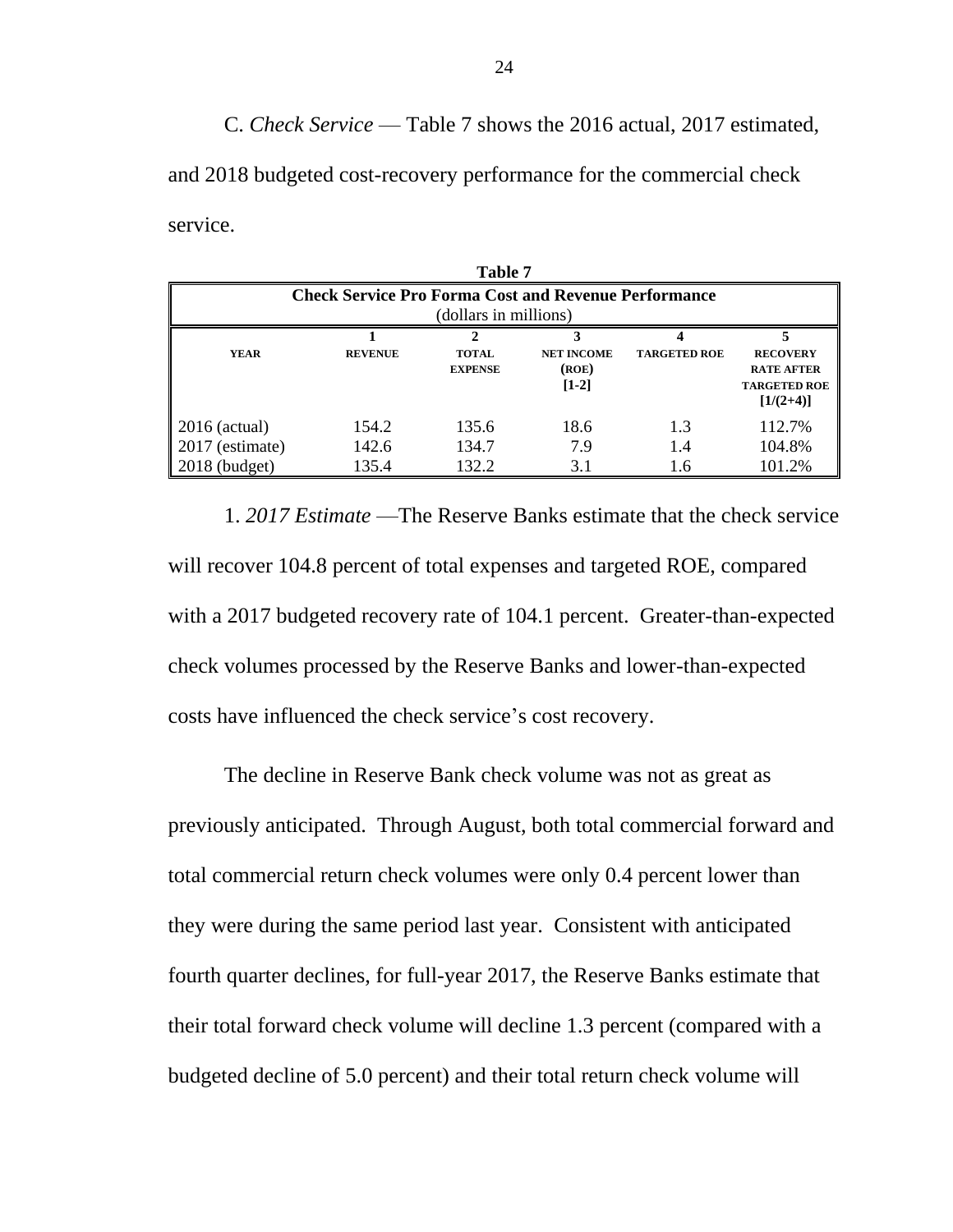decline 1.0 percent (compared with a budgeted decline of 10.1 percent) from 2016 levels.<sup>26</sup>

2. *2018 Pricing* — The Reserve Banks expect the check service to recover 101.2 percent of total expenses and targeted ROE in 2018. The Reserve Banks project revenue to be \$135.4 million, a decline of 5.0 percent from the 2017 estimate. This decline is driven in part by an anticipated continued general decline in the number of checks written and competition from correspondent banks, aggregators, and direct exchanges.<sup>27</sup> Total expenses for the check service are projected to be \$132.2 million, a decrease of \$2.5 million, or 1.9 percent, from 2017 expenses, primarily because of reduced operating costs, including cost savings associated with increased efficiencies of the Reserve Banks' customer support services.

The Reserve Banks evaluate and set tier assignments annually based on changes in the volume of items received by endpoints. In 2018, the Reserve Banks will reassign the tier placement of 478 forward and 977 return endpoints in the FedForward and FedReturn products, respectively.<sup>28</sup>

 $26$  Total Reserve Bank forward check volumes are expected to be 5.2 billion in 2017. Total Reserve Bank return check volumes are expected to be 31.8 million in 2017.

<sup>&</sup>lt;sup>27</sup> The Reserve Banks estimate that total commercial forward check volumes in 2018 will decline 4.7 percent, to 4.9 billion, and total commercial return check volumes will decline 3.5 percent, to 30.7 million in 2018.

<sup>&</sup>lt;sup>28</sup> The tiers for 2018 are available at [https://www.frbservices.org/resources/fees/check-2018.html.](https://www.frbservices.org/resources/fees/check-2018.html)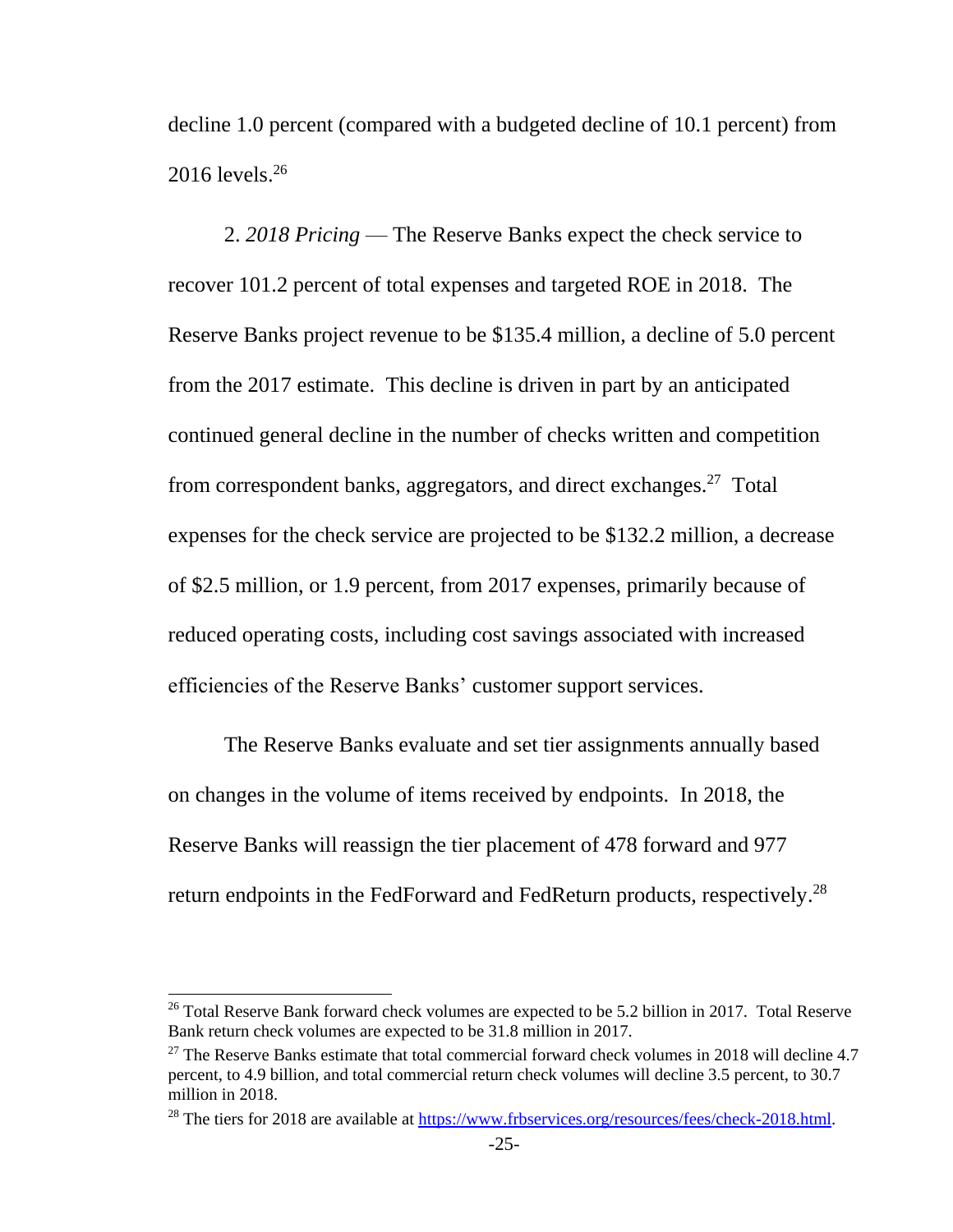Based on these 2018 tier assignments, the Reserve Banks will for the FedReturn deposit options (FedReturn Standard ICL and FedReturn Premium Daily Fee A) increase all per-item fees, except substitute checks, by 3 percent, rounded to the nearest penny. Table 8 shows the 2018 fees.

| <b>Table 8</b>                   |         |           |          |  |  |
|----------------------------------|---------|-----------|----------|--|--|
| <b>FedReturn Per-Item Fees</b>   |         |           |          |  |  |
| FEDRETURN STANDARD ICL           | 9:00 PM | $1:00$ AM | 12:30 PM |  |  |
| Tier 1                           | \$0.15  | \$0.45    | \$0.15   |  |  |
| Tier <sub>2</sub>                | \$0.21  | \$0.51    | \$0.21   |  |  |
| Tier 3                           | \$0.62  | \$0.92    | \$0.62   |  |  |
| Tier 4                           | \$0.82  | \$1.12    | \$0.82   |  |  |
| <b>PDF</b>                       | \$1.03  | \$1.33    | \$1.03   |  |  |
| <b>Substitute Check</b>          | \$1.50  | \$1.50    | \$1.50   |  |  |
| FEDRETURN PREMIUM DAILY<br>FEE A |         | 1:00 AM   | 12:30 PM |  |  |
| Tier <sub>0</sub>                |         | \$0.01    | \$0.03   |  |  |
| Tier 1                           |         | \$0.05    | \$0.07   |  |  |
| Tier 2                           |         | \$0.10    | \$0.12   |  |  |
| Tier 3                           |         | \$0.52    | \$0.54   |  |  |
| Tier 4                           |         | \$0.72    | \$0.74   |  |  |
| <b>PDF</b>                       |         | \$0.93    | \$0.95   |  |  |
| <b>Substitute Check</b>          |         | \$1.50    | \$1.50   |  |  |

The Reserve Banks will also lower the average daily receipt volume

thresholds for tiers 1, 2, and 3 of the FedForward daily subscription fee

premium deposit options (FedForward Premium Daily Fee A, B, and C).<sup>29</sup>

Table 9 shows the 2017 volume thresholds and the 2018 thresholds.

l

 $^{29}$  As part of the Reserve Banks 2016 restructured FedForward and FedReturn fee schedules, the Reserve Banks use a volume-based tiered pricing structure to determine per-item fees based on the average daily receipt volume an endpoint receives from chartered institutions through the Reserve Banks. Tiers for the three premium variations of the Reserve Banks' daily subscription fee deposit options (FedForward Premium Daily Fee A, B, and C) are based only on volume received by the Reserve Banks' top 15 customers, which represent the likely users of the deposit options. These premium daily fee options include a fifth tier, Tier 0, composed of routing numbers for which the Reserve Banks currently receive little to no volume from the specified subset of Reserve Bank customers (and which therefore cannot currently be assigned to the other tiers with sufficient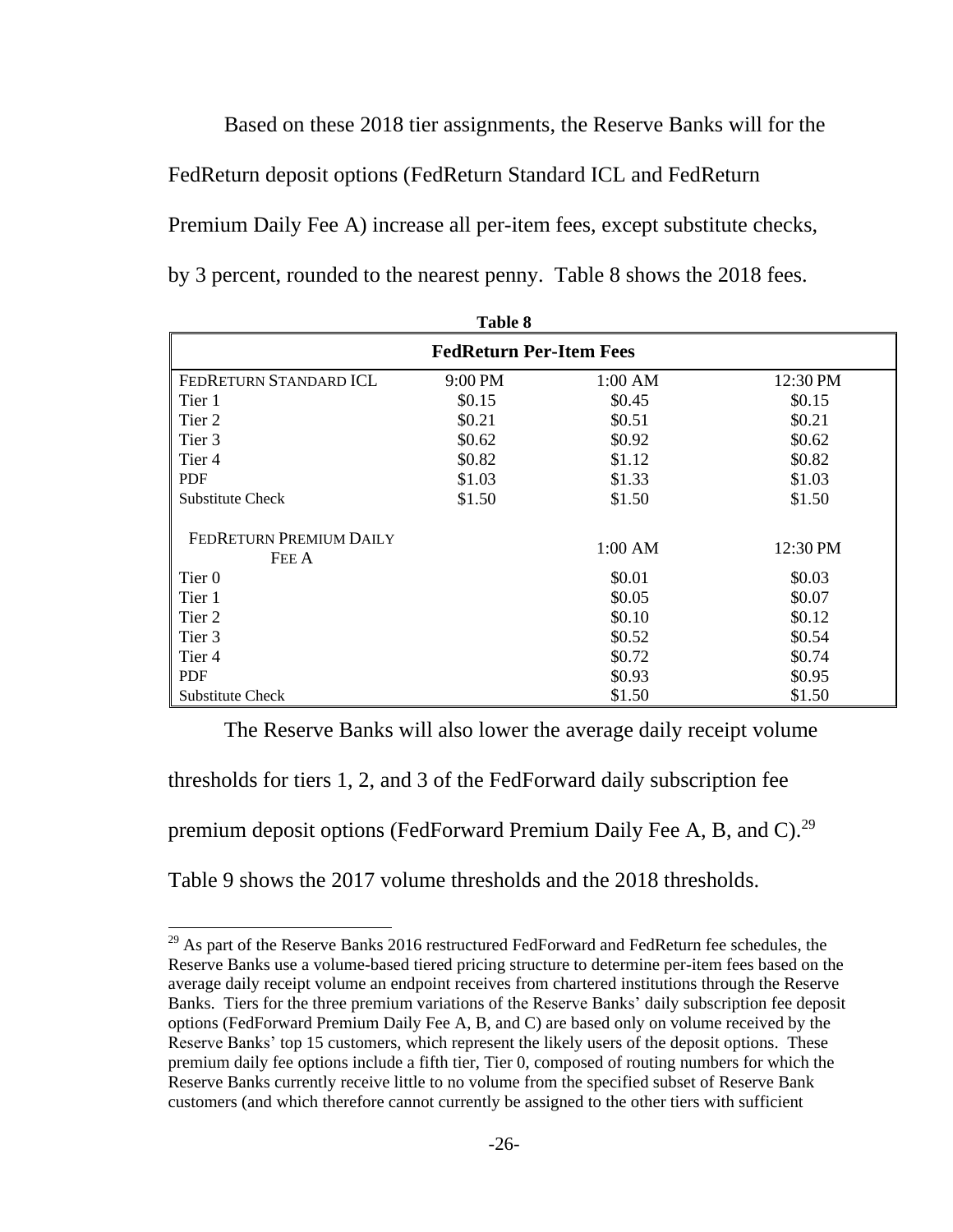| <b>Forward Premium Daily Deposit Option Tier Volume Thresholds</b> |                                                                                                         |                                                                                                              |  |  |  |  |
|--------------------------------------------------------------------|---------------------------------------------------------------------------------------------------------|--------------------------------------------------------------------------------------------------------------|--|--|--|--|
| <b>TIER</b>                                                        | 2017 AVERAGE DAILY FORWARD<br><b>RECEIPT VOLUME ITEMS/DAY</b>                                           | 2018 AVERAGE DAILY FORWARD RECEIPT<br><b>VOLUME ITEMS/DAY</b>                                                |  |  |  |  |
| $\Omega$                                                           | * See explanation below                                                                                 | * See explanation below                                                                                      |  |  |  |  |
|                                                                    | Over 30,000                                                                                             | Over 25,000                                                                                                  |  |  |  |  |
| $\overline{c}$                                                     | $4,000 - 30,000$                                                                                        | $3,301 - 25,000$                                                                                             |  |  |  |  |
| 3                                                                  | $750 - 4,000$                                                                                           | $750 - 3,300$                                                                                                |  |  |  |  |
| 4                                                                  | Less than $750$                                                                                         | Less than 750                                                                                                |  |  |  |  |
|                                                                    | * Tier 0 consists of financial institutions that meet both of the following criteria:                   |                                                                                                              |  |  |  |  |
|                                                                    |                                                                                                         | 1. Less than 10 percent of their Reserve Bank forward receipt volume was deposited with the Reserve Banks by |  |  |  |  |
|                                                                    | Premium Daily Fee depositors during the sample period, and                                              |                                                                                                              |  |  |  |  |
|                                                                    | 2. Their average daily Reserve Bank forward receipt volume exceeded 150 items per day during the sample |                                                                                                              |  |  |  |  |
| period.                                                            |                                                                                                         |                                                                                                              |  |  |  |  |

**Table 9** 

Together, these changes to the Reserve Banks' FedReturn pricing and FedForward Premium Daily Fee volume thresholds are intended to facilitate longer-term cost recovery for the check service while providing price stability for customers that may otherwise experience significant price fluctuations as a result of the Reserve Banks' 2018 tier assignments.

Finally, in light of today's electronic check-processing environment, the Reserve Banks will increase fees to encourage depositors to shift volume away from legacy paper-related products. The Reserve Banks will increase the cash letter fee for paper forward deposits from \$10 to \$15, and increase the per-item fee for paper forward deposits and paper return deposits by \$1 from \$2.50 to \$3.50 and from \$5.50 to \$6.50, respectively.<sup>30</sup> The Reserve

predictability). Tier 0 is evaluated annually, along with all other tiers and endpoints, and endpoints cannot be placed in Tier 0 if they have previously been assigned to one of the other tiers.

<sup>&</sup>lt;sup>30</sup> Increases apply to both unencoded and encoded forward deposits, and qualified and unqualified return deposits. Unencoded forward items are those items deposited without encoding of certain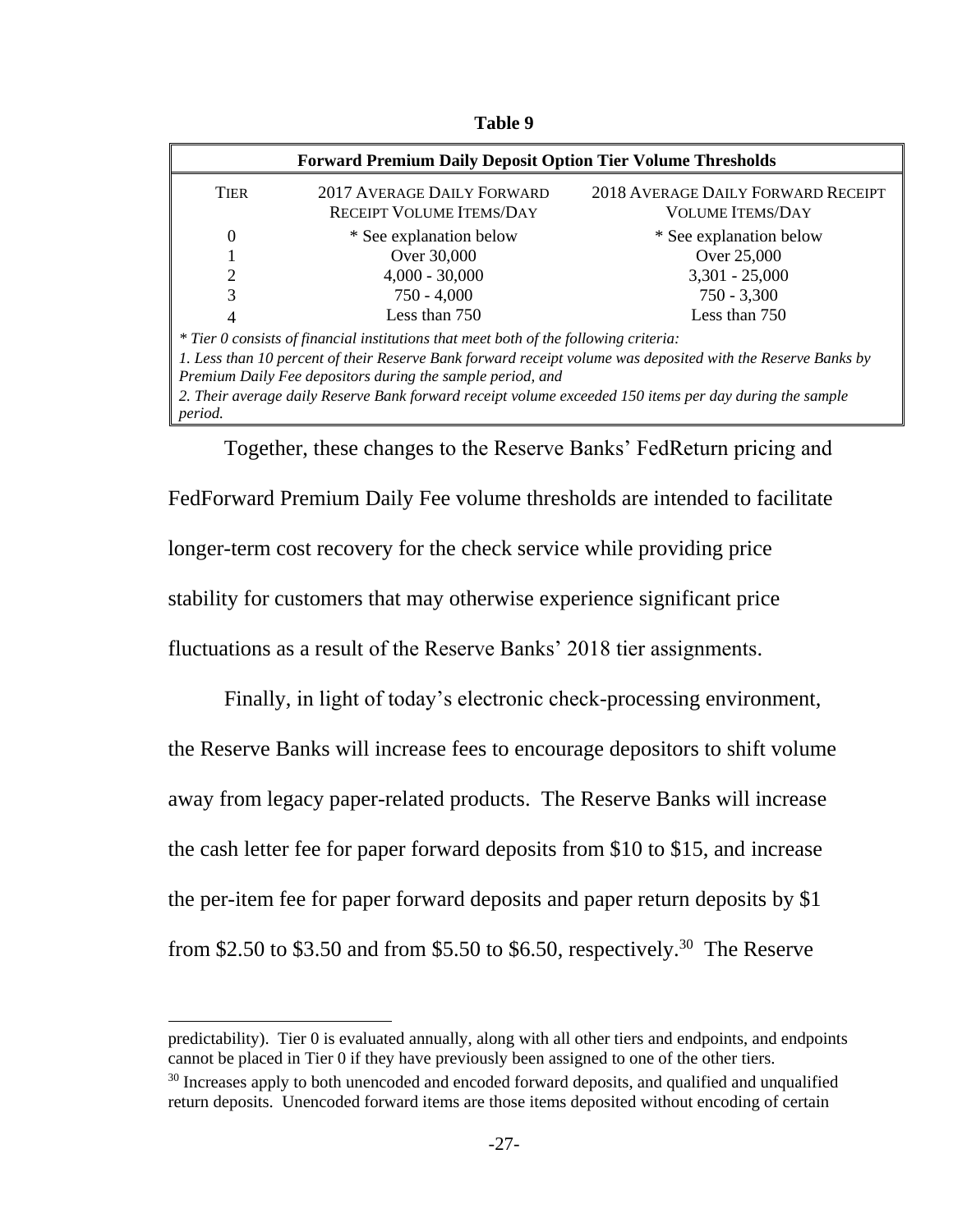Banks will also increase all fees for the FedImage product 10 percent,

rounded to the nearest decimal place.<sup>31</sup> Table 10 shows the 2018 FedImage

fees.

| <b>FedImage Service Fees</b>                                  |                  |              |
|---------------------------------------------------------------|------------------|--------------|
| <b>IMAGE ARCHIVE</b>                                          | <b>FIXED FEE</b> | PER ITEM FEE |
| Image Capture $+7$ business day archive                       | \$5.50           | \$0.0080     |
| Image Capture On-Us Surcharge                                 |                  | \$0.0193     |
| 30 business day archive                                       |                  | \$0.0010     |
| 60 business day archive                                       |                  | \$0.0012     |
| 7-year archive / 11-year archive                              |                  | \$0.0018     |
| Dual archive (Transition period up to 120 days)               |                  | \$0.0011     |
| Extended dual archive (More than 120 days)                    |                  | \$0.0110     |
| <b>Back File Conversion</b>                                   | \$3.85           | \$0.0110     |
| Electronic On-Us Service                                      | \$3.85           | \$0.0110     |
| <b>Extended RAID Storage</b>                                  |                  |              |
| 61 days to 6 months                                           |                  | \$0.0009     |
| 61 days to 12 months                                          |                  | \$0.0022     |
| 61 days to 24 months                                          |                  | \$0.0055     |
| <b>IMAGE RETRIEVALS</b>                                       |                  |              |
| Retrievals to view via FedLine Web <sup>®</sup> inquiry       |                  | \$0.3900     |
| Retrievals to email via FedLine Web                           |                  |              |
| Request via FedLine Web inquiry                               |                  | \$0.3900     |
| Recurring request                                             |                  | \$0.3900     |
| Image Access and Retrievals through a Gateway                 |                  | \$0.3900     |
| <b>Subscription Retrievals</b>                                |                  | \$0.0024     |
| Manual FedImage Requests (requests performed by<br>FRB staff) |                  | \$6.6000     |
| <b>IMAGE DELIVERY</b>                                         |                  |              |
| Physical Media                                                |                  |              |
| <b>CD-ROM Select Accounts Service - RAID</b>                  | \$16.50          | \$0.0170     |
| CD-ROM - Tape                                                 | \$16.50          | \$0.1100     |

**Table 10**

elements, such as amount, added to the MICR line. Unqualified items are those return items that have not been prepared for automated processing.

<sup>&</sup>lt;sup>31</sup> Because of rounding, the individual price increases range from 9 percent to 12.5 percent.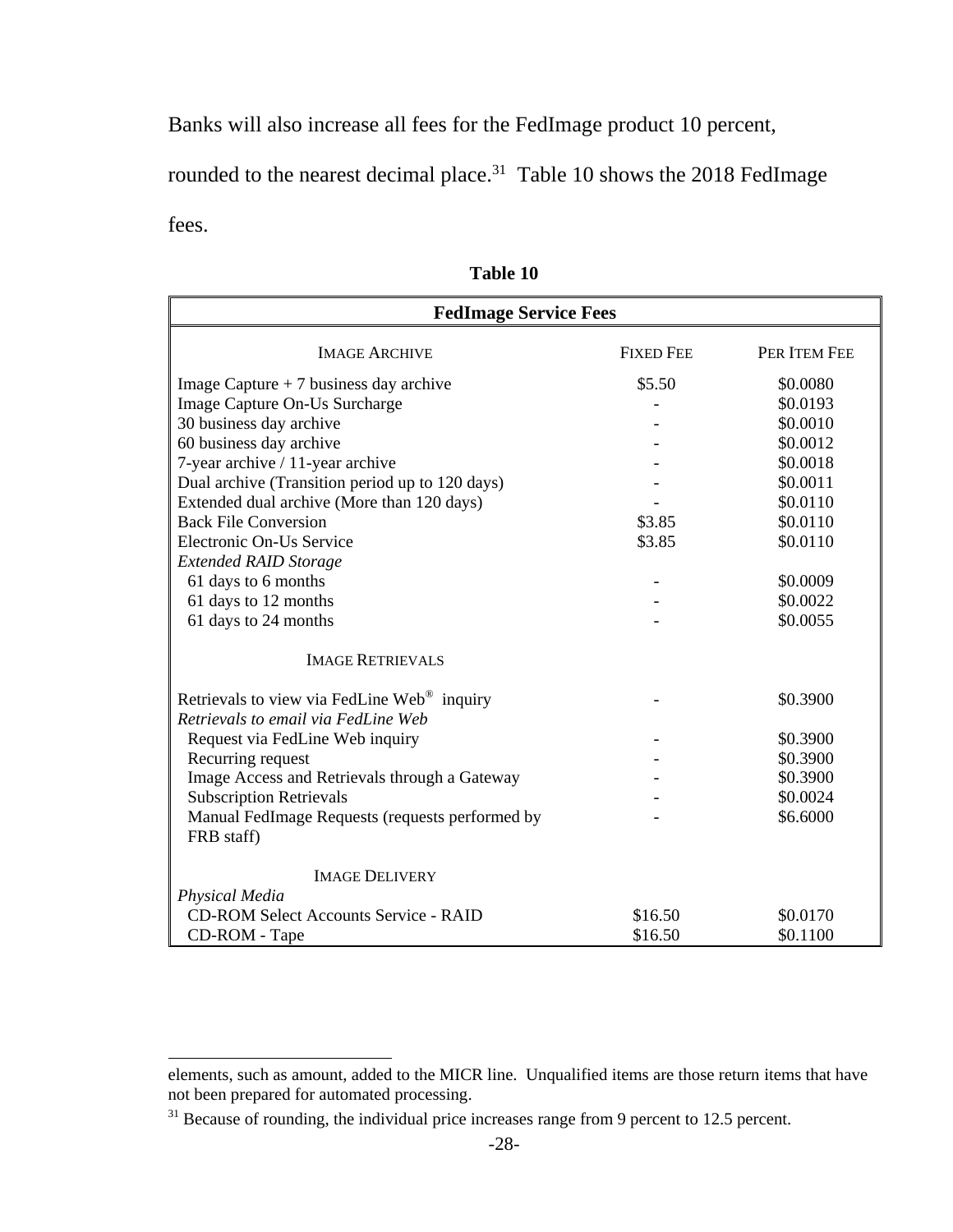The Reserve Banks estimate that the announced price changes will result in a 0.4 percent average price increase for check customers.

The primary risks to the Reserve Banks' ability to achieve budgeted 2018 cost recovery for the check service include greater-than-expected declines in check volume due to the general reduction in check writing and increased competition from correspondent banks, aggregators, and direct exchanges, which will result in lower-than-anticipated revenue.

D. *FedACH Service* — Table 11 shows the 2016 actual, 2017 estimate, and 2018 budgeted cost-recovery performance for the commercial FedACH service.

| Table 11                                                     |                |                                |                                       |                               |                                                                            |
|--------------------------------------------------------------|----------------|--------------------------------|---------------------------------------|-------------------------------|----------------------------------------------------------------------------|
| <b>FedACH Service Pro Forma Cost and Revenue Performance</b> |                |                                |                                       |                               |                                                                            |
| (dollars in millions)                                        |                |                                |                                       |                               |                                                                            |
|                                                              |                |                                |                                       |                               |                                                                            |
| <b>YEAR</b>                                                  | <b>REVENUE</b> | <b>TOTAL</b><br><b>EXPENSE</b> | <b>NET INCOME</b><br>(ROE)<br>$[1-2]$ | <b>TARGETED</b><br><b>ROE</b> | <b>RECOVERY</b><br><b>RATE AFTER</b><br><b>TARGETED ROE</b><br>$[1/(2+4)]$ |
| $2016$ (actual)                                              | 131.0          | 131.4                          | $-0.3$                                | 1.3                           | 98.8%                                                                      |
| 2017 (estimate)                                              | 141.3          | 142.9                          | $-1.6$                                | 1.6                           | 97.8%                                                                      |
| $2018$ (budget)                                              | 148.5          | 152.4                          | $-4.0$                                | 1.9                           | 96.2%                                                                      |

1. *2017 Estimate* — The Reserve Banks estimate that the FedACH service will recover 97.8 percent of total expenses and targeted ROE, compared with a 2017 budgeted recovery rate of 95.7 percent, as the 2017 hiring freeze resulted in lower-than budgeted operating costs. Through August, FedACH commercial origination and receipt volume was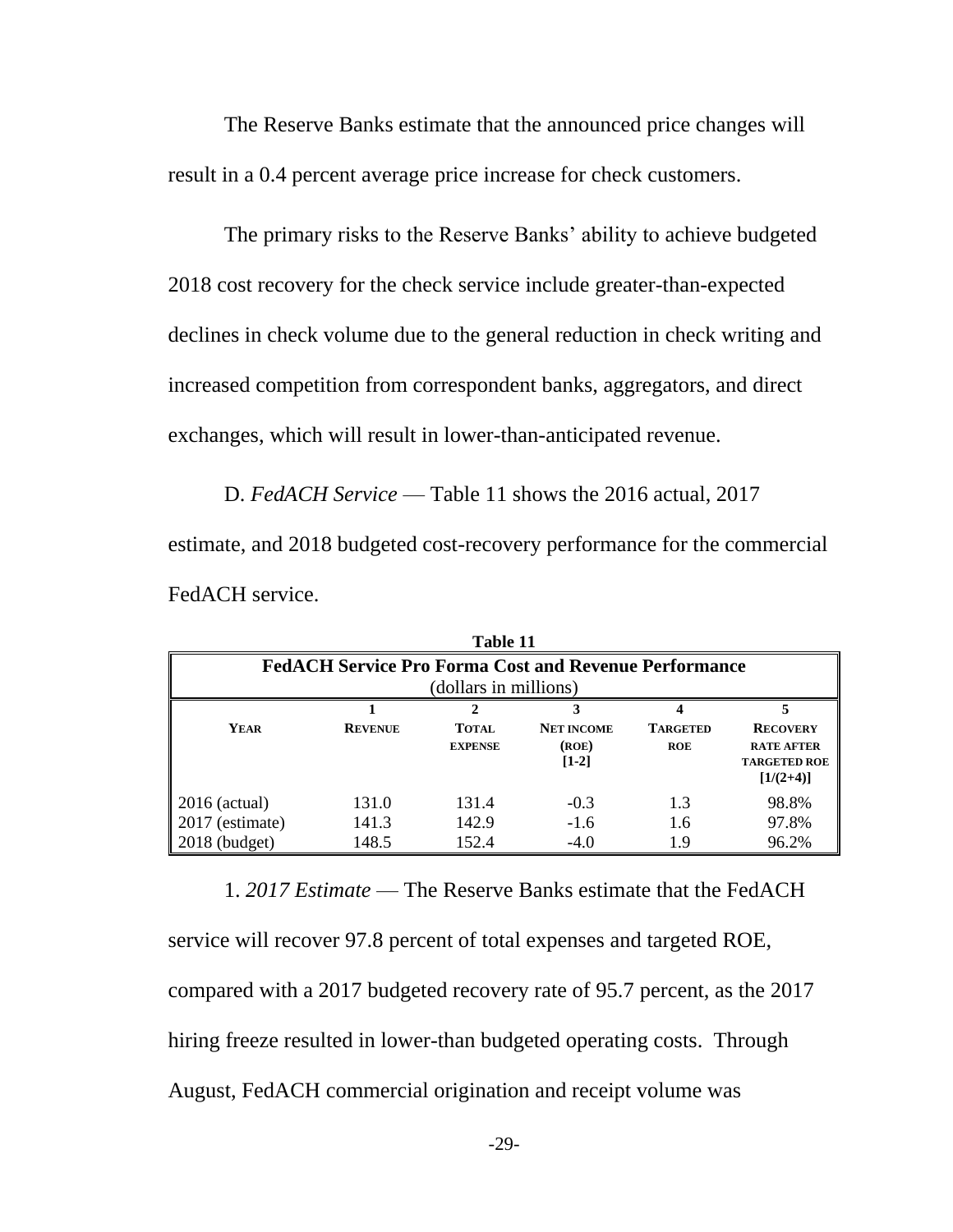6.0 percent higher than it was during the same period last year. For full-year 2017, the Reserve Banks estimate that FedACH commercial origination and receipt volume will increase 5.8 percent from 2016 levels, in line with the budgeted increase of 5.7 percent.

2. *2018 Pricing* — The Reserve Banks expect the FedACH service to recover 96.2 percent of total expenses and targeted ROE in 2018. FedACH commercial origination and receipt volume is projected to grow 5.2 percent, contributing to an increase of \$7.2 million in total revenue, from the 2017 estimate. Total expenses are projected increase \$9.5 million from 2017 expenses, primarily because of costs associated with the development of the new FedACH technology platform.

The Reserve Banks will increase the base per-item fees for origination and receipt from \$0.0032 to \$0.0035. The Reserve Banks will also increase per-item volume-based discounts by \$0.0003 for origination discounts based on origination volume and all receipt discounts. There are no changes to the existing origination volume discounts based on receipt volume. These changes provide an effective offset with no price change for customers meeting the volume discount thresholds. The Reserve Banks will also increase the monthly FedACH Participation Fee from \$58 to \$65.

-30-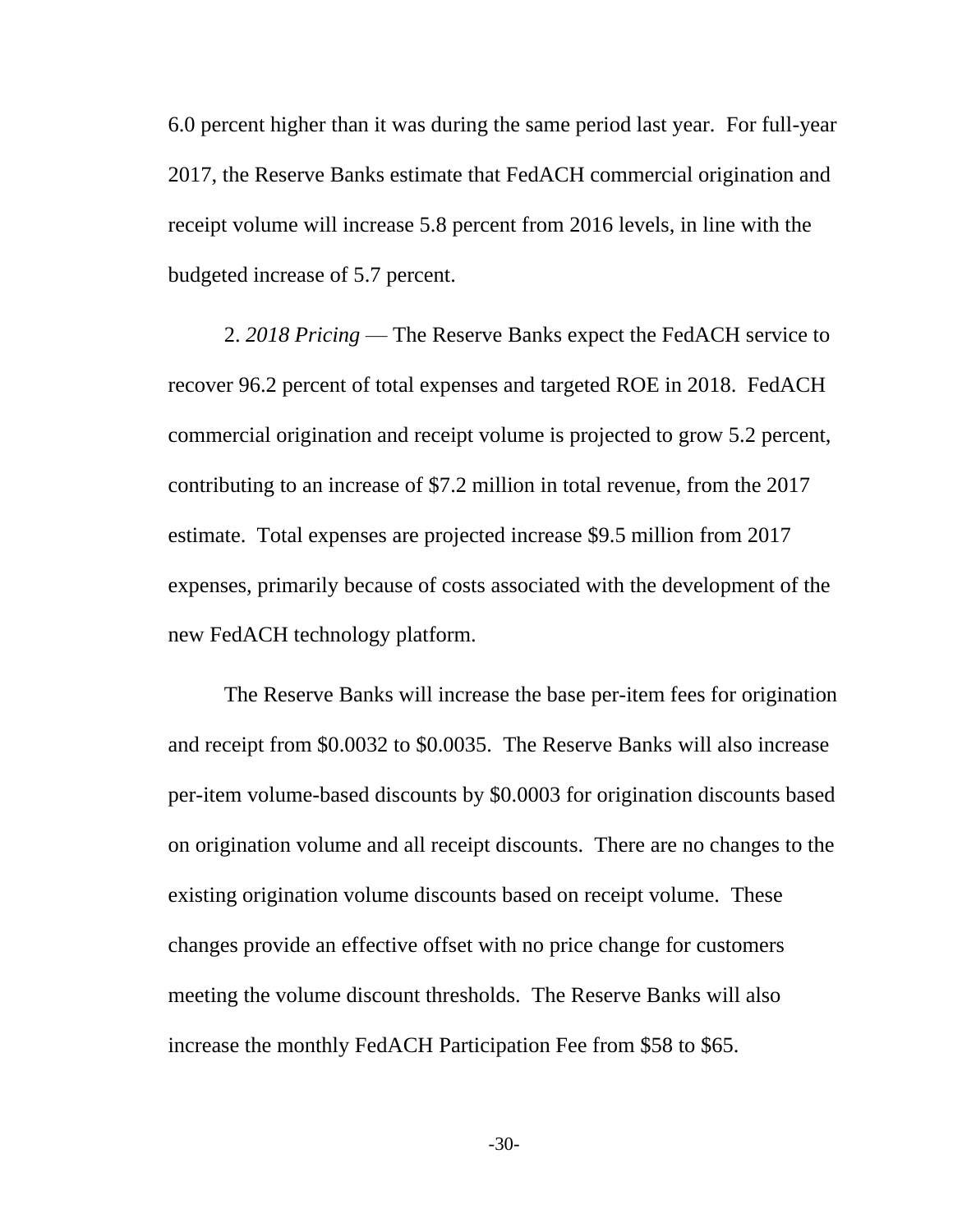The Reserve Banks estimate that the combined price changes will result in a 3.6 percent average price increase for FedACH customers.

While the Reserve Banks are not budgeted to fully recover costs in 2018, they are expected to fully recover costs following the finalization of the FedACH technology modernization project. To fully recover costs in 2018, fees will need to be significantly increased to cover the increased costs associated with the technology upgrade, which will result in significant overrecovery once the upgrade is complete. Instead the Reserve Banks continue to moderately increase FedACH fees to minimize pricing volatility and promote long-term price stability for customers.

The primary risks to the Reserve Banks' ability to achieve budgeted 2018 cost recovery for the FedACH service are unanticipated cost overruns associated with the FedACH technology modernization project and higherthan-expected support and overhead costs. Other risks include lower-thanexpected volume and associated revenue due to unanticipated mergers and acquisitions and loss of market share due to exchanges directly between banks and volume shifts to the private-sector operator.

E. *Fedwire Funds and National Settlement Services* — Table 12 shows the 2016 actual, 2017 estimate, and 2018 budgeted cost-recovery performance for the Fedwire Funds and National Settlement Services.

-31-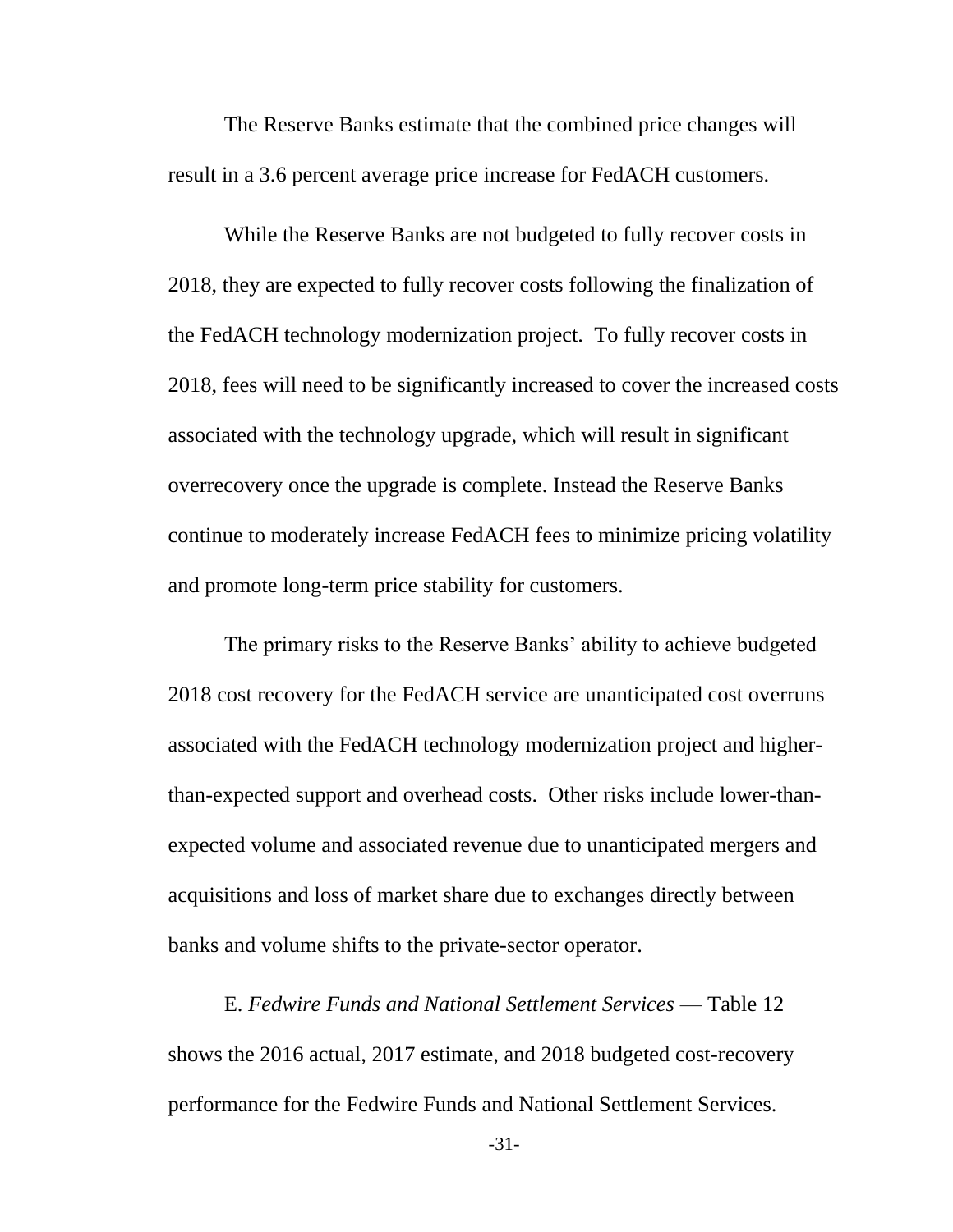| Table 12                                                                 |                |                                |                                       |                               |                                                                            |
|--------------------------------------------------------------------------|----------------|--------------------------------|---------------------------------------|-------------------------------|----------------------------------------------------------------------------|
| <b>Fedwire Funds and National Settlement Services Pro Forma Cost and</b> |                |                                |                                       |                               |                                                                            |
| <b>Revenue Performance</b>                                               |                |                                |                                       |                               |                                                                            |
|                                                                          |                | (dollars in millions)          |                                       |                               |                                                                            |
|                                                                          |                |                                |                                       |                               | 5                                                                          |
| <b>YEAR</b>                                                              | <b>REVENUE</b> | <b>TOTAL</b><br><b>EXPENSE</b> | <b>NET INCOME</b><br>(ROE)<br>$[1-2]$ | <b>TARGETED</b><br><b>ROE</b> | <b>RECOVERY</b><br><b>RATE AFTER</b><br><b>TARGETED ROE</b><br>$[1/(2+4)]$ |
| $2016$ (actual)                                                          | 123.0          | 117.8                          | 5.3                                   | 1.3                           | 103.3%                                                                     |
| 2017 (estimate)                                                          | 130.0          | 121.6                          | 8.5                                   | 1.3                           | 105.9%                                                                     |
| $2018$ (budget)                                                          | 130.6          | 124.1                          | 6.5                                   | 1.4                           | 104.0%                                                                     |

1. *2017 Estimate* — The Reserve Banks estimate that the Fedwire Funds and National Settlement Services will recover 105.9 percent of total expenses and targeted ROE, compared with a 2017 budgeted recovery rate of 101.1 percent. Through August, Fedwire Funds Service online volume was 3.4 percent higher than it was during the same period last year. For fullyear 2017, the Reserve Banks estimate that Fedwire Funds Services online volume will increase 1.1 percent from 2016 levels, compared with the 1.1 percent volume decrease that had been budgeted. Through August, the National Settlement Service (NSS) settlement file volume was 0.8 percent higher than it was during the same period last year, and settlement entry volume was 5.3 percent higher. For the full year, the Reserve Banks estimate that settlement file volume will increase 0.3 percent (compared with a budgeted 5.7 percent increase) and settlement entry volume will increase 4.0 percent from 2016 levels (compared with a budgeted 0.6 percent increase). The 2017 estimate for the NSS settlement file volume is lower

-32-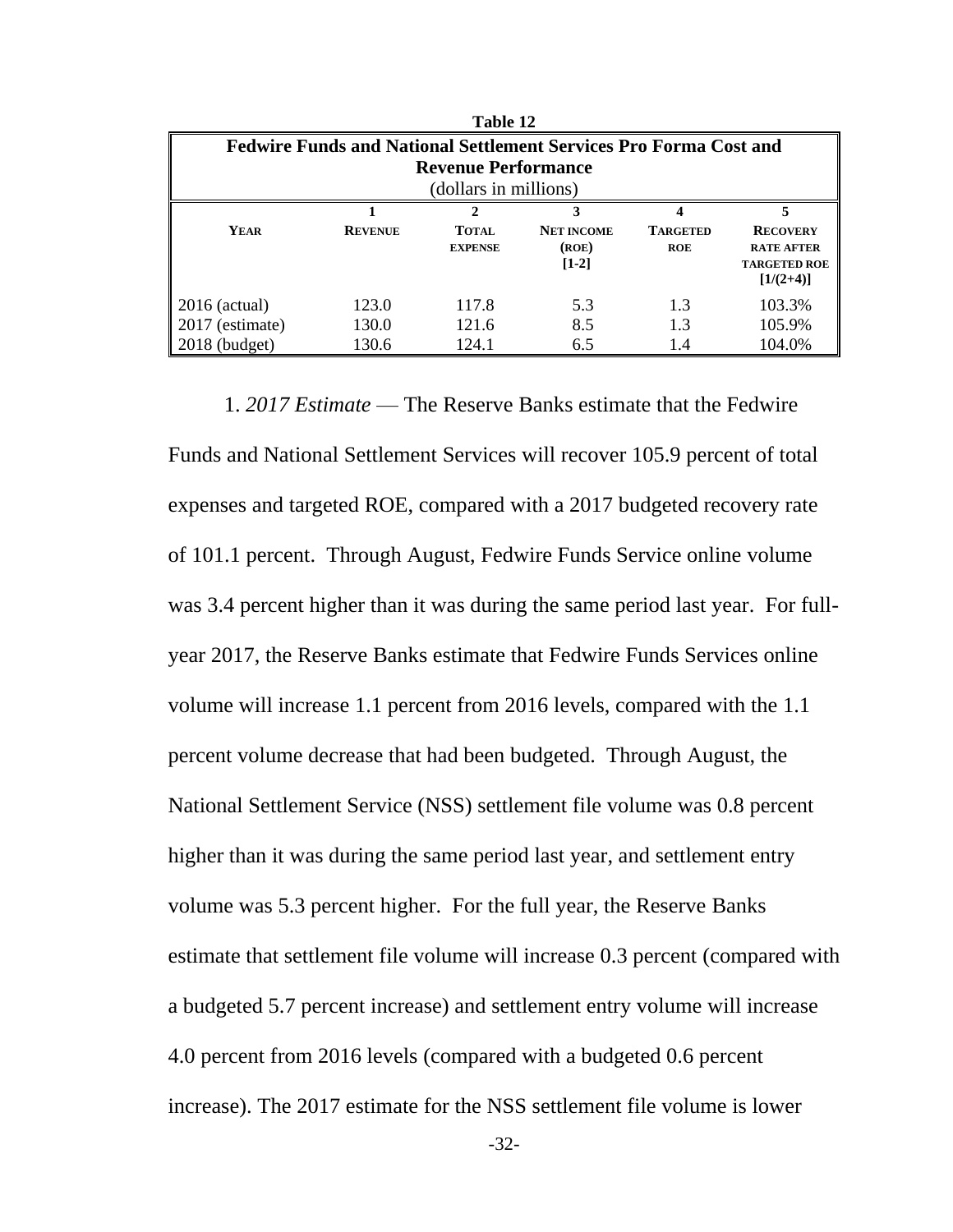than budgeted because the 2017 budget included an assumption of additional arrangements that never materialized. The NSS settlement entry volume grew more than expected due to an existing arrangement that increased entries submitted by 50 percent.

2. *2018 Pricing* — The Reserve Banks expect the Fedwire Funds and National Settlement Services to recover 104.0 percent of total expenses and targeted ROE. Revenue is projected to be \$130.6 million, an increase of 0.5 percent from the 2017 estimate. The Reserve Banks project total expenses to be \$2.5 million higher than the 2017 expenses, primarily reflecting investments in new initiatives to improve resiliency and operational functionality as well as other business and technology initiatives.

The Reserve Banks will adjust the incentive pricing fees for the Fedwire Funds Service by decreasing the Tier 3 per-item pre-incentive fee from \$0.17 to \$0.16.<sup>32</sup> The Tier 3 per-item incentive fee, which is derived from the Tier 3 per-item pre-incentive fee, will decrease from \$0.034 to \$0.032. The Reserve Banks will also decrease the payment notification origination surcharge from \$0.20 to \$0.01. The Reserve Banks estimate that

 $32$  The per-item pre-incentive fee is the fee that the Reserve Banks charge for transfers that do not qualify for incentive discounts. The Tier 1 per-item pre-incentive fee applies to the first 14,000 transfers, the Tier 2 per-item pre-incentive fee applies to the next 76,000 transfers, and the Tier 3 peritem pre-incentive fee applies to any additional transfers. The Reserve Banks apply an 80 percent incentive discount to transfers once the volume of transfers is greater than 60 percent of a customer's historic benchmark volume.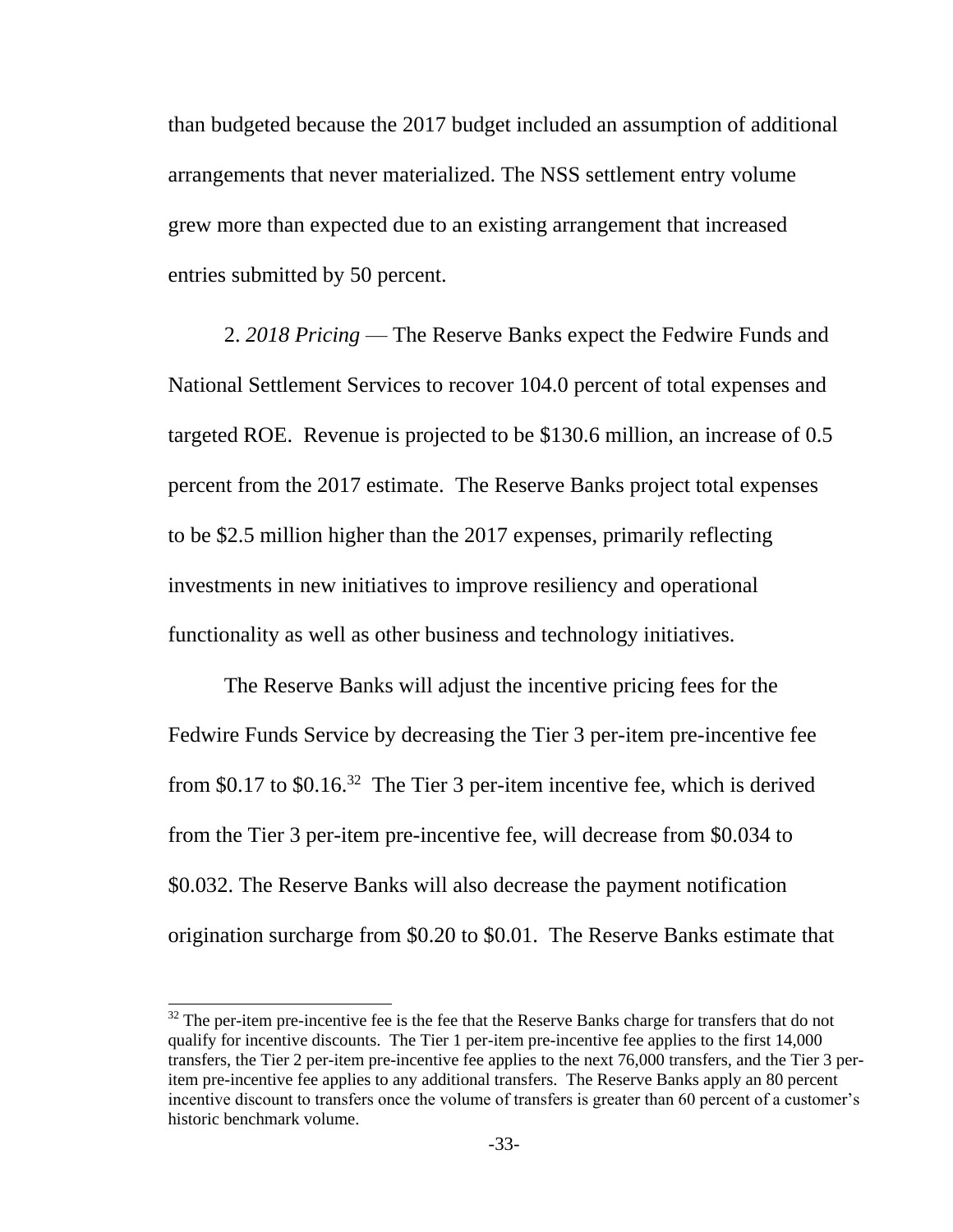the price changes will result in a 1.2 percent average price decrease for Fedwire Funds customers.

The Reserve Banks will not change NSS fees for 2018.

The primary risks to the Reserve Banks' ability to achieve budgeted

2018 cost recovery for these services are cost overruns from new initiatives

to improve resiliency and operational functionality.

F. Fedwire Securities Service — Table 13 shows the 2016 actual,

2017 estimate, and 2018 budgeted cost recovery performance for the

Fedwire Securities Service.<sup>33</sup>

| Table 13                                                     |                |                       |                   |                 |                                          |
|--------------------------------------------------------------|----------------|-----------------------|-------------------|-----------------|------------------------------------------|
| <b>Fedwire Securities Service Pro Forma Cost and Revenue</b> |                |                       |                   |                 |                                          |
| <b>Performance</b>                                           |                |                       |                   |                 |                                          |
|                                                              |                | (dollars in millions) |                   |                 |                                          |
|                                                              |                | 2                     | 3                 | 4               | 5                                        |
| <b>YEAR</b>                                                  | <b>REVENUE</b> | <b>TOTAL</b>          | <b>NET INCOME</b> | <b>TARGETED</b> | <b>RECOVERY</b>                          |
|                                                              |                | <b>EXPENSE</b>        | (ROE)<br>$[1-2]$  | <b>ROE</b>      | <b>RATE AFTER</b><br><b>TARGETED ROE</b> |
|                                                              |                |                       |                   |                 | $[1/(2+4)]$                              |
| $2016$ (actual)                                              | 25.9           | 25.8                  | 0.0               | 0.2             | 99.2%                                    |
| 2017 (estimate)                                              | 28.4           | 27.3                  | 1.1               | 0.3             | 103.1%                                   |
| $2018$ (budget)                                              | 27.3           | 27.7                  | $-0.4$            | 0.3             | 97.2%                                    |

<sup>&</sup>lt;sup>33</sup> The Reserve Banks provide transfer services for securities issued by the U.S. Treasury, federal government agencies, government-sponsored enterprises, and certain international institutions. The priced component of this service, reflected in this memorandum, consists of revenues, expenses, and volumes associated with the transfer of all non-Treasury securities. For Treasury securities, the U.S. Treasury assesses fees for the securities transfer component of the service. The Reserve Banks assess a fee for the funds settlement component of a Treasury securities transfer; this component is not treated as a priced service.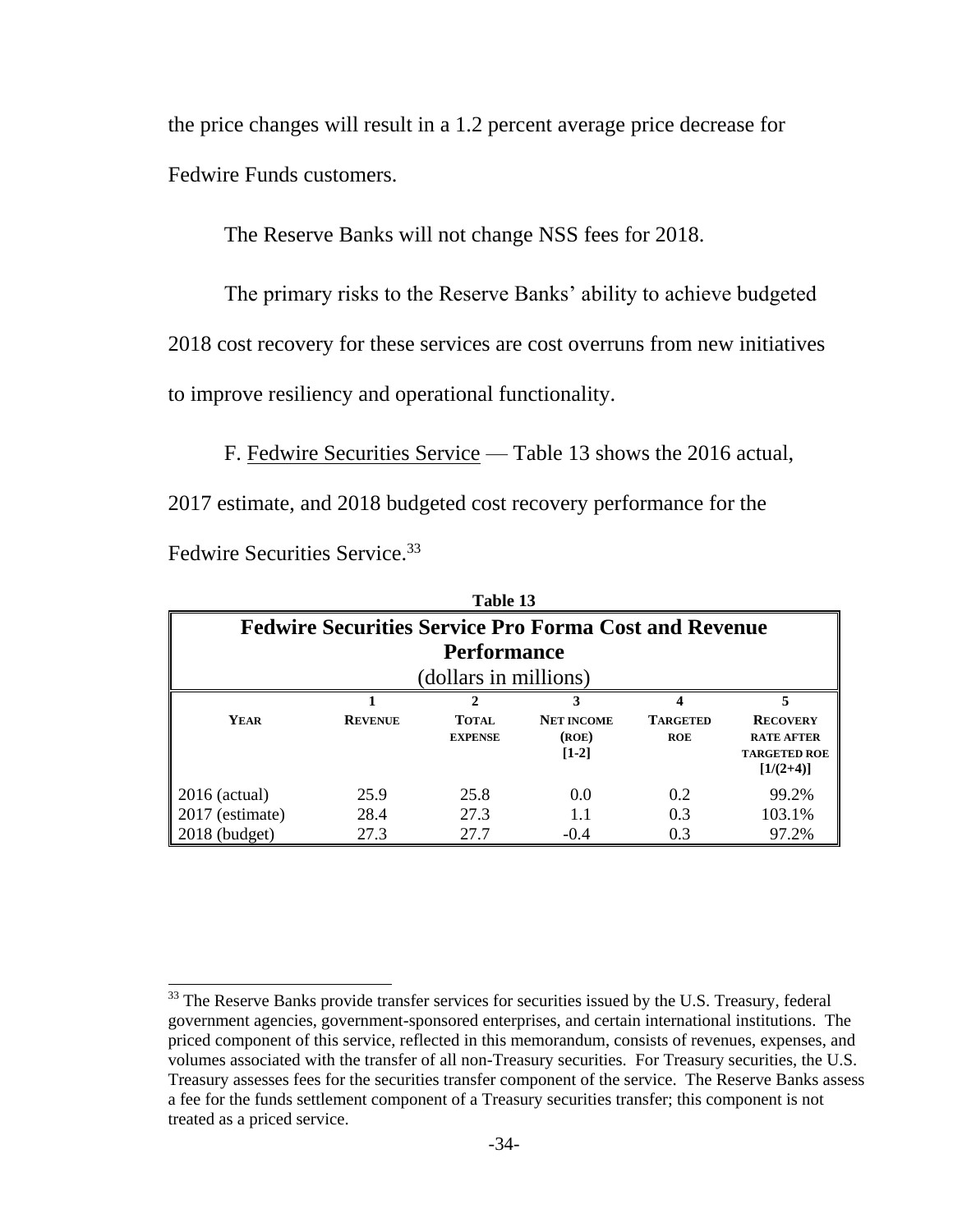1. 2017 Estimate — The Reserve Banks estimate that the Fedwire Securities Service will recover 103.1 percent of total expenses and targeted ROE, compared with a 2017 budgeted recovery rate of 97.8 percent. The Reserve Banks incurred lower-than-budgeted operating costs, offsetting lower-than-budgeted volume estimates in key services, which led to a higher-than-expected recovery.

Through August, Fedwire Securities Service online agency transfer volume was 7.9 percent lower than it was during the same period last year. For full-year 2017, the Reserve Banks estimate that Fedwire Securities Service online agency transfer volume will decline 14.7 percent from 2016 levels, compared with a budgeted decline of 11.8 percent. The reduction in volume primarily reflects three market trends. First, JP Morgan Chase is exiting the U.S. government securities clearing and settlement business for its broker-dealer services, which began gradually in 2017 and is targeted to be complete by the end of 2018.<sup>34</sup> Second, increase interest rates have led to less prepayment on mortgages and decreasing issuance, which in turn have led to a decrease in settlement activity for agency mortgage-backed securities over Fedwire Securities. Third, the Fixed Income Clearing

<sup>&</sup>lt;sup>34</sup> JP Morgan Chase announced in July 2016, its intent to exit the government securities clearing and settlement business. In light of JP Morgan Chase's exit, broker-dealer services are housed almost exclusively at BNY Mellon.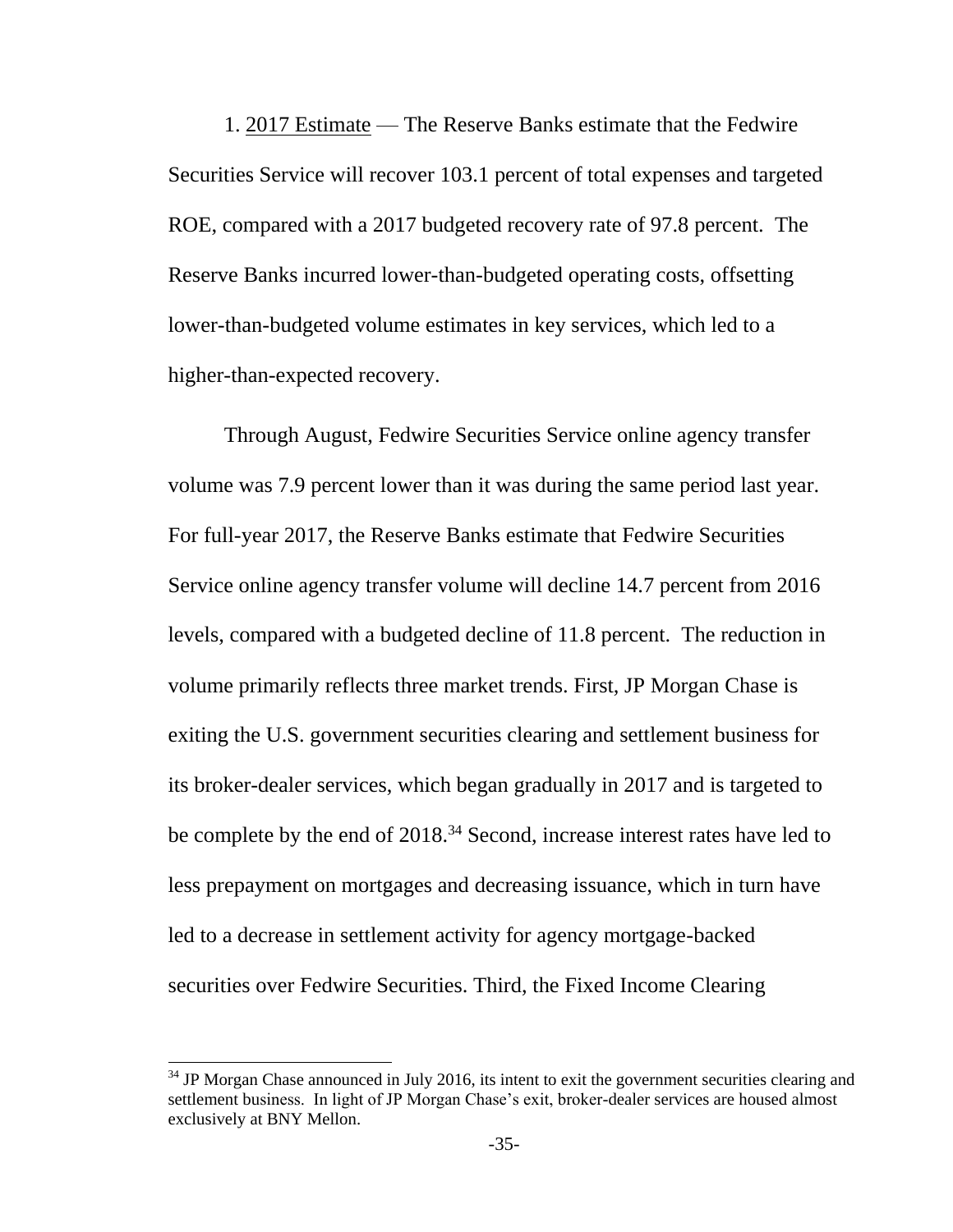Corporation launched a new netting settlement logic in January 2016 and launched the Mortgage-Backed Securities (MBS) novation project in mid-2017, in a phased- in approach, which led to the reduction in the number of Agency securities transfers over the Fedwire Securities Service.<sup>35</sup>

Through August, account maintenance volume was 5.5 percent lower than it was during the same period last year. For full-year 2017, the Reserve Banks estimate that account maintenance volume will decline 5.5 percent from 2016 levels, compared with a budgeted decline of 7.6 percent. The higher-than-expected account maintenance volume is the result of estimated customer account closures not materializing. Through August, the number of agency issues maintained was 3.8 percent lower than the same period last year. For full-year 2017, the Reserve Banks estimate that the number of agency issues maintained will decline 3.1 percent from 2016 levels, compared with a budgeted decline of 2.1 percent.

2. *2018 Pricing* — The Reserve Banks expect the Fedwire Securities Service to recover 97.2 percent of total expenses and targeted ROE in 2018. The Reserve Banks project that online agency transfer activity will decline 11.0 percent in 2018, the number of accounts maintained will decrease 3.5

<sup>&</sup>lt;sup>35</sup> Information on the Fixed Income Clearing Corporation's new settlement logic and the MBS novation project can be found at [http://www.dtcc.com/.](http://www.dtcc.com/)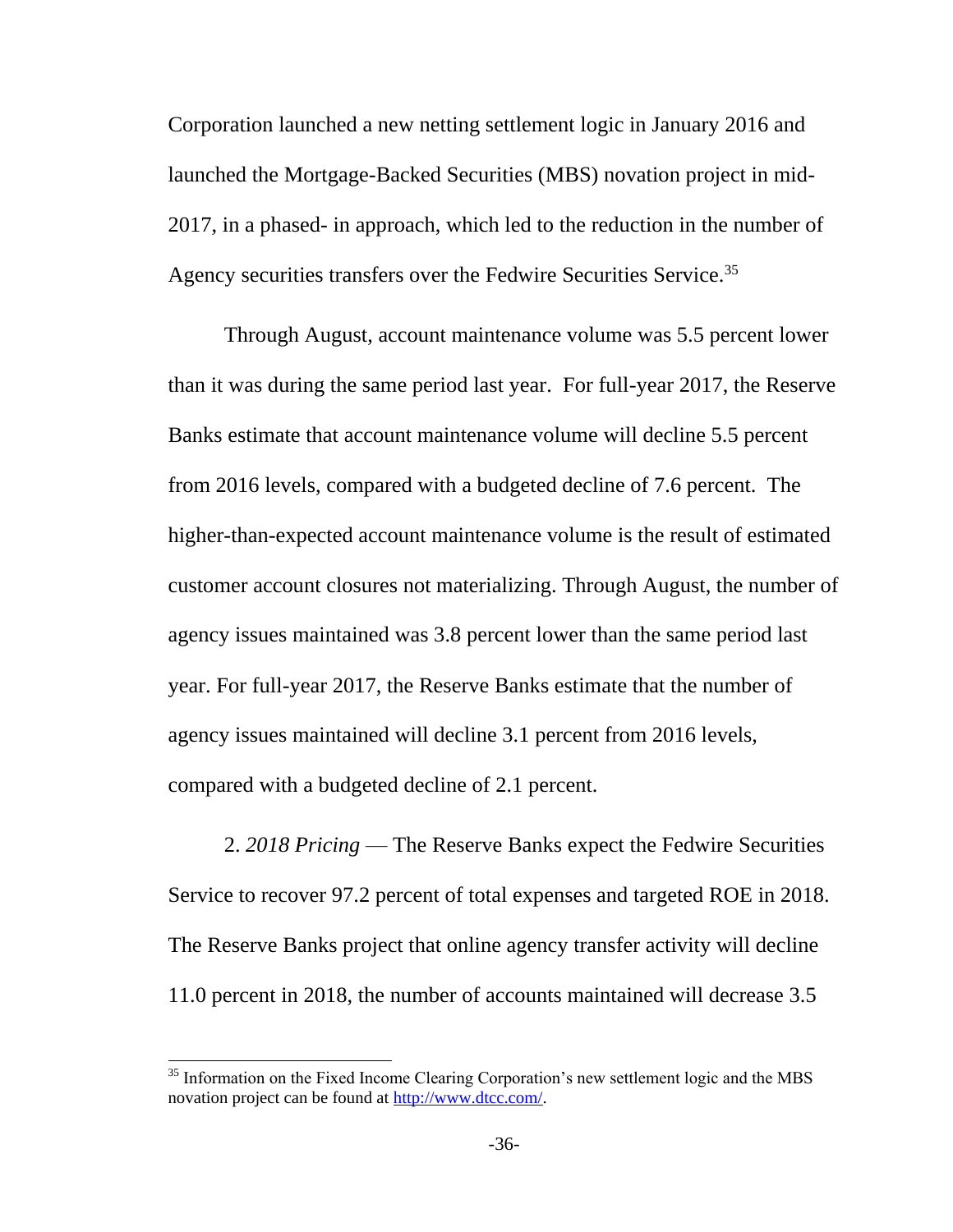percent, and the number of agency issues maintained will decrease 1.7 percent.<sup>36</sup> The Reserve Banks continue to project a decrease in online transfers as JP Morgan Chase's exit from the U.S. government securities clearing and settlement business for its broker-dealer services continues and reaches steady state by the end of 2018 and FICC's netting changes are fully adopted. In addition, if interest rates continue increase, rate increases may lead to less mortgage refinancing, and, in turn, less issuance and settlement activity for mortgage-backed securities over Fedwire Securities. Moreover, the reduction in Agency debt issuance, reflecting the U.S. Treasury and the Federal Housing Finance Agency's requirement for a reduction in government-sponsored enterprise portfolios, will lead to reduced funding needed for new debt issuance.<sup>37</sup>

Revenue is projected to be \$27.3 million, a decrease of 3.9 percent from the 2017 estimate. The Reserve Banks also project that 2018 expenses will increase by \$0.4 million compared with 2017 expenses, reflecting higher expected operating costs. Higher operating costs in 2018 primarily

 $36$  The online transfer fee, monthly account maintenance fee, and monthly issue maintenance fee accounted for approximately 94 percent of total Fedwire Securities Service revenue through August 2017.

 $37$  Government-sponsored enterprises are reducing their retained portfolio 15 percent annually through 2018, as mandated by the Senior Preferred Stock Purchase Agreements, until each portfolio reaches a target level of \$250 billion. Further information on these agreements can be found at [https://www.fhfa.gov/senior-preferred-stock-purchase-agreements.](https://www.fhfa.gov/senior-preferred-stock-purchase-agreements)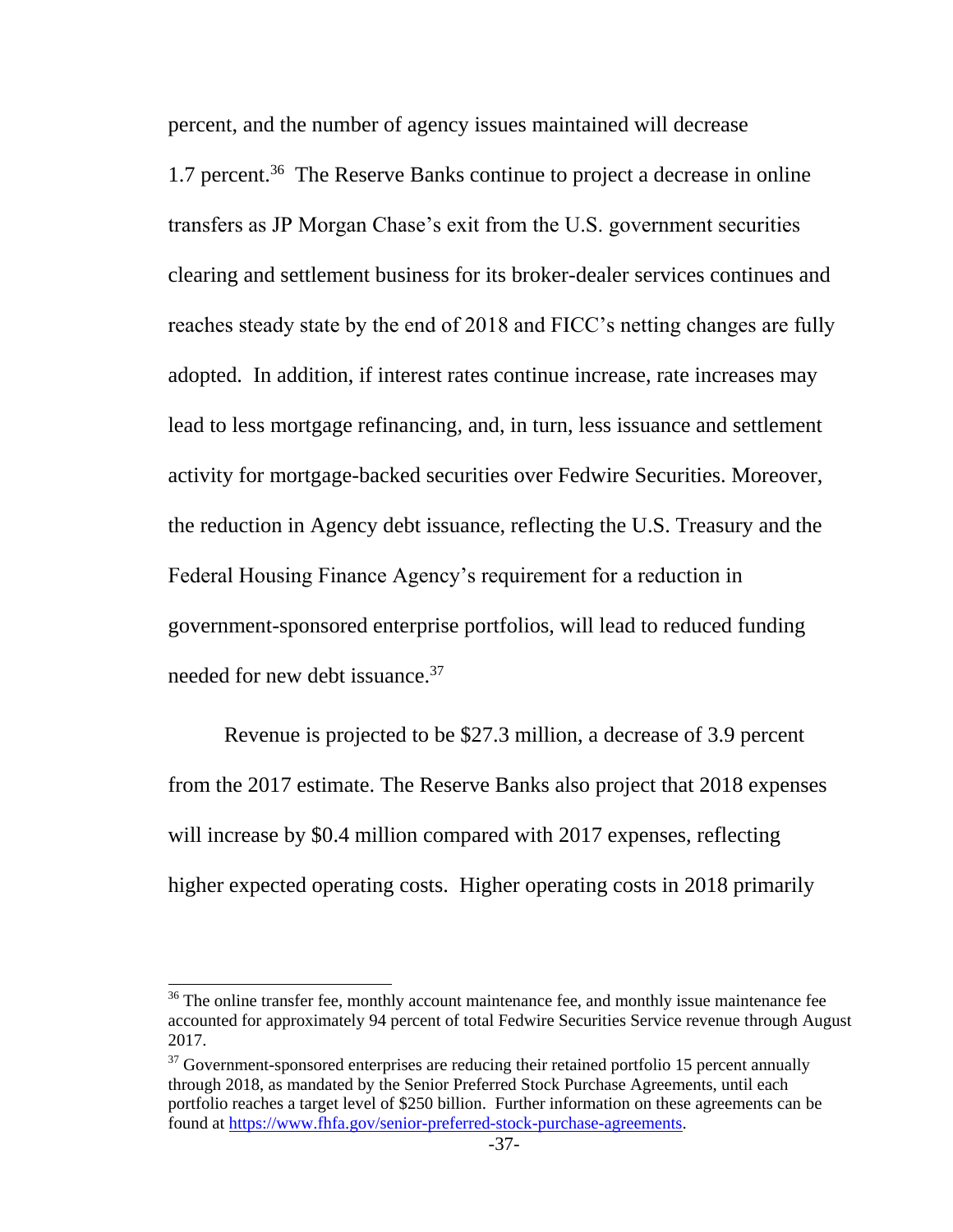reflect investments to advance new initiatives to improve resiliency and operational functionality as well as other business and technology initiatives.

The Reserve Banks will not change Fedwire Securities fees for 2018.

The primary risks to the Reserve Banks' ability to achieve budgeted 2018 cost recovery for these services are lower-than-expected volume resulting from the pace of structural changes in government securities settlement, and cost overruns from new initiatives to improve resiliency and operational functionality.

G. *FedLine Access* — The Reserve Banks charge fees for the electronic connections that depository institutions use to access priced services and allocate the costs and revenue associated with this electronic access to the various priced services. There are currently six FedLine channels through which customers can access the Reserve Banks' priced services: FedMail, FedLine Exchange, FedLine Web, FedLine Advantage, FedLine Command, and FedLine Direct.<sup>38</sup> The Reserve Banks package these channels into eleven FedLine packages, described below, that are supplemented by a number of premium (or a la carte) access and accounting information options. In addition, the Reserve Banks offer FedComplete

l

<sup>38</sup> FedMail, FedLine Exchange, FedLine Web, FedLine Advantage, FedLine Command, and FedLine Direct are registered trademarks of the Federal Reserve Banks.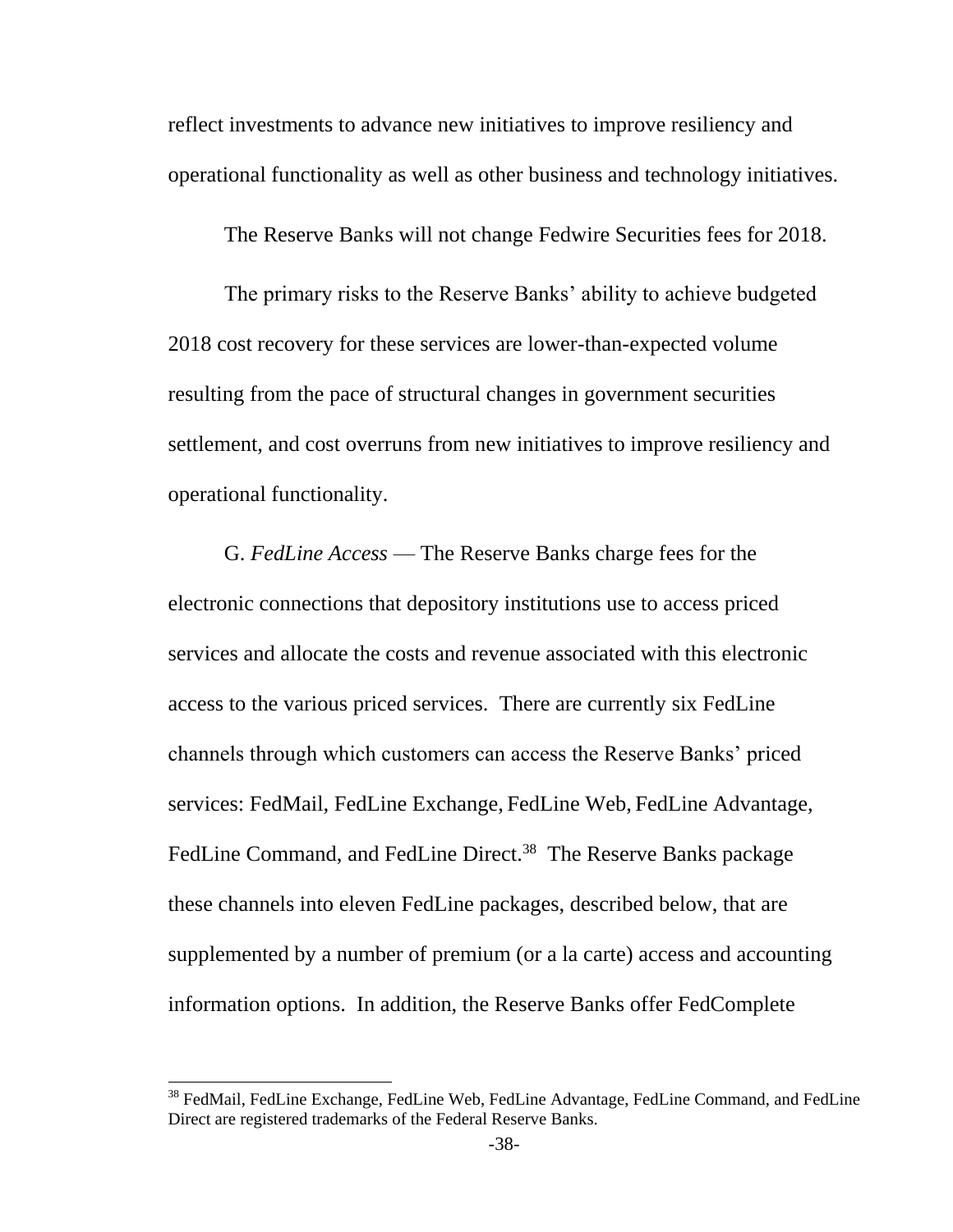packages, which are bundled offerings of FedLine connections and a fixed number of FedACH, Fedwire Funds, and Check 21-enabled services.

Eight attended access packages offer manual access to critical payment and information services via a web-based interface. The FedMail package provides access to basic information services via e-mail, while the two FedLine Exchange packages are designed to provide certain services, such as the E-Payments Routing Directory, to customers that otherwise do not use FedLine for Federal Reserve Financial Services. The two FedLine Web packages offer online attended access to a range of services, including cash services, FedACH information services, and check services. Three FedLine Advantage packages expand upon the FedLine Web packages and offer attended access to critical transactional services: FedACH, Fedwire Funds, and Fedwire Securities.

Three unattended access packages are computer-to-computer, IPbased interfaces. The FedLine Command package offers an unattended connection to FedACH as well as to most accounting information services. The two remaining options are FedLine Direct packages, which allow for unattended connections at one of two connection speeds to FedACH,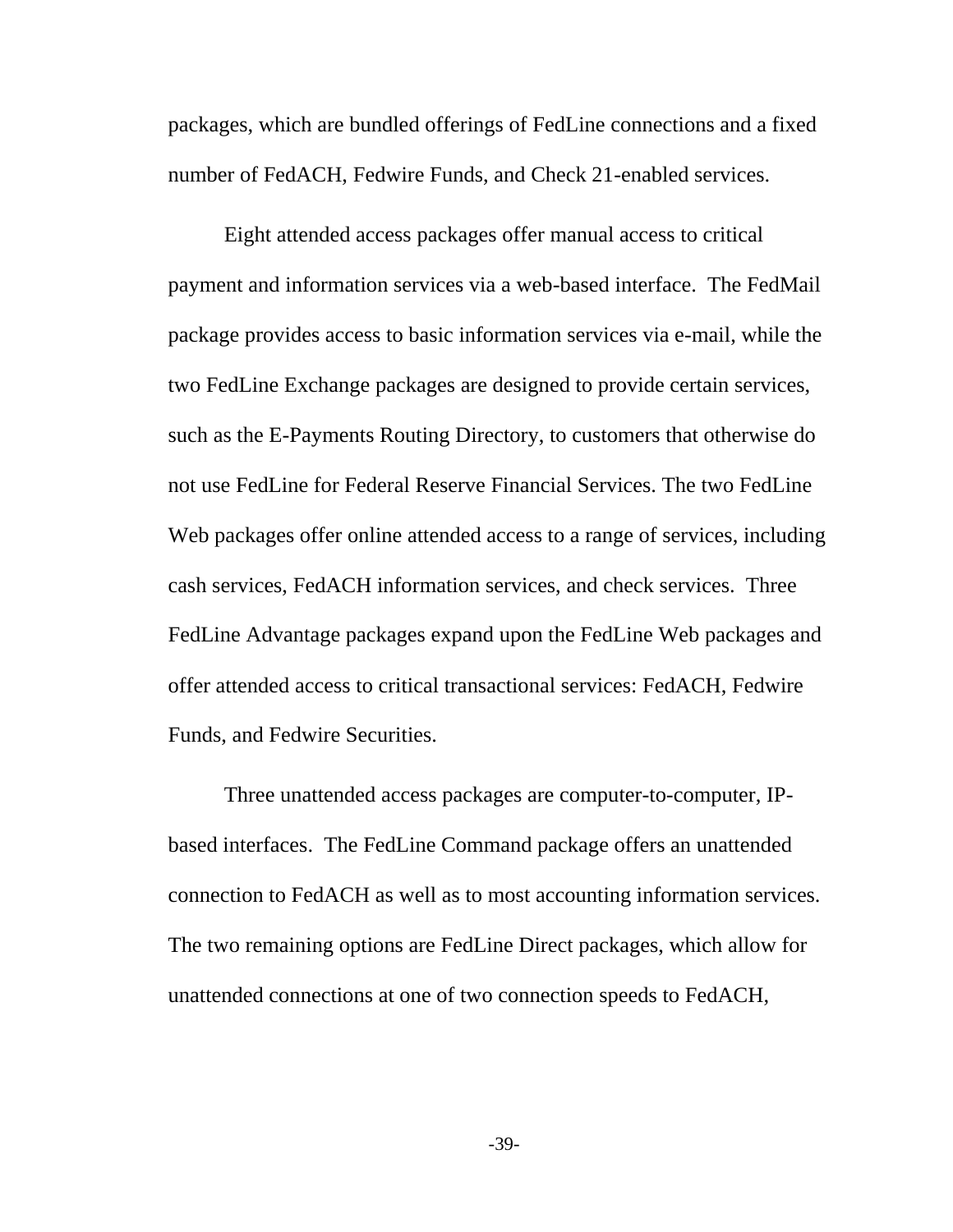Fedwire Funds, and Fedwire Securities transactional and information services and to most accounting information services.<sup>39</sup>

The Reserve Banks will modify the existing monthly fees for FedLine Advantage, Command, and Direct and FedComplete packages to include the price of one or two VPN devices, depending on the package, plus the cost of associated vendor maintenance activities.<sup>40</sup> Historically, customers purchased their VPNs directly from a vendor. As a result, the \$1,500 new customer credit for FedComplete customers will be eliminated. This credit was originally designed to offset the one-time startup costs associated largely with the VPN device purchase. The price modifications to include one VPN device is a price increase of \$35 for FedLine Advantage, FedLine Advantage Plus, and FedLine Command Plus and a price increase of \$50 for FedLine Direct Plus. The price modifications to include two VPN devices is a price increase of \$70 for FedLine Advantage Premier and a price increase

 $39$  None of the FedLine packages offer an unattended connection to check services. The Reserve Banks offer an unattended check product, Check 21 Large File Delivery, outside of FedLine that allows a depository institution to upload and download check image cash letters automatically via a direct network connection to the Reserve Banks.

 $40$  For FedLine Advantage and Command, this hardware is Customer Premises Equipment (CPE) or a Virtual Private Network (VPN) device. For FedLine Direct, the hardware is commonly a Wide Area Network (WAN) router.

VPN devices are being upgraded to Sprint's VPN Managed Solution starting 2018 through 2020 as part of a three-year refresh cycle. New devices will be provisioned to customers, in waves, starting mid-2018.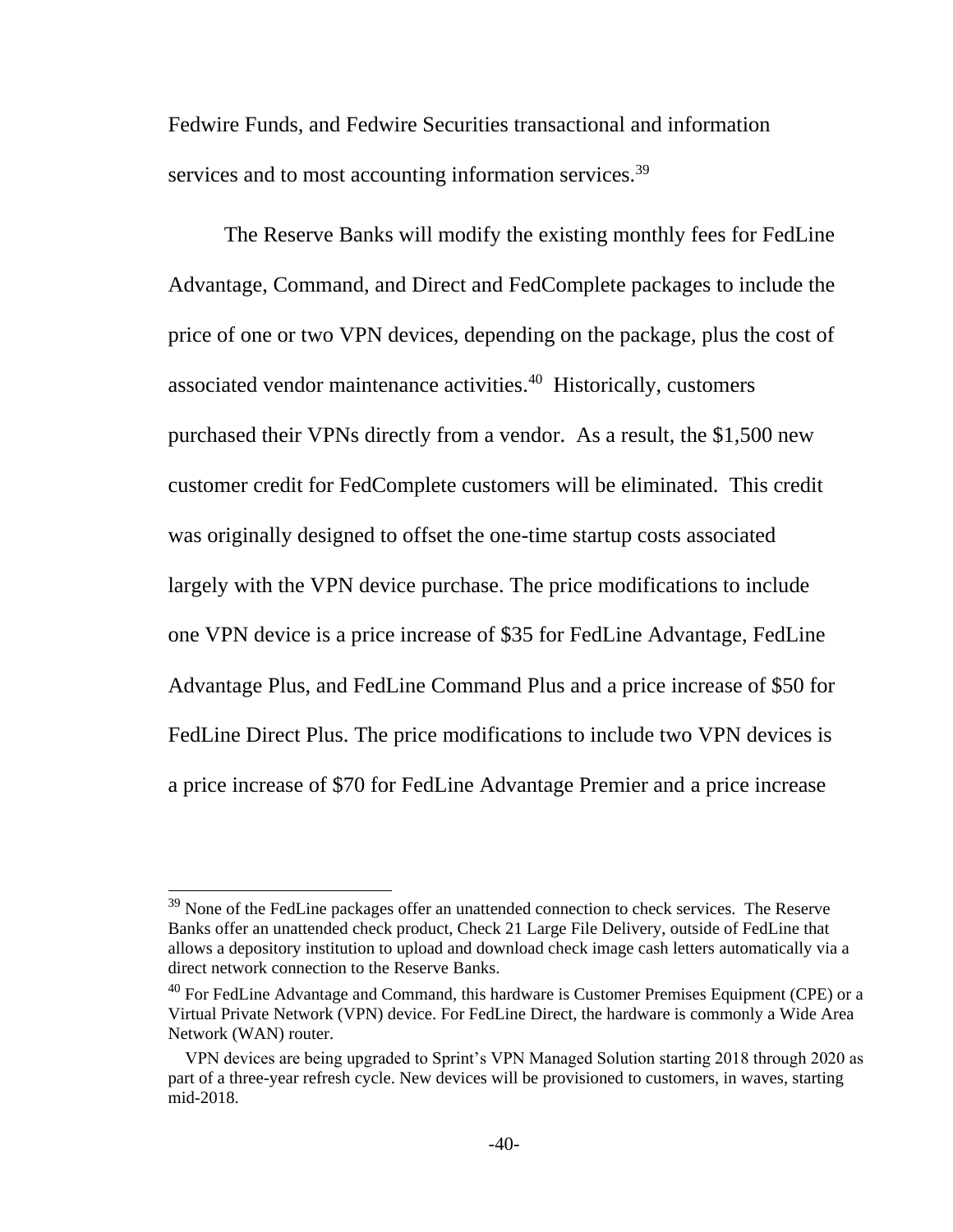of \$100 for FedLine Direct Premier packages. Reserve Bank provisioning of VPN devices will improve resiliency and increase billing efficiency.

The Reserve Banks will also introduce two FedComplete packages, FedComplete 100C Plus and FedComplete 200C Plus, priced at \$1,375 and \$1,900 per month, respectively.<sup>41</sup> These packages will capitalize on existing FedComplete pricing discounts and include the FedLine Command access solution. The packages are targeted toward lower-volume customers to help automate their processing of SameDay ACH transactions and reduce their overall fees. These new packages will simplify service selection and increase fee predictability.

In addition to the changes above for the 2018 FedComplete packages, the Reserve Banks will make six other package changes to maintain consistency with other product offices' product and pricing changes: (1) Add the SameDay ACH origination participation fee and surcharge; (2) remove FedMail-FedLine Exchange Subscriber 5-pack, consistent with the previously announced unbundling of the FedMail service; (3) increase volume overage surcharges for FedForward, from \$0.01 to \$0.037, FedReturn from \$0.75 to \$0.82, FedACH origination from \$0.0025 to \$0.0035, and Fedwire Funds origination from \$0.70 to \$0.82; (4) implement

l

 $41$  All changes to the existing FedComplete packages for 2018 will also be incorporated in the FedComplete 100C Plus and FedComplete 200C Plus packages.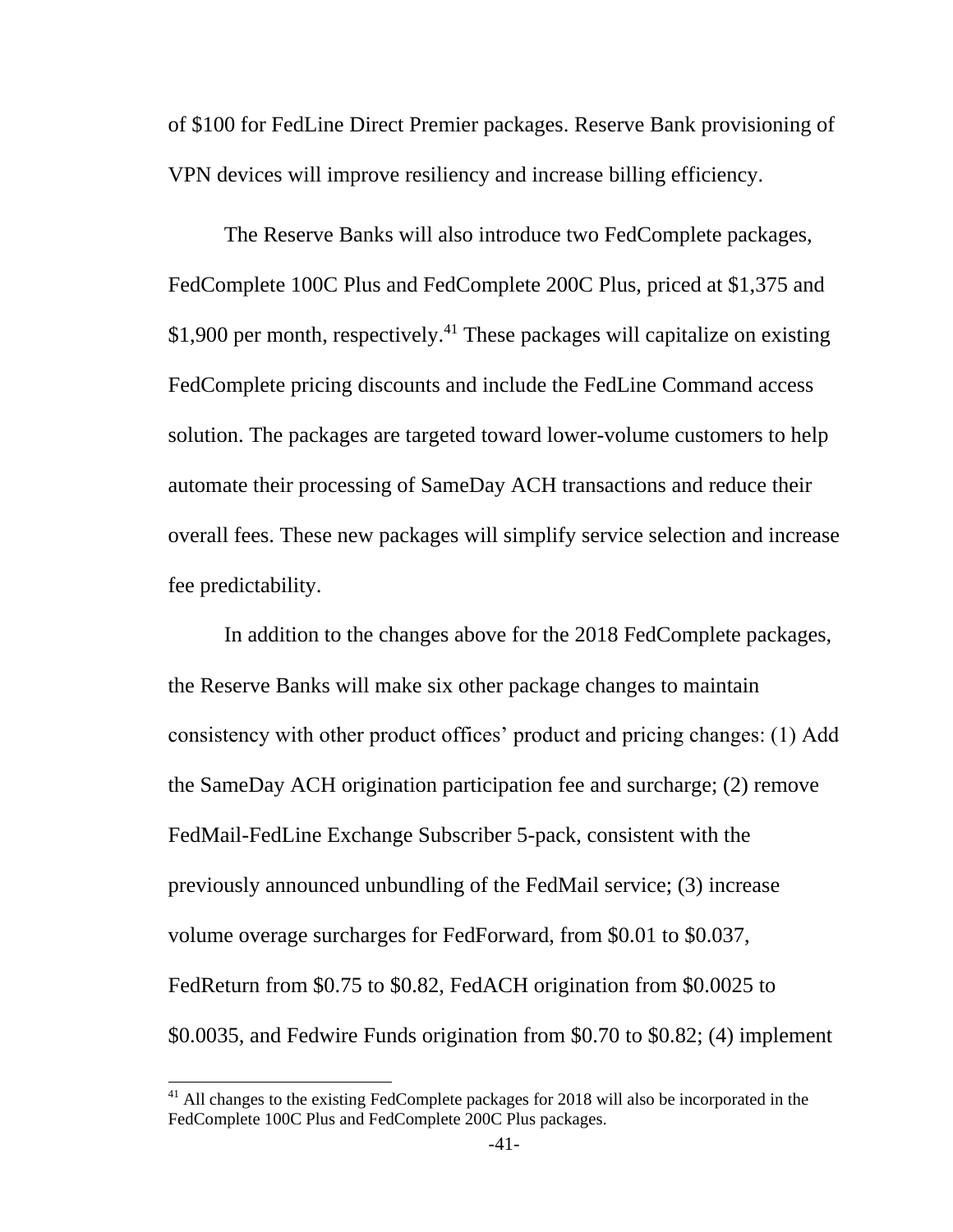FedReceipt, FedACH receipt and Fedwire Funds transaction receipt surcharges of \$0.00005, \$0.00035, and \$0.082, respectively; (5) implement a threshold limit of 46 items for FedForward Cash Letters; and (6) adjust FedComplete package prices to maintain an effective discount of less than 20 percent compared to the cost of purchasing services separately.<sup>42</sup>

Finally, the Reserve Banks will increase the legacy software fee for FedLine Direct customers that have not converted to new IBM® MQ software. The fee will vary based on the number of customers remaining on the legacy system, up to \$80,000/month through 3/31/18 and up to \$150,000/month thereafter.

The Reserve Banks estimate that the price changes will result in a 4.3 percent average price increase for FedLine customers. This is primarily driven by the VPN device billing changes.

## **II. ANALYSIS OF COMPETITIVE EFFECT**

All operational and legal changes considered by the Board that have a substantial effect on payment system participants are subject to the competitive impact analysis described in the March 1990 policy "The Federal Reserve in the Payments System."<sup>43</sup> Under this policy, the Board

 $42$  Customers that use priced FedMail services will be required to purchase the FedMail-FedLine Exchange Subscriber 5-pack separately.

<sup>&</sup>lt;sup>43</sup> Federal Reserve Regulatory Service (FRRS) 9-1558.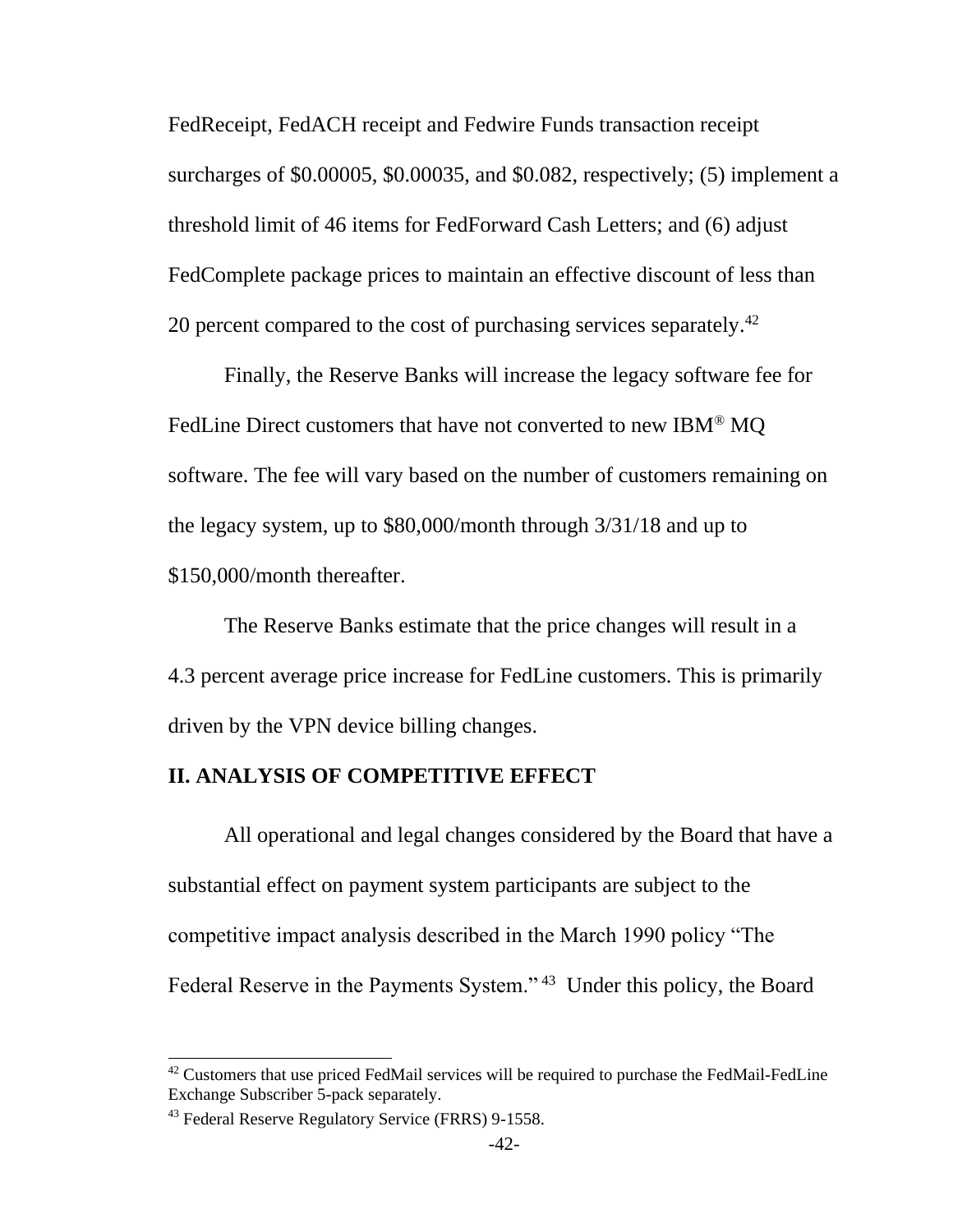assesses whether proposed changes will have a direct and material adverse effect on the ability of other service providers to compete effectively with the Federal Reserve in providing similar services because of differing legal powers or constraints or because of a dominant market position deriving from such legal differences. If any proposed changes create such an effect, the Board must further evaluate the changes to assess whether the benefits associated with the changes —such as contributions to payment system efficiency, payment system integrity, or other Board objectives— can be achieved while minimizing the adverse effect on competition.

The 2018 fees, fee structures, and changes in service will not have a direct and material adverse effect on the ability of other service providers to compete effectively with the Reserve Banks in providing similar services. The changes should permit the Reserve Banks to earn a ROE that is comparable to overall market returns and provide for full cost recovery over the long run.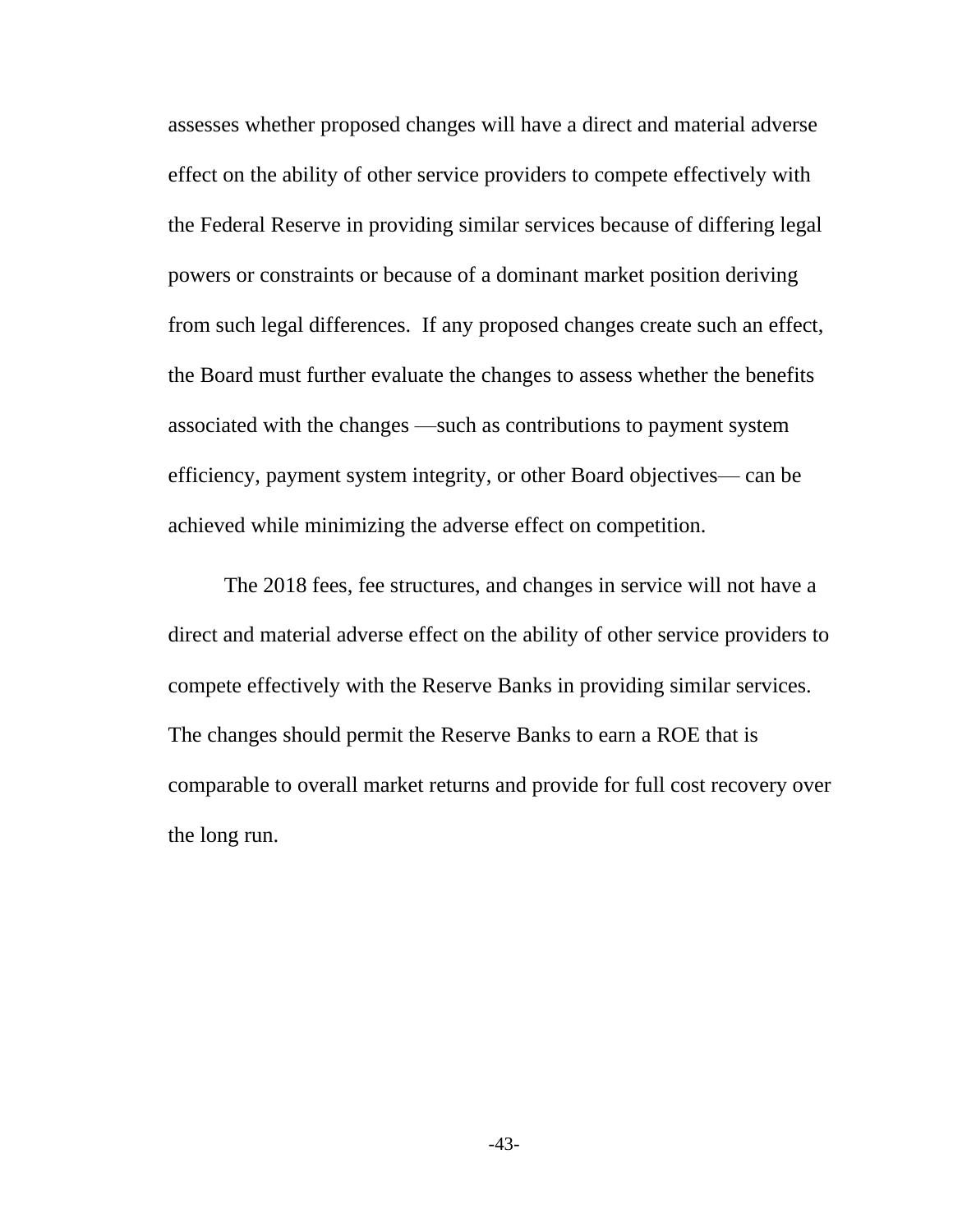## **III. 2018 Fee Schedules**

## **FEDACH SERVICE 2018 FEE SCHEDULE**

#### EFFECTIVE JANUARY 2, 2018. **BOLD INDICATES CHANGES FROM 2017 PRICES**

Fee

| FedACH minimum monthly fee                                                                                                |  |
|---------------------------------------------------------------------------------------------------------------------------|--|
|                                                                                                                           |  |
|                                                                                                                           |  |
| Origination (per item or record)                                                                                          |  |
|                                                                                                                           |  |
|                                                                                                                           |  |
|                                                                                                                           |  |
| FedLine Web-originated returns and notification of change (NOC) <sup>47</sup> \$0.35                                      |  |
|                                                                                                                           |  |
|                                                                                                                           |  |
|                                                                                                                           |  |
|                                                                                                                           |  |
| Volume-based discounts (based on monthly billed origination volume) <sup>49</sup> per item<br>when origination volume is: |  |
| Volume-based discounts (based on monthly billed receipt volume) <sup>50</sup> per item when                               |  |
| receipt volume is:                                                                                                        |  |
| Receipt (per item or record)                                                                                              |  |

<sup>&</sup>lt;sup>44</sup> Any ODFI incurring less than \$50 for the following fees will be charged a variable amount to reach the minimum: Forward value and non-value item origination fees, and FedGlobal ACH origination surcharges.

<sup>&</sup>lt;sup>45</sup> Any RDFI not originating forward value and non-value items and incurring less than \$40 in receipt fees will be charged a variable amount to reach the minimum. Any RDFI that originates forward value and nonvalue items incurring less than \$50 in forward value and nonvalue item origination fees will only be charged a variable amount to reach the minimum monthly origination fee.

<sup>&</sup>lt;sup>46</sup> This surcharge is assessed on all forward items that qualify for same day processing and settlement and is incremental to the standard origination item fee.

 $47$  The fee includes the item and addenda fees in addition to the conversion fee.

<sup>&</sup>lt;sup>48</sup> The fee includes the item and addenda fees in addition to the conversion fee. Reserve Banks also assess a \$30 fee for every government paper return/NOC they process.

<sup>&</sup>lt;sup>49</sup> Origination volumes at these levels qualify for a waterfall discount which includes all FedACH origination items.

<sup>&</sup>lt;sup>50</sup> Origination discounts based on monthly billed receipt volume apply only to those items received by FedACH receiving points and are available only to Premium Receivers.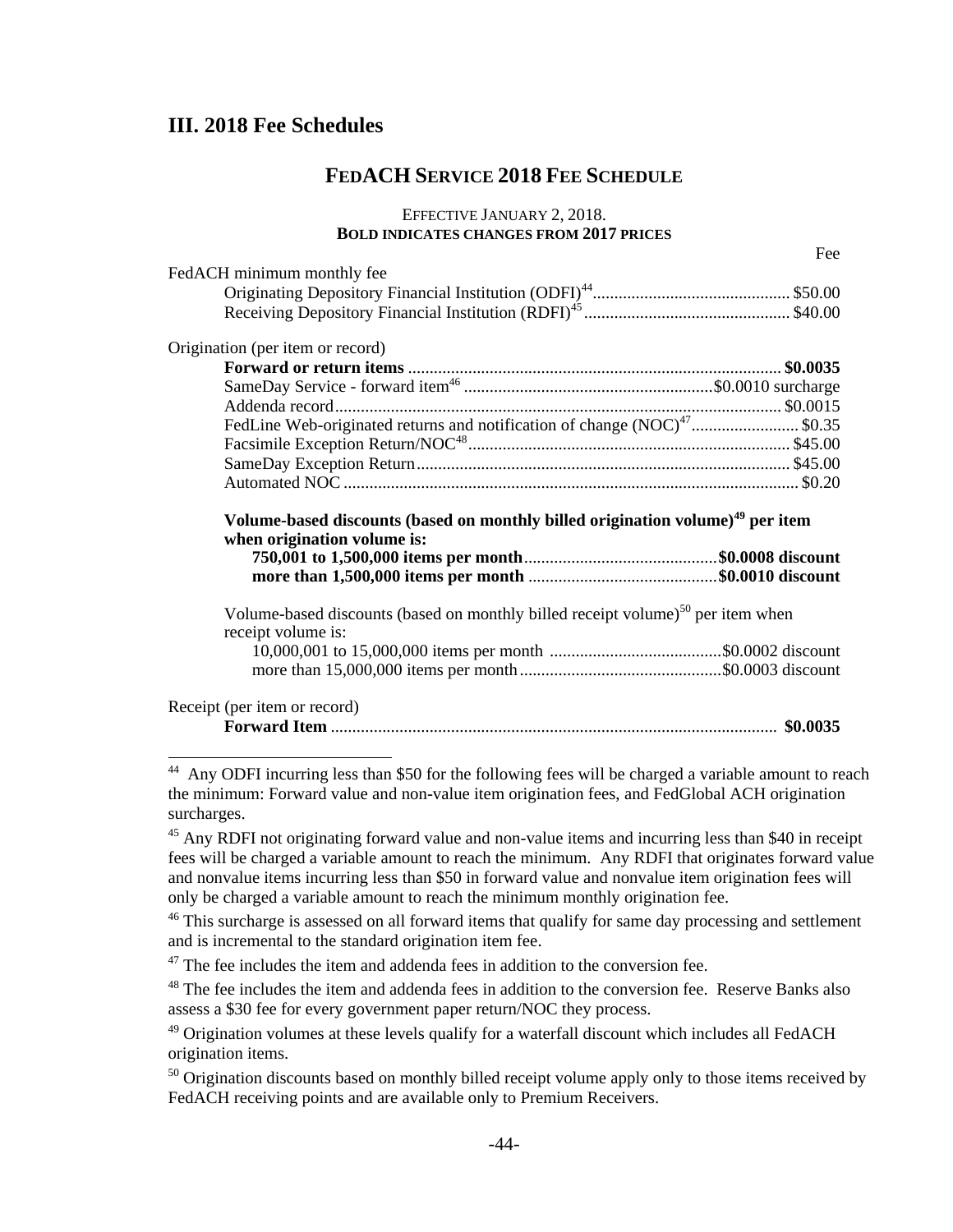<span id="page-44-1"></span><span id="page-44-0"></span>

| <b>Volume-based discounts</b><br>Non-Premium Receivers <sup>51</sup> per item when volume is: |  |
|-----------------------------------------------------------------------------------------------|--|
|                                                                                               |  |
|                                                                                               |  |
| Premium Receivers, Level One <sup>54</sup> per item when volume is:                           |  |
|                                                                                               |  |
|                                                                                               |  |
| 2,500,001 to 12,500,000 items per month <sup>53</sup> \$0.0018 discount                       |  |
|                                                                                               |  |
| Premium Receivers, Level Two <sup>55</sup> per item when volume is                            |  |
|                                                                                               |  |
|                                                                                               |  |
| 2,500,001 to 12,500,000 items per month <sup>53</sup> \$0.0019 discount                       |  |
|                                                                                               |  |
| <b>FedACH Bundled Package Pricing Discount</b>                                                |  |
|                                                                                               |  |
| Monthly FedACH Risk® Management fees <sup>57</sup>                                            |  |
|                                                                                               |  |
|                                                                                               |  |
|                                                                                               |  |
|                                                                                               |  |
|                                                                                               |  |
|                                                                                               |  |
|                                                                                               |  |
|                                                                                               |  |
|                                                                                               |  |
| Risk origination monitoring batch (based on total monthly volume)                             |  |

 $\overline{a}$ <sup>51</sup> RDFIs receiving through FedACH less than 90 percent of their FedACH-originated items.

 $52$  This per-item discount is a reduction to the standard receipt fees listed in this fee schedule.

<sup>&</sup>lt;sup>53</sup> Receipt volumes at these levels qualify for a waterfall discount which includes all FedACH receipt items.

<sup>&</sup>lt;sup>54</sup> RDFIs receiving through FedACH at least 90 percent of their FedACH-originated items, but less than 90 percent of all of their ACH items originated through any operator.

<sup>&</sup>lt;sup>55</sup> RDFIs receiving through FedACH at least 90 percent of all of their ACH items originated through any operator.

<sup>&</sup>lt;sup>56</sup>To qualify for the discount, a financial institution must meet all of the following criteria in a given month: (1) be charged the minimum monthly fee - forward origination (57208); (2) subscribe to FedLine Web Plus or any higher FedLine<sup>®</sup> access solution; and (3) subscribe to the FedPayments Reporter service, the FedACH RDFI Alert service, or the FedACH Risk Origination Monitoring service.

 $57$  Criteria may be set for both the Origination Monitoring Service and the RDFI Alert Service. Subscribers with no criteria set up will be assessed the \$35 monthly package fee.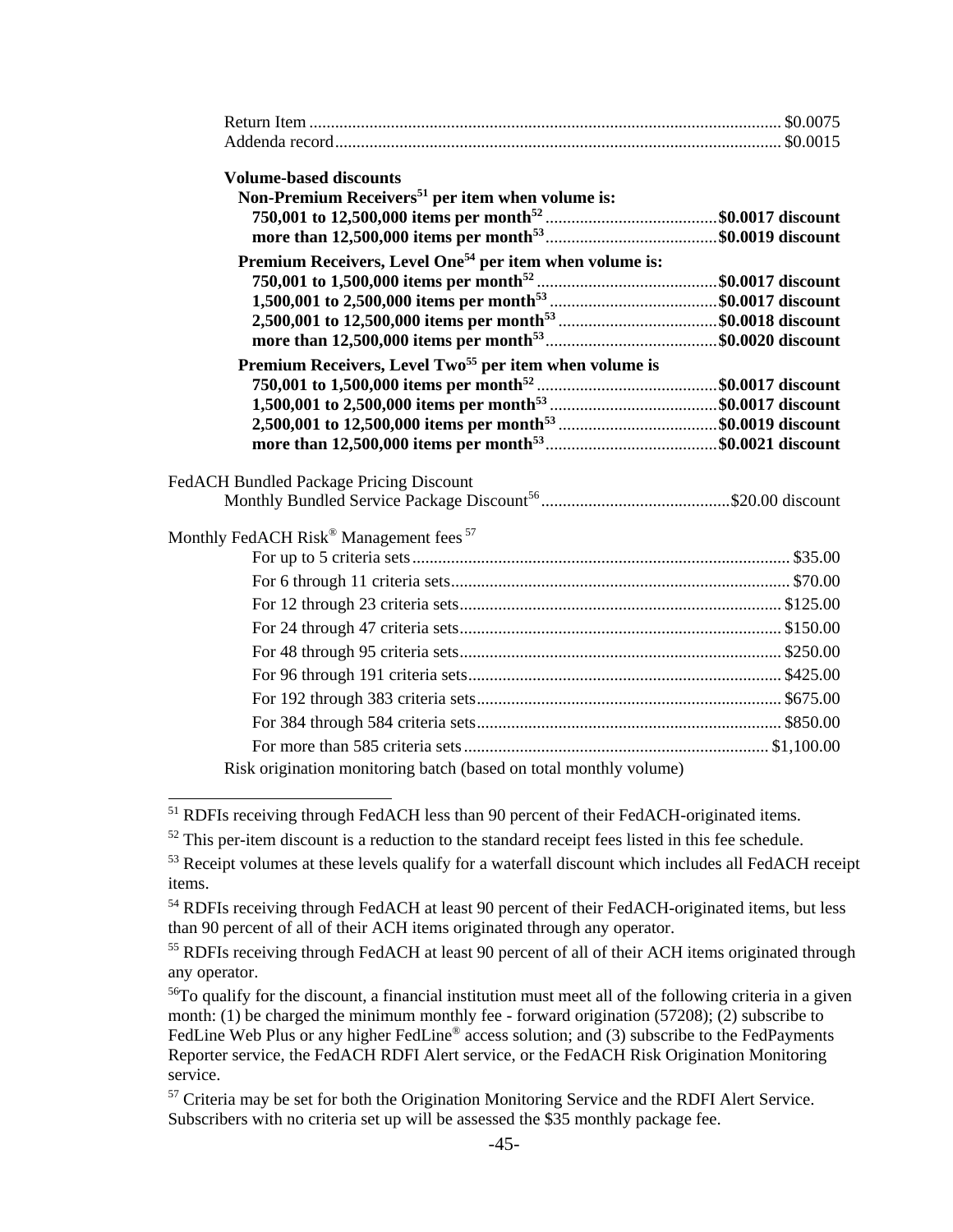| Monthly FedPayments <sup>®</sup> Reporter Service                           |  |
|-----------------------------------------------------------------------------|--|
| FedPayments Reporter Service package pricing includes                       |  |
| ACH Received Entries Detail – Customer and Depository Financial Institution |  |
| ACH Return Reason Report - Customer and Depository Financial Institution    |  |
| ACH Volume Summary by SEC Code - Customer                                   |  |
| <b>Customer Transaction Activity</b>                                        |  |
| <b>Death Notification</b>                                                   |  |
| International (IAT)                                                         |  |
| Notification of Change                                                      |  |
| Payment Data Information File                                               |  |
| <b>Remittance Advice Detail</b>                                             |  |
| <b>Remittance Advice Summary</b>                                            |  |
| <b>Return Item</b>                                                          |  |
| Return Ratio                                                                |  |
| Social Security Beneficiary                                                 |  |
| Originator Setup                                                            |  |
| Report Delivery via FedLine Access Solution                                 |  |
|                                                                             |  |
| Report delivery via FedLine file access solution (monthly fee)              |  |
|                                                                             |  |
|                                                                             |  |
|                                                                             |  |
|                                                                             |  |
|                                                                             |  |
|                                                                             |  |
|                                                                             |  |
|                                                                             |  |
|                                                                             |  |
|                                                                             |  |
|                                                                             |  |
|                                                                             |  |
|                                                                             |  |
| Premier reports (per report generated) <sup>58</sup>                        |  |
|                                                                             |  |
|                                                                             |  |
|                                                                             |  |
| <b>ACH Routing Number Activity Report</b>                                   |  |
|                                                                             |  |
|                                                                             |  |

 $58$  Premier reports generated on demand are subject to the package/tiered fees plus a surcharge.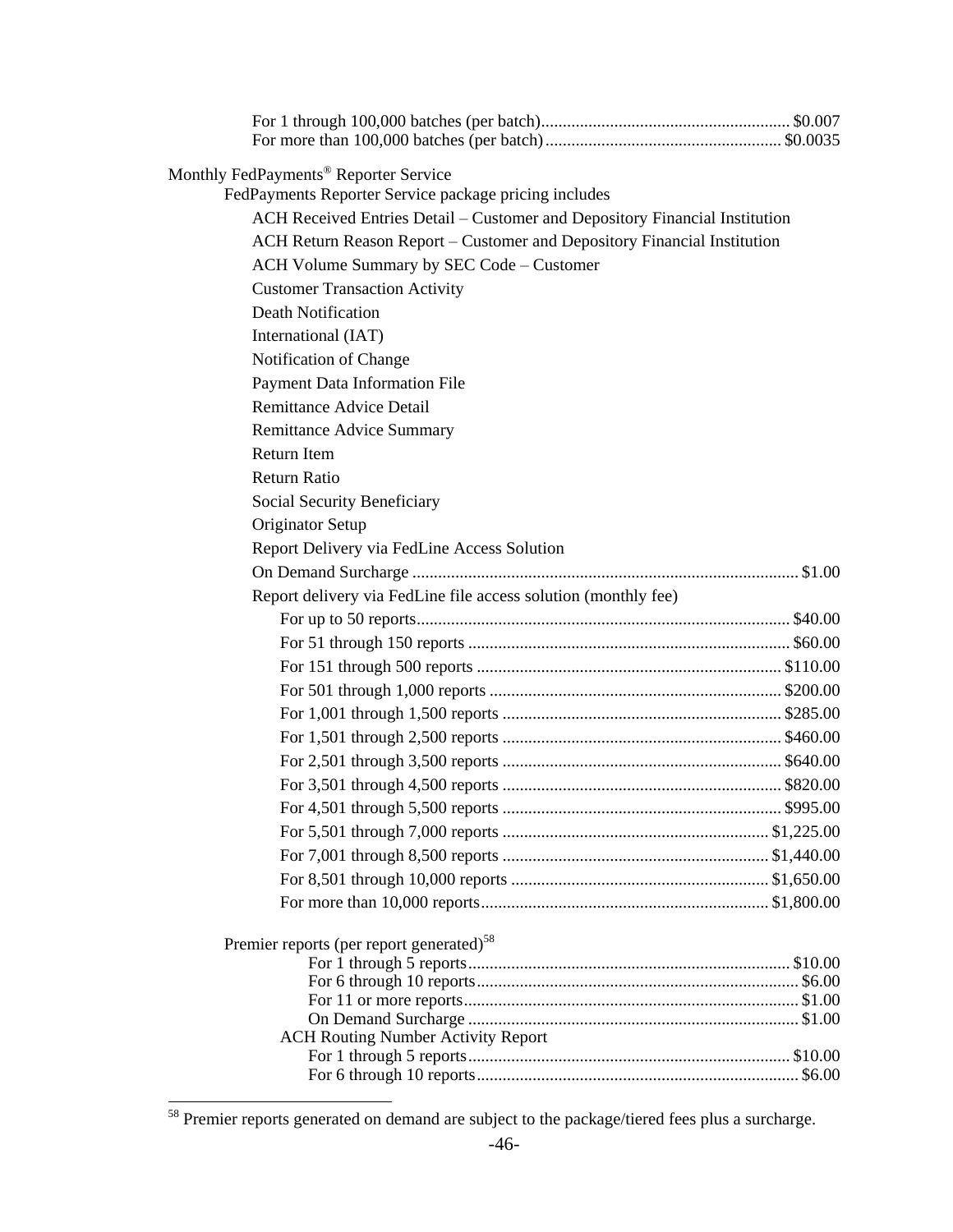| On-us inclusion                                                               |  |
|-------------------------------------------------------------------------------|--|
|                                                                               |  |
|                                                                               |  |
|                                                                               |  |
|                                                                               |  |
| Other Fees and Discounts                                                      |  |
| Monthly fee (per routing number)                                              |  |
|                                                                               |  |
| SameDay Service Origination Participation Fee <sup>60</sup> \$10.00 surcharge |  |
|                                                                               |  |
|                                                                               |  |
|                                                                               |  |
|                                                                               |  |
| Non-Electronic Input/Output fee <sup>63</sup>                                 |  |
|                                                                               |  |
|                                                                               |  |
| Fees and Credits Established by NACHA <sup>64</sup>                           |  |
|                                                                               |  |
|                                                                               |  |
|                                                                               |  |
|                                                                               |  |
| NACHA Admin Network fee (monthly fee per RTN)  \$22.00                        |  |
|                                                                               |  |
| FedGlobal <sup>®</sup> ACH Payments <sup>65</sup>                             |  |
| Fixed Monthly Fee <sup>66</sup>                                               |  |
|                                                                               |  |

 $59$  The fee applies to routing numbers that have received or originated FedACH transactions during a month. Institutions that receive only U.S. government transactions or that elect to use a private sector operator exclusively are not assessed the fee.

 $62$  Fee will be assessed only when automated NOCs are generated.

<sup>63</sup> Limited services are offered in contingency situations.

 $60$  This surcharge is assessed to any routing number that originates at least one item meeting the criteria for same day processing and settlement in a given month.

 $<sup>61</sup>$  The fee is applied to any routing number with activity during a month, including routing numbers of</sup> institutions that elect to use a private-sector operator exclusively but also have items routed to or from customers that access the ACH network through FedACH. This fee does not apply to routing numbers that use the Reserve Banks for only U.S. government transactions.

<sup>&</sup>lt;sup>64</sup> The fees and credits listed are collected from the ODFI and credited to NACHA (admin network) or to the RDFI (same day entry and unauthorized entry) in accordance with the *ACH Rules*.

<sup>&</sup>lt;sup>65</sup> The international fees and surcharges vary from country to country as these are negotiated with each international gateway operator.

<sup>&</sup>lt;sup>66</sup> A single monthly fee based on total FedGlobal ACH Payments origination volume.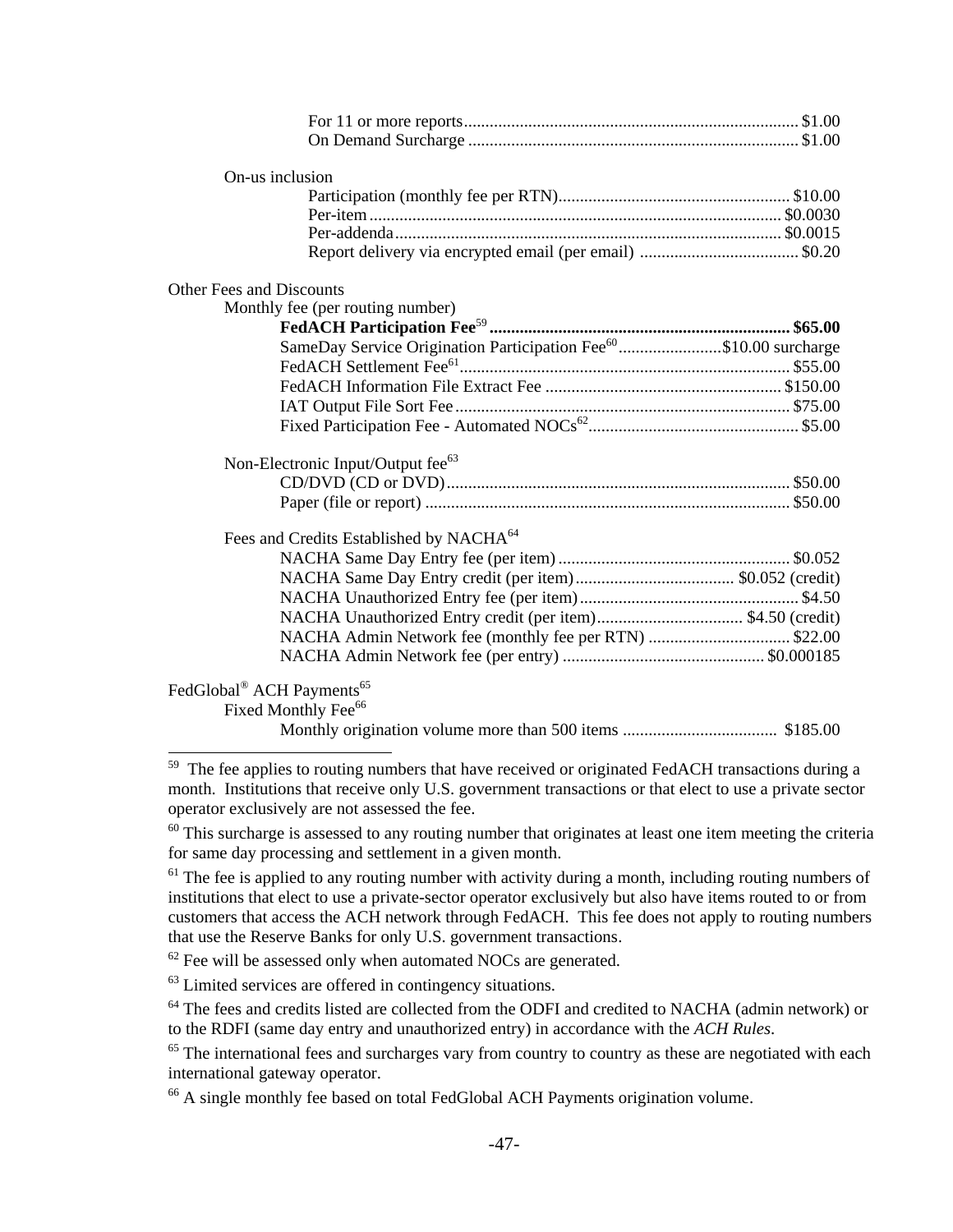<span id="page-47-1"></span><span id="page-47-0"></span>

| Monthly origination volume between 161 and 500 items \$60.00                                                               |  |
|----------------------------------------------------------------------------------------------------------------------------|--|
| Per-item Origination Fee for Monthly Volume more than 500 Items (surcharge) <sup>67</sup>                                  |  |
| Per-item Origination Fee for Monthly Volume between 161 and 500 items (surcharge) <sup>67</sup>                            |  |
| Per-item Origination Fee for Monthly Volume Less than 160 items (surcharge) <sup>67</sup>                                  |  |
| Other FedGlobal ACH Payments Fees<br>Canada service                                                                        |  |
| Mexico service<br>Foreign currency to foreign currency (F3X) item originated to Mexico <sup>67</sup> \$0.67<br>(surcharge) |  |
| Panama service                                                                                                             |  |
| Europe service                                                                                                             |  |

 $67$  This per-item surcharge is in addition to the standard domestic origination fees listed in this fee schedule.

<sup>&</sup>lt;sup>68</sup> This per-item surcharge is in addition to the standard domestic receipt fees listed in this fee schedule.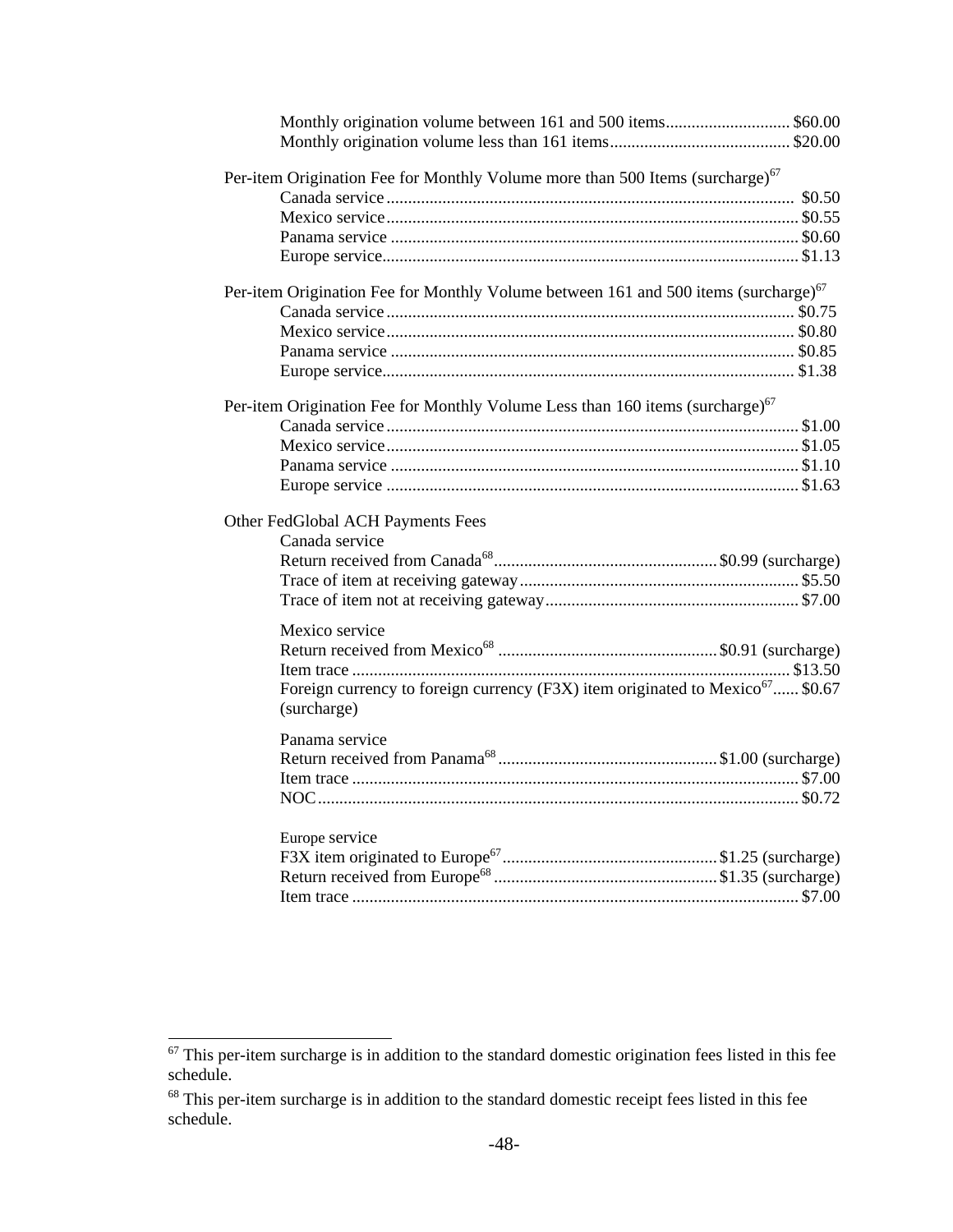## **FEDWIRE FUNDS AND NATIONAL SETTLEMENT SERVICES 2018 FEE SCHEDULE**

## EFFECTIVE JANUARY 2, 2018. **BOLD INDICATES CHANGES FROM 2017 PRICES.**

# **Fedwire Funds Service**

| Basic volume-based pre-incentive transfer fee (originations and receipts) – per transfer for                          |
|-----------------------------------------------------------------------------------------------------------------------|
|                                                                                                                       |
|                                                                                                                       |
|                                                                                                                       |
| Volume-based transfer fee with the incentive discount (originations and receipts) – per eligible<br>transfer for $69$ |
|                                                                                                                       |
|                                                                                                                       |
|                                                                                                                       |
|                                                                                                                       |
|                                                                                                                       |
|                                                                                                                       |

 $69$  The incentive discounts apply to the volume that exceeds 60 percent of a customer's historic benchmark volume. Historic benchmark volume is based on a customer's average daily activity over the previous five calendar years. If a customer has fewer than five full calendar years of previous activity, its historic benchmark volume is based on its daily activity for as many full calendar years of data as are available. If a customer has less than one year of past activity, then the customer qualifies automatically for incentive discounts for the year. The applicable incentive discounts are as follows: \$0.656 for transfers up to 14,000; \$0.196 for transfers 14,001 to 90,000; and \$0.128 for transfers over 90,000.

 $70$  This surcharge applies to originators of transfers that are processed by the Reserve Banks after 5:00 p.m. eastern time.

 $71$  This fee is charged to any Fedwire Funds participant that originates a transfer message via the FedPayments Manager (FPM) Funds tool and has the import/export processing option setting active at any point during the month.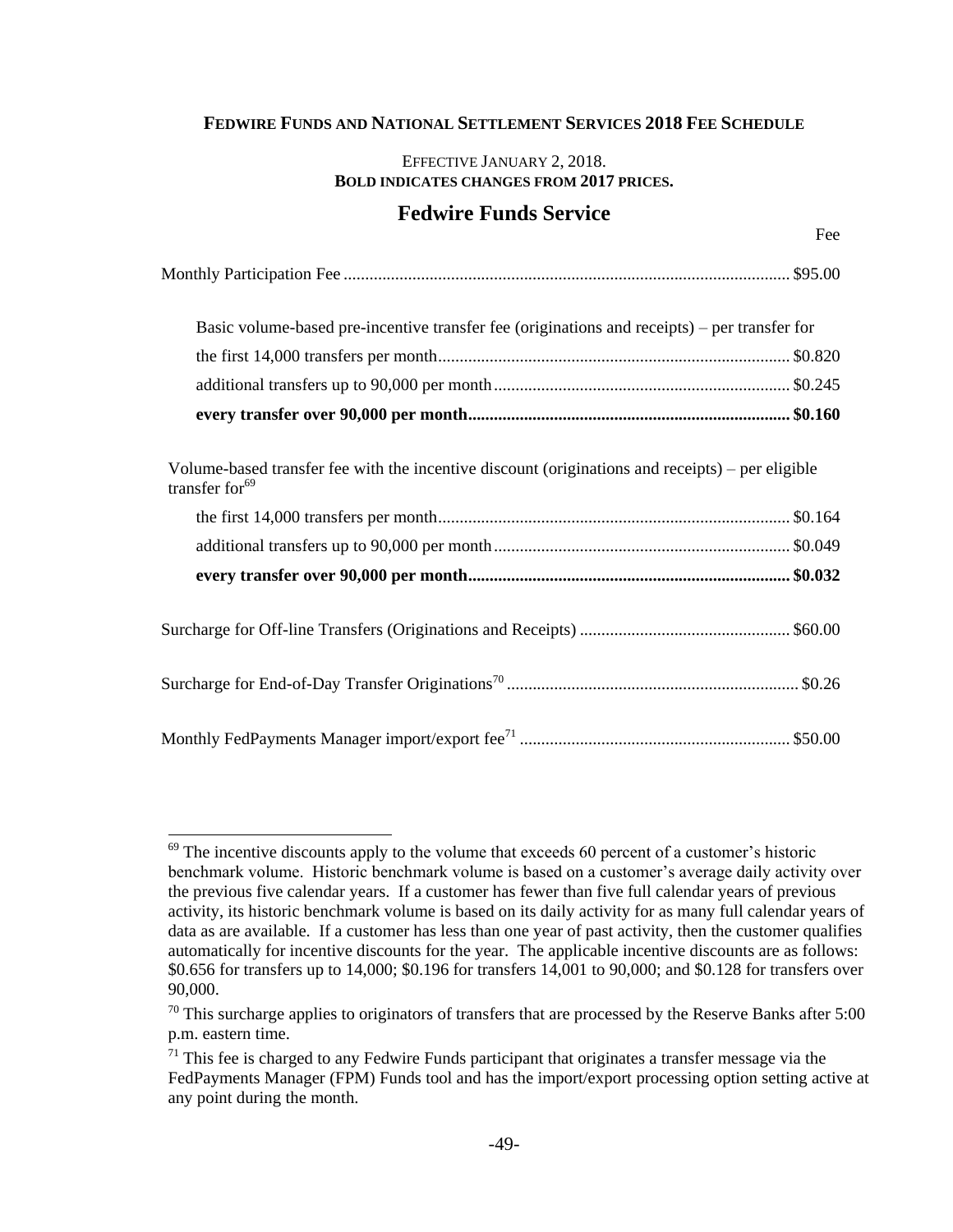<span id="page-49-0"></span>

| Surcharge for high-value payments:          |  |
|---------------------------------------------|--|
|                                             |  |
|                                             |  |
| <b>Surcharge for Payment Notification:</b>  |  |
|                                             |  |
|                                             |  |
|                                             |  |
| <b>National Settlement Service</b><br>Rasic |  |

| . |  |
|---|--|
|   |  |
|   |  |
|   |  |
|   |  |

 $72$  Payment Notification and End-of-Day Origination surcharges apply to each Fedwire funds transfer message.

<sup>&</sup>lt;sup>73</sup> Provided on billing statement for informational purposes only.

 $74$  This charge is assessed to settlement arrangements that use the Fedwire Funds Service to effect the settlement of interbank obligations (as opposed to those that use the National Settlement Service). With respect to such special settlement arrangements, other charges may be assessed for each funds transfer into or out of the accounts used in connection with such arrangements.

<sup>&</sup>lt;sup>75</sup> Offline files will be accepted only on an exception basis when a settlement agent's primary and backup means of transmitting settlement files are both unavailable.

 $76$  Any settlement arrangement that accrues less than \$60 of charges during a calendar month will be assessed a variable amount to reach the minimum monthly fee.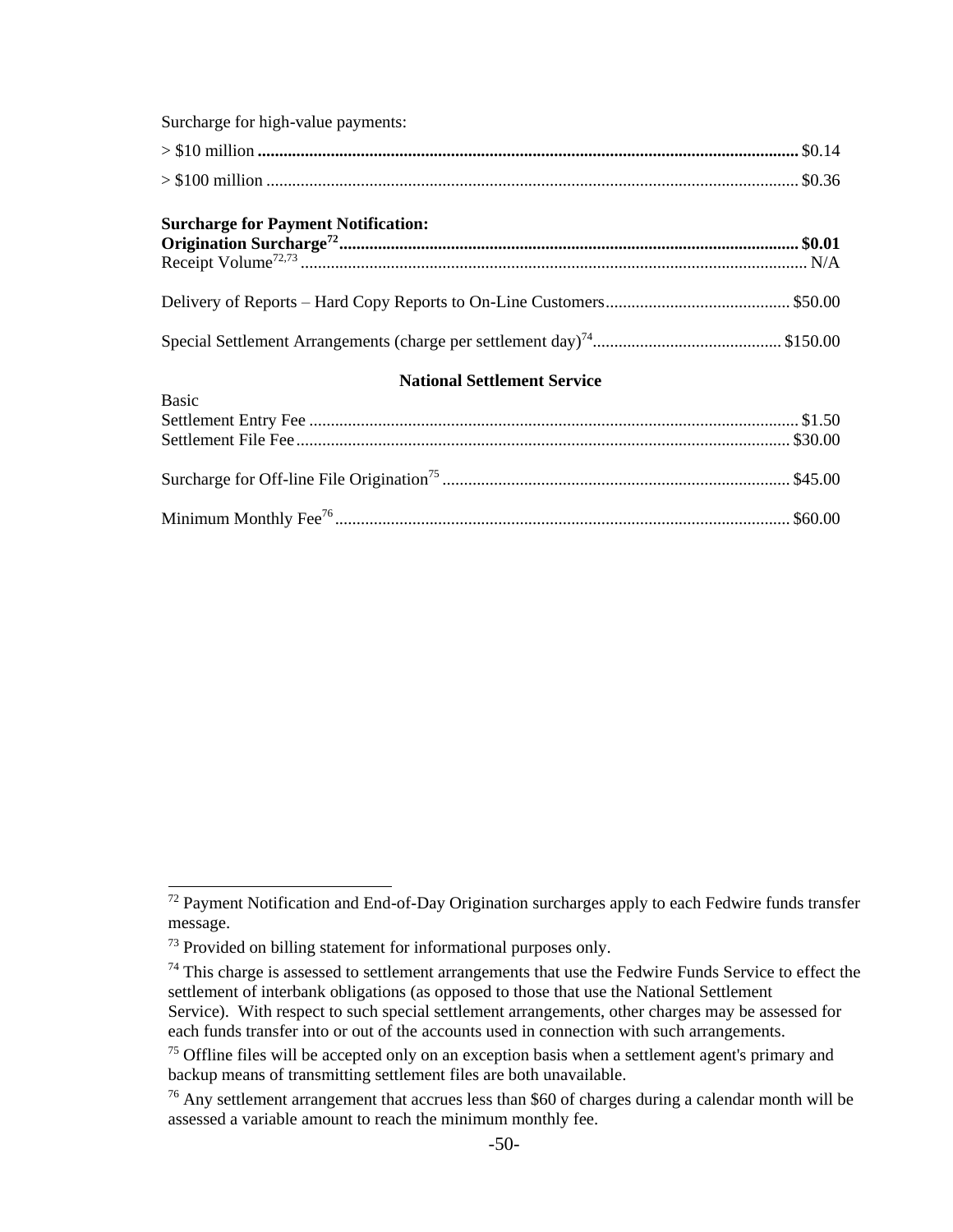# **FEDWIRE SECURITIES SERVICE 2018 FEE SCHEDULE (NON-TREASURY SECURITIES)**

#### EFFECTIVE JANUARY 2, 2018. **BOLD INDICATES CHANGES FROM 2017 PRICES.**

|                                 | Fee |
|---------------------------------|-----|
| <b>Basic Transfer Fee</b>       |     |
| Surcharge <sup>77</sup>         |     |
| <b>Monthly Maintenance Fees</b> |     |
|                                 |     |
|                                 |     |
|                                 |     |
|                                 |     |

 $77$  This surcharge is set by the Federal Reserve Banks. It is in addition to any basic transfer or reversal fee.

<sup>&</sup>lt;sup>78</sup> The Federal Reserve Banks offer an automated claim adjustment process only for Agency mortgagebacked securities.

 $79$  This fee is set by and remitted to the Government National Mortgage Association (GNMA).

<sup>80</sup> The Federal Reserve Banks charge participants a Joint Custody Origination Surcharge for both Agency and Treasury securities.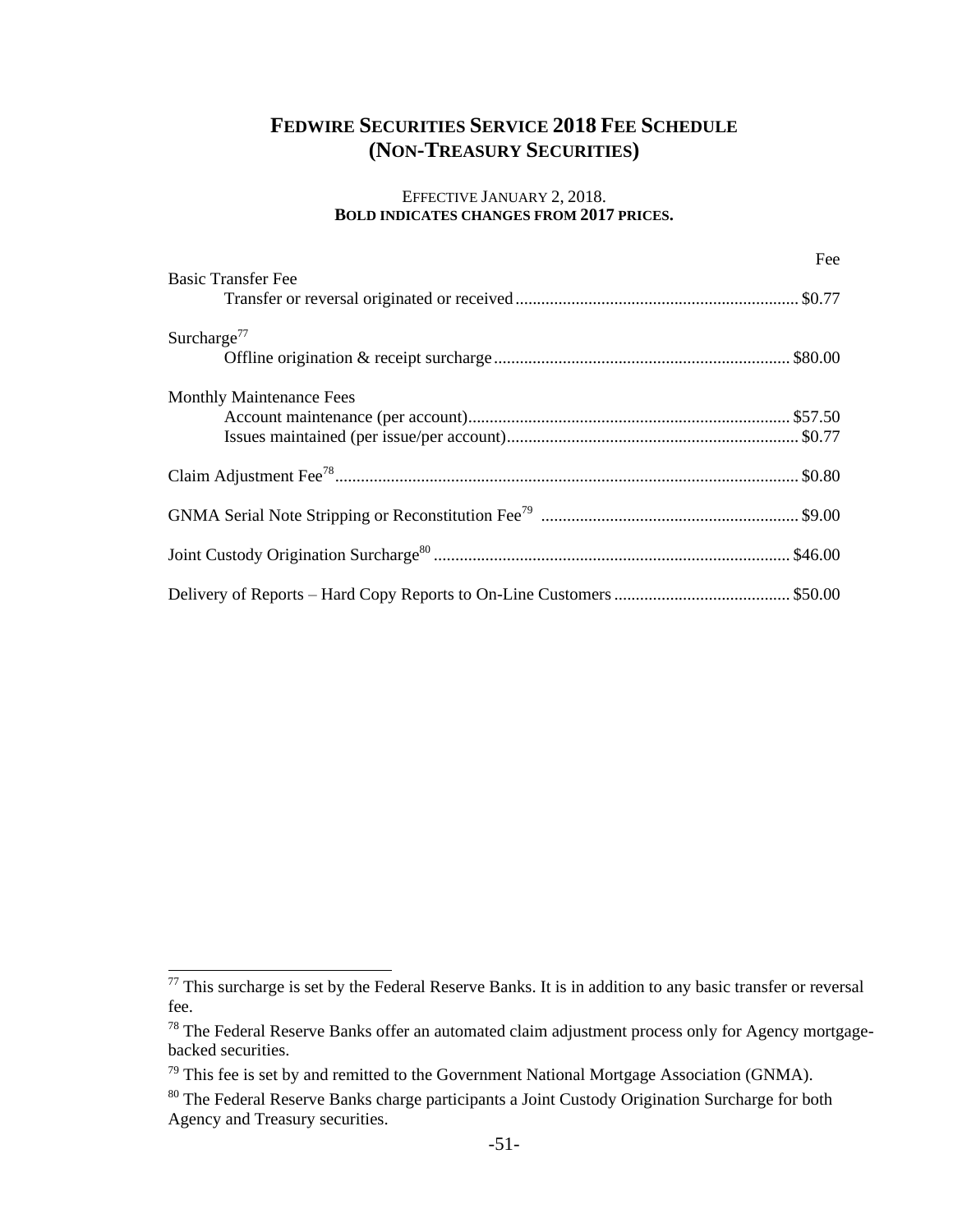# **FEDLINE 2018 FEE SCHEDULE**

#### EFFECTIVE JANUARY 2, 2018. **BOLD INDICATES CHANGES FROM 2017 PRICES.**

Fee

FedComplete Packages (monthly)<sup>81, 82, 83</sup>

| includes | FedLine Advantage Plus package                        |
|----------|-------------------------------------------------------|
|          | FedLine subscriber 5-pack                             |
|          | 7,500 FedForward transactions                         |
|          | <b>46 FedForward Cash Letter items</b>                |
|          | 70 FedReturn transactions                             |
|          | 14,000 FedReceipt <sup>®</sup> transactions           |
|          | 35 Fedwire funds origination transfers                |
|          | 35 Fedwire funds receipt transfers                    |
|          | Fedwire participation fee                             |
|          | 1,000 FedACH origination items                        |
|          | FedACH minimum fee                                    |
|          | 7,500 FedACH receipt items                            |
|          | FedACH receipt minimum fee                            |
|          | 10 FedACH web return/NOC                              |
|          | 500 FedACH addenda originated                         |
|          | 1,000 FedACH addenda received                         |
|          | 100 FedACH Same-Day origination items                 |
|          | FedACH account servicing                              |
|          | FedACH settlement                                     |
|          | <b>FedACH Same-Day origination participation fee</b>  |
|          |                                                       |
| includes | FedLine Advantage Premier package                     |
|          | Volumes included in the FedComplete 100A Plus package |
|          |                                                       |
| includes | <b>FedLine Command Plus package</b>                   |
|          | Volumes included in the FedComplete 100A Plus package |

 $81$  FedComplete packages are all-electronic service options that bundle payment services with an access solution for one monthly fee.

<sup>&</sup>lt;sup>82</sup> Packages with an 'A' include the FedLine Advantage channel, while packages with 'C' include the FedLine Command channel.

<sup>&</sup>lt;sup>83</sup> FedComplete customers that use the email service would be charged the FedMail Email a la carte fee and for all FedMail-FedLine Exchange Subscriber 5-packs.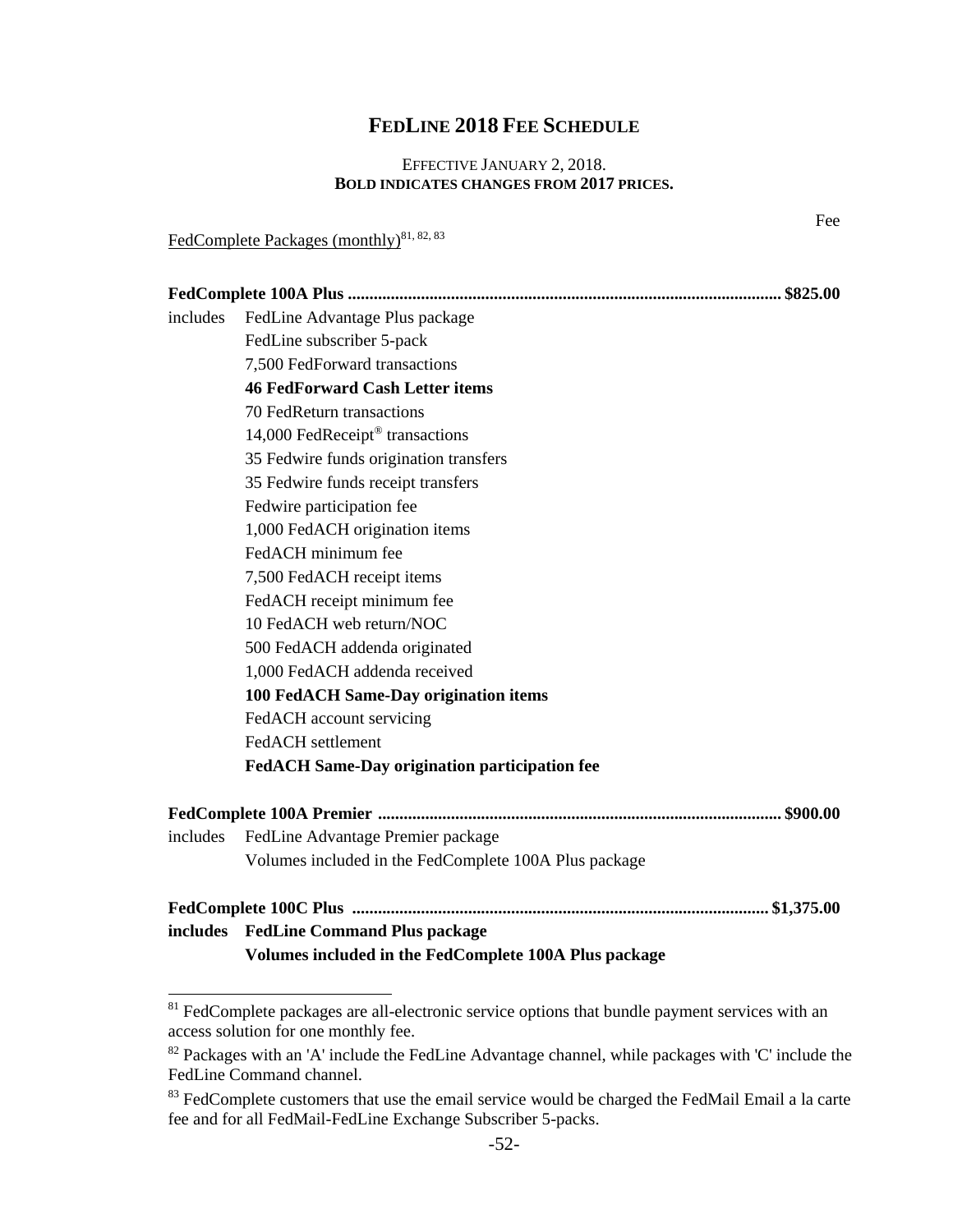| includes | FedLine Advantage Plus package                                |  |
|----------|---------------------------------------------------------------|--|
|          | FedLine subscriber 5-pack                                     |  |
|          | 25,000 FedForward transactions                                |  |
|          | <b>46 FedForward Cash Letter items</b>                        |  |
|          | 225 FedReturn transactions                                    |  |
|          | 25,000 FedReceipt transactions                                |  |
|          | 100 Fedwire funds origination transfers                       |  |
|          | 100 Fedwire funds receipt transfers                           |  |
|          | Fedwire participation fee                                     |  |
|          | 2,000 FedACH origination items                                |  |
|          | FedACH minimum fee                                            |  |
|          | 25,000 FedACH receipt items                                   |  |
|          | FedACH receipt minimum fee                                    |  |
|          | 20 FedACH web return/NOC                                      |  |
|          | 750 FedACH addenda originated                                 |  |
|          | 1,500 FedACH addenda received                                 |  |
|          | <b>200 FedACH Same-Day origination items</b>                  |  |
|          | FedACH account servicing                                      |  |
|          | FedACH settlement                                             |  |
|          | <b>FedACH Same-Day origination participation fee</b>          |  |
|          |                                                               |  |
| includes | FedLine Advantage Premier package                             |  |
|          | Volumes included in the FedComplete 200A Plus package         |  |
|          |                                                               |  |
|          |                                                               |  |
|          | includes FedLine Command Plus package                         |  |
|          | Volumes included in the FedComplete 200A Plus package         |  |
|          | FedComplete Excess Volume and Receipt Surcharge <sup>84</sup> |  |
|          |                                                               |  |
|          |                                                               |  |
|          |                                                               |  |
|          |                                                               |  |

<sup>&</sup>lt;sup>84</sup> Per-item surcharges are in addition to the standard fees listed in the applicable priced services fee schedules.

l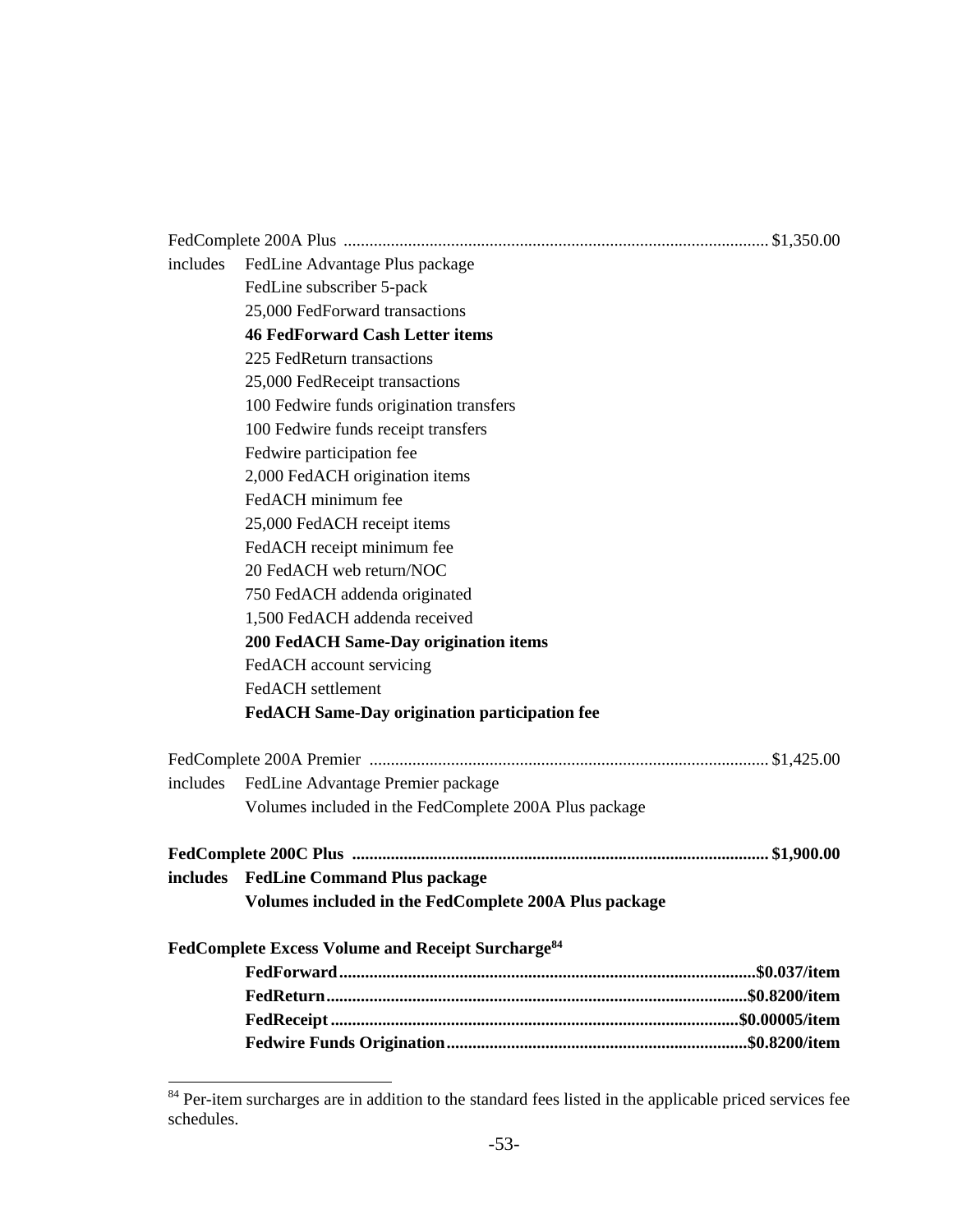<span id="page-53-0"></span>

|          | <b>Fedwire Funds Receipt</b>                                     | \$0.082/item |
|----------|------------------------------------------------------------------|--------------|
|          |                                                                  |              |
|          |                                                                  |              |
|          |                                                                  |              |
|          |                                                                  |              |
|          | FedLine Customer Access Solutions (monthly)                      |              |
|          |                                                                  |              |
| includes | FedMail access channel                                           |              |
|          | FedACH Advice and Settlement Information                         |              |
|          | <b>Fedwire Funds Offline Advices</b>                             |              |
|          | Check 21 Services                                                |              |
|          | <b>Check 21 Duplicate Notification Service</b>                   |              |
|          | <b>Check Adjustments</b>                                         |              |
|          | <b>Accounting Statements</b>                                     |              |
|          | Daylight Overdraft Reports                                       |              |
|          | <b>Billing Statements</b>                                        |              |
|          |                                                                  |              |
| includes | E-Payments Routing Directory (manual download)                   |              |
|          |                                                                  |              |
| includes | FedLine Exchange package                                         |              |
|          | E-Payments Routing Directory (auto download)                     |              |
|          |                                                                  |              |
|          | includes FedLine Web access channel                              |              |
|          | Services included in the FedLine Exchange package                |              |
|          | Check FedForward, FedReturn and FedReceipt services              |              |
|          | <b>Check Adjustments</b>                                         |              |
|          | FedACH Information Services & Derived Returns/NOCs               |              |
|          | FedACH Risk Services (includes RDFI Alert and Returns Reporting) |              |
|          | FedCash <sup>®</sup> Services                                    |              |
|          | Service Charge Information                                       |              |

<span id="page-53-1"></span><sup>&</sup>lt;sup>85</sup> FedMail and FedLine Exchange packages do not include user credentials, which are required to access priced services and certain informational services. Credentials are sold separately in packs of five via the FedMail-FedLine Exchange Subscriber 5-pack.

<sup>&</sup>lt;sup>86</sup> FedLine Web and Advantage packages do not include user credentials, which are required to access priced services and certain informational services. Credentials are sold separately in packs of five via the FedLine Subscriber 5-pack.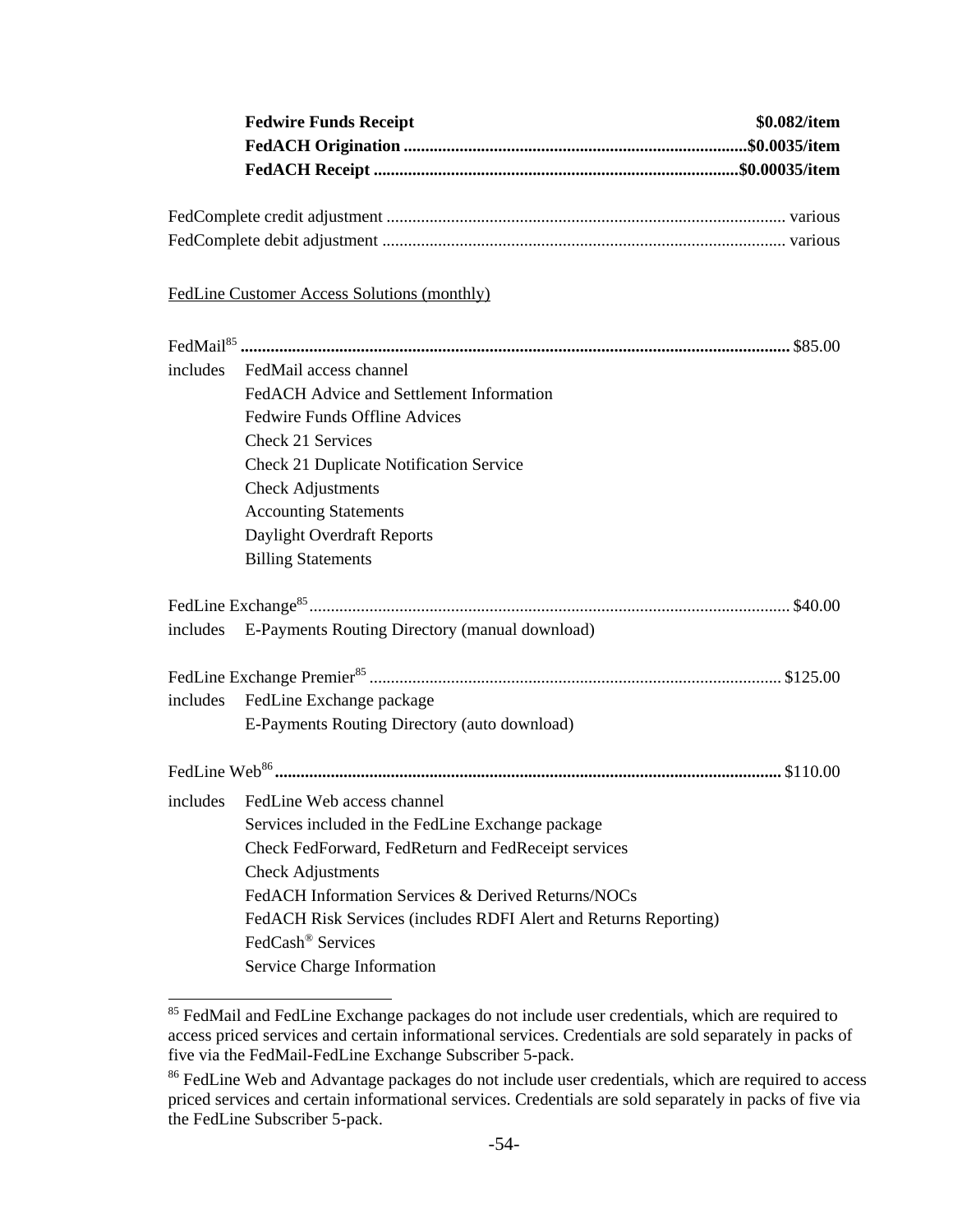| includes | FedLine Web package<br>FedACH Risk Origination Monitoring Service<br>FedACH FedPayments Reporter Service<br><b>Check Large Dollar Return</b><br><b>Check FedImage Services</b><br><b>Account Management Information</b><br>Various accounting and inquiry services (ABMS inquiry, IAS/PSR inquiry, IAS<br>detailed inquiries, notifications and advices, end-of-day accounting file (PDF))<br>E-Payments Routing Directory (auto download)                                                                                                                                                     |
|----------|------------------------------------------------------------------------------------------------------------------------------------------------------------------------------------------------------------------------------------------------------------------------------------------------------------------------------------------------------------------------------------------------------------------------------------------------------------------------------------------------------------------------------------------------------------------------------------------------|
|          |                                                                                                                                                                                                                                                                                                                                                                                                                                                                                                                                                                                                |
|          | includes: FedLine Advantage access channel<br><b>One VPN device</b><br>Services included in the FedLine Web package<br><b>FedACH</b> transactions<br><b>Fedwire Funds transactions</b><br><b>Fedwire Securities transactions</b><br>National Settlement Service transactions<br><b>Check Large Dollar Return</b><br><b>Check FedImage Services</b><br>Account Management Information with<br>Intra-Day Download Search File<br>Various accounting and inquiry services (ABMS inquiry, IAS/PSR inquiry, IAS<br>detailed inquiries, notifications and advices, end-of-day accounting file (PDF)) |
|          |                                                                                                                                                                                                                                                                                                                                                                                                                                                                                                                                                                                                |
| includes | FedLine Advantage package<br><b>One VPN device</b><br>FedACH Risk Origination Monitoring Service<br>FedACH FedPayments Reporter Service<br>Fedwire Funds FedPayments Manager Import/Export (less than 250 Fedwire<br>transactions and one routing number per month)<br>FedTransaction Analyzer® (less than 250 Fedwire transactions and one routing<br>number per month)<br>E-Payments Routing Directory (auto download)                                                                                                                                                                       |
|          |                                                                                                                                                                                                                                                                                                                                                                                                                                                                                                                                                                                                |
| includes | FedLine Advantage Plus package<br><b>Two VPN devices</b>                                                                                                                                                                                                                                                                                                                                                                                                                                                                                                                                       |

-55-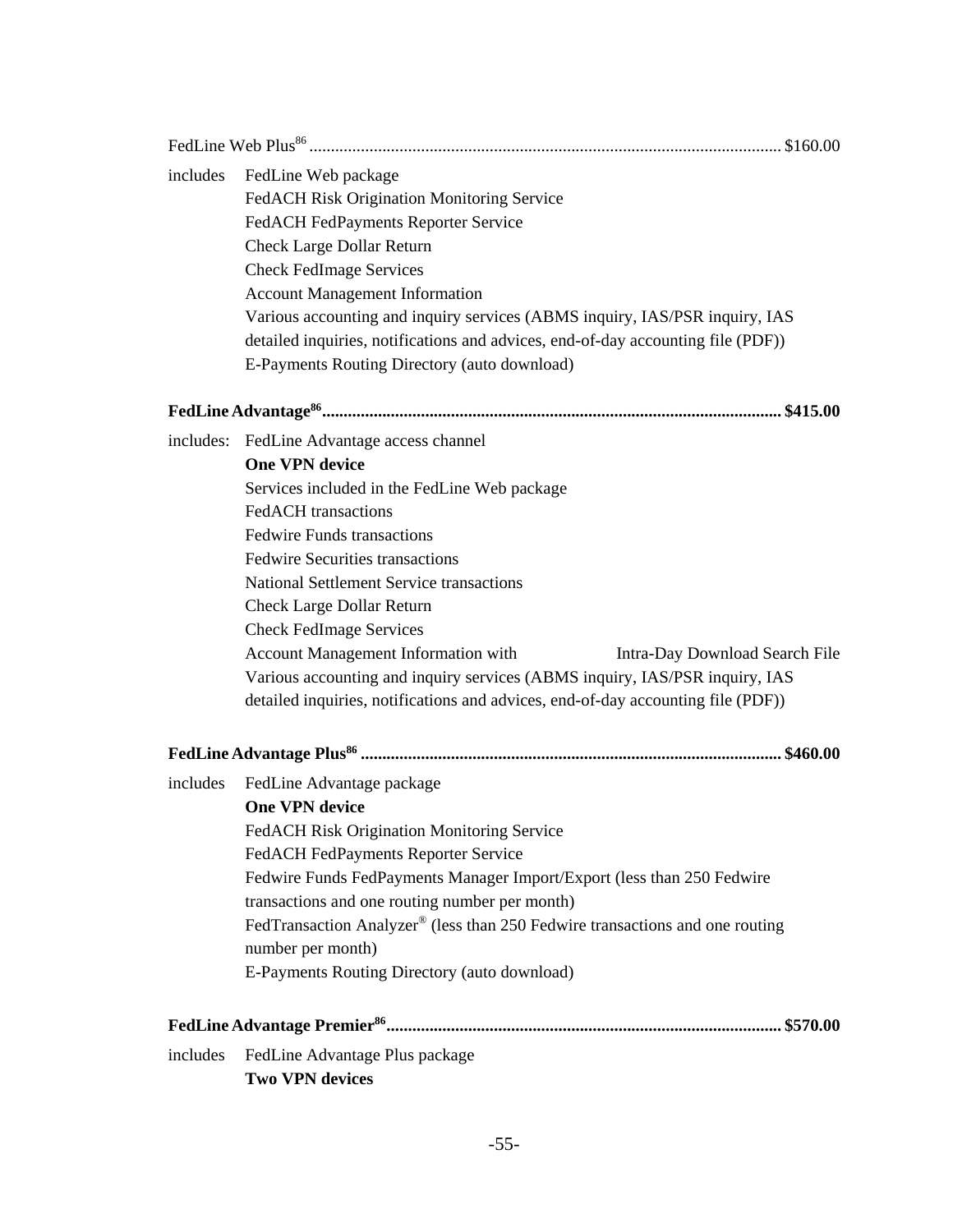|                          | Fedwire Funds FedPayments Manager Import/Export (more than 250 Fedwire       |
|--------------------------|------------------------------------------------------------------------------|
|                          | transactions or more than one routing number in a given month)               |
|                          | FedTransaction Analyzer (more than 250 Fedwire transactions or more than one |
|                          | routing number per month)                                                    |
|                          |                                                                              |
| includes                 | FedLine Command access channel                                               |
|                          | Services included in the FedLine Advantage Plus package                      |
|                          | <b>One VPN device</b>                                                        |
|                          | Two FedLine Command server certificates                                      |
|                          | <b>Fedwire Statement Services</b>                                            |
|                          | Fedwire Funds FedPayments Manager Import/Export                              |
|                          | <b>FedTransaction Analyzer</b>                                               |
|                          | Intra-Day File (I-Day CI File)                                               |
|                          | Statement of Account Spreadsheet File (SASF)                                 |
|                          | Financial Institution Reconcilement Data File (FIRD)                         |
|                          | Billing Data Format File (BDFF)                                              |
|                          |                                                                              |
| includes                 | FedLine Direct access channel                                                |
|                          | <b>One VPN device</b>                                                        |
|                          | 256K Dedicated WAN Connection                                                |
|                          | Services included in the FedLine Command Plus package                        |
|                          | Two FedLine Direct server certificates                                       |
|                          | Treasury Check Information System (TCIS)                                     |
|                          |                                                                              |
| includes                 | FedLine Direct Plus package                                                  |
|                          | T1 dedicated WAN connection                                                  |
|                          | <b>Two VPN devices</b>                                                       |
|                          | A la carte options (monthly) $^{87}$                                         |
| <b>Electronic Access</b> |                                                                              |

<sup>&</sup>lt;sup>87</sup> These add-on services can be purchased only with a FedLine Customer Access Service option. 88 Additional FedLine Command Certificates available for FedLine Command and Direct packages only.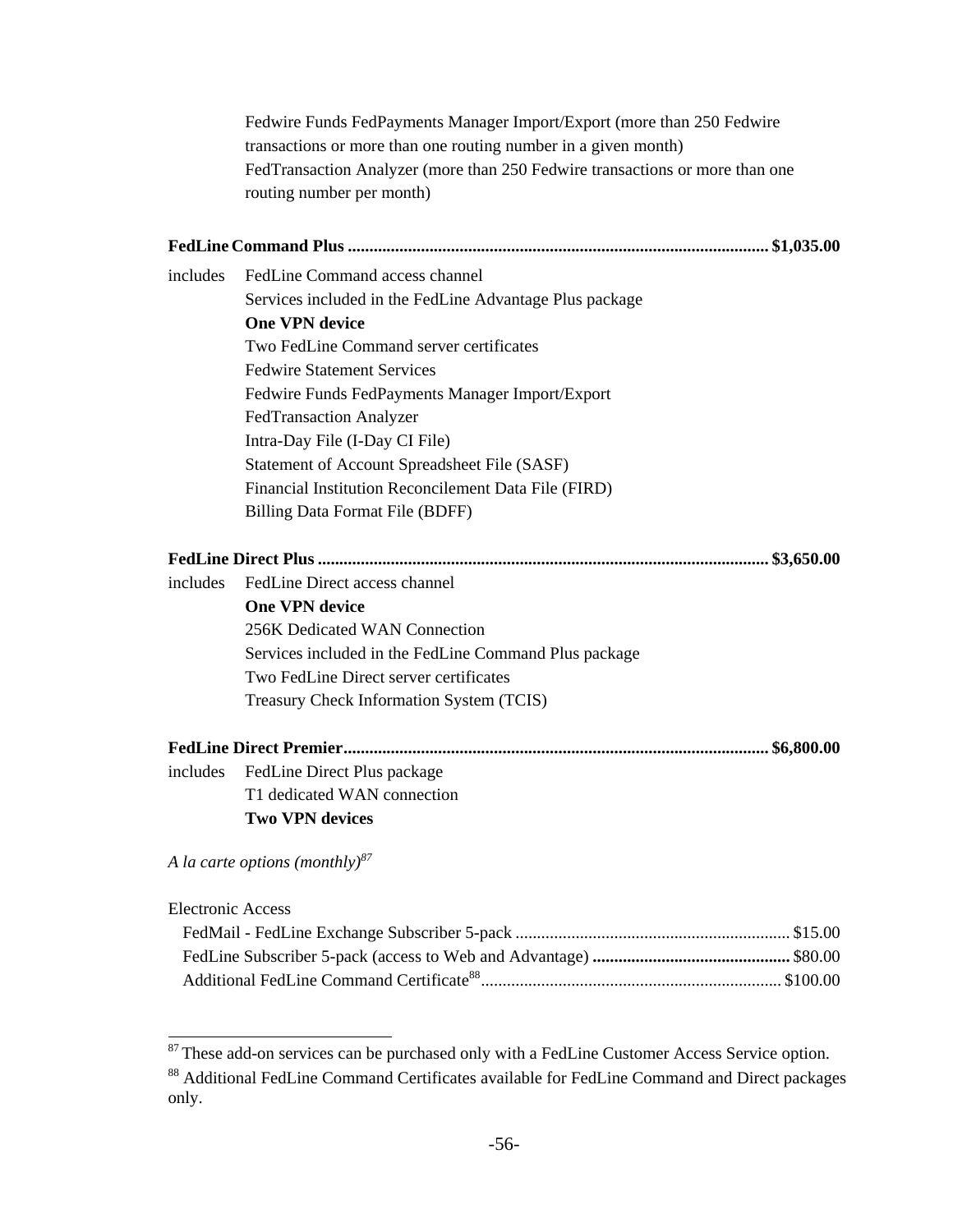| Additional dedicated connections |  |
|----------------------------------|--|
| 256K                             |  |
| T1                               |  |
|                                  |  |
|                                  |  |
| Network Diversity                |  |
|                                  |  |
|                                  |  |
|                                  |  |
|                                  |  |
|                                  |  |
|                                  |  |
|                                  |  |
|                                  |  |
|                                  |  |
|                                  |  |
|                                  |  |
|                                  |  |
|                                  |  |
|                                  |  |

| <b>Electronic Access Training</b> |  |  |
|-----------------------------------|--|--|
|                                   |  |  |
|                                   |  |  |

#### Accounting Information Services

| Cash Management System (CMS) Plus – Own report – up to six files with: $93$ |  |
|-----------------------------------------------------------------------------|--|
|                                                                             |  |
|                                                                             |  |
|                                                                             |  |
|                                                                             |  |
|                                                                             |  |

<sup>&</sup>lt;sup>89</sup> Additional FedLine Direct Certificates available for FedLine Direct packages only.

<sup>90</sup> Additional VPNs are available for FedLine Advantage, FedLine Command, and FedLine Direct packages only.

 $91$  The FedLine Custom Implementation Fee is \$2,500 or \$5,000 based on the complexity of the setup.

 $92$  The fee ranges from \$1,400 to \$20,725 depending on the size, speed, and location of the connection.

<sup>&</sup>lt;sup>93</sup> Cash Management Service options are limited to plus and premier packages.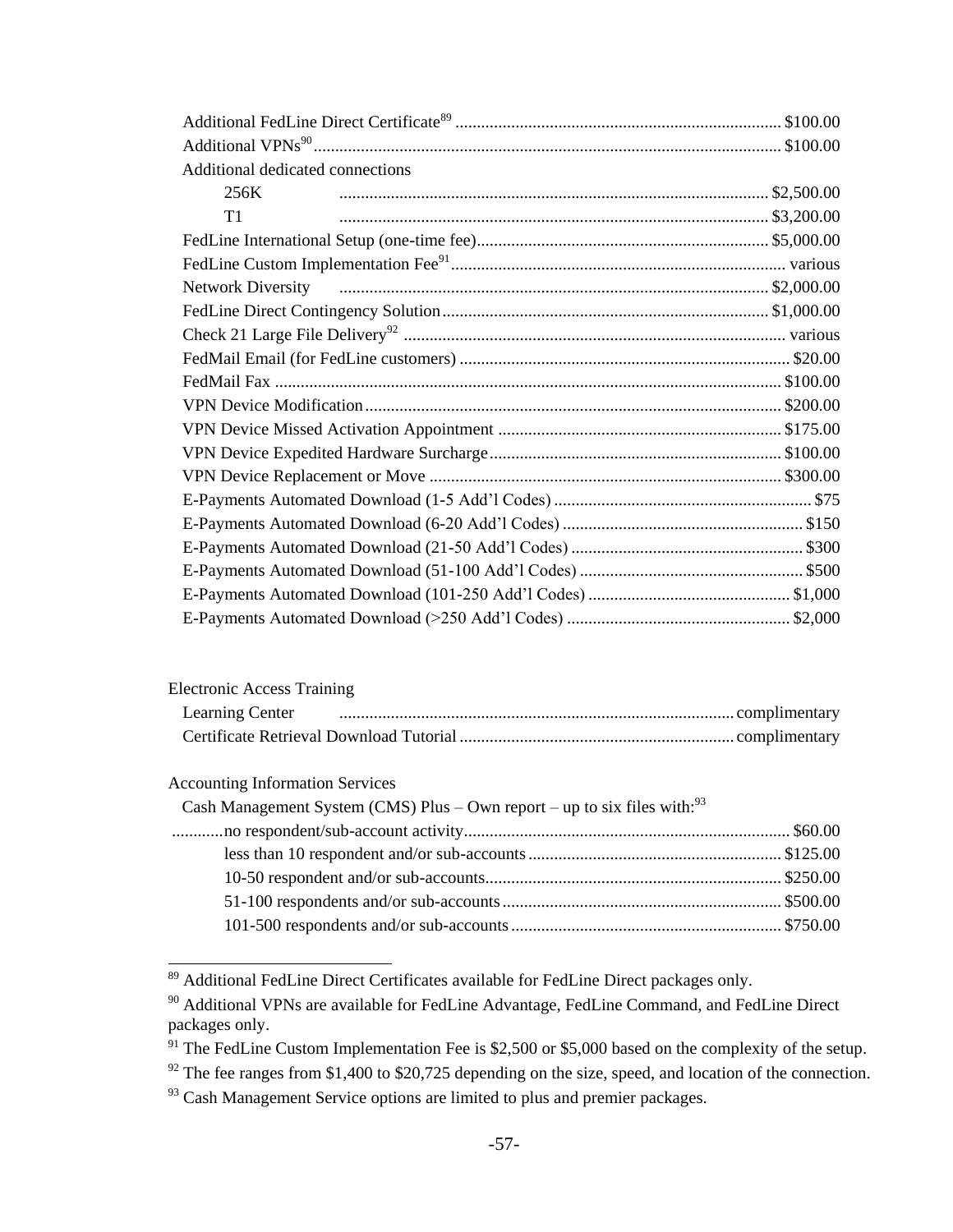| $ACTS$ Report <sup>97</sup> |  |
|-----------------------------|--|
|                             |  |

#### **Other**

 $\overline{a}$ 

Software Certification

#### \$0.00 to \$8,000.00

<sup>&</sup>lt;sup>94</sup> The End of Day Reconcilement File option is available for FedLine Web Plus, FedLine Advantage Plus, and Premier packages. It is available for no extra fee in FedLine Command Plus and Direct packages.

<sup>&</sup>lt;sup>95</sup> The Statement of Account Spreadsheet File option is available for FedLine Web Plus, FedLine Advantage Plus, and Premier packages. It is available for no extra fee in FedLine Command Plus and Direct packages.

<sup>&</sup>lt;sup>96</sup> The Intra-day Download Search File option is available for the FedLine Web Plus package. It is available for no extra fee in FedLine Advantage and higher packages.

<sup>&</sup>lt;sup>97</sup> ACT Report options are limited to FedLine Command Plus, FedLine Direct Plus, and FedLine Direct Premier packages.

<sup>&</sup>lt;sup>98</sup> The fee will vary based on the number of customers remaining on the legacy system, up to \$80,000/month through 3/31/18 and up to \$150,000/month thereafter.